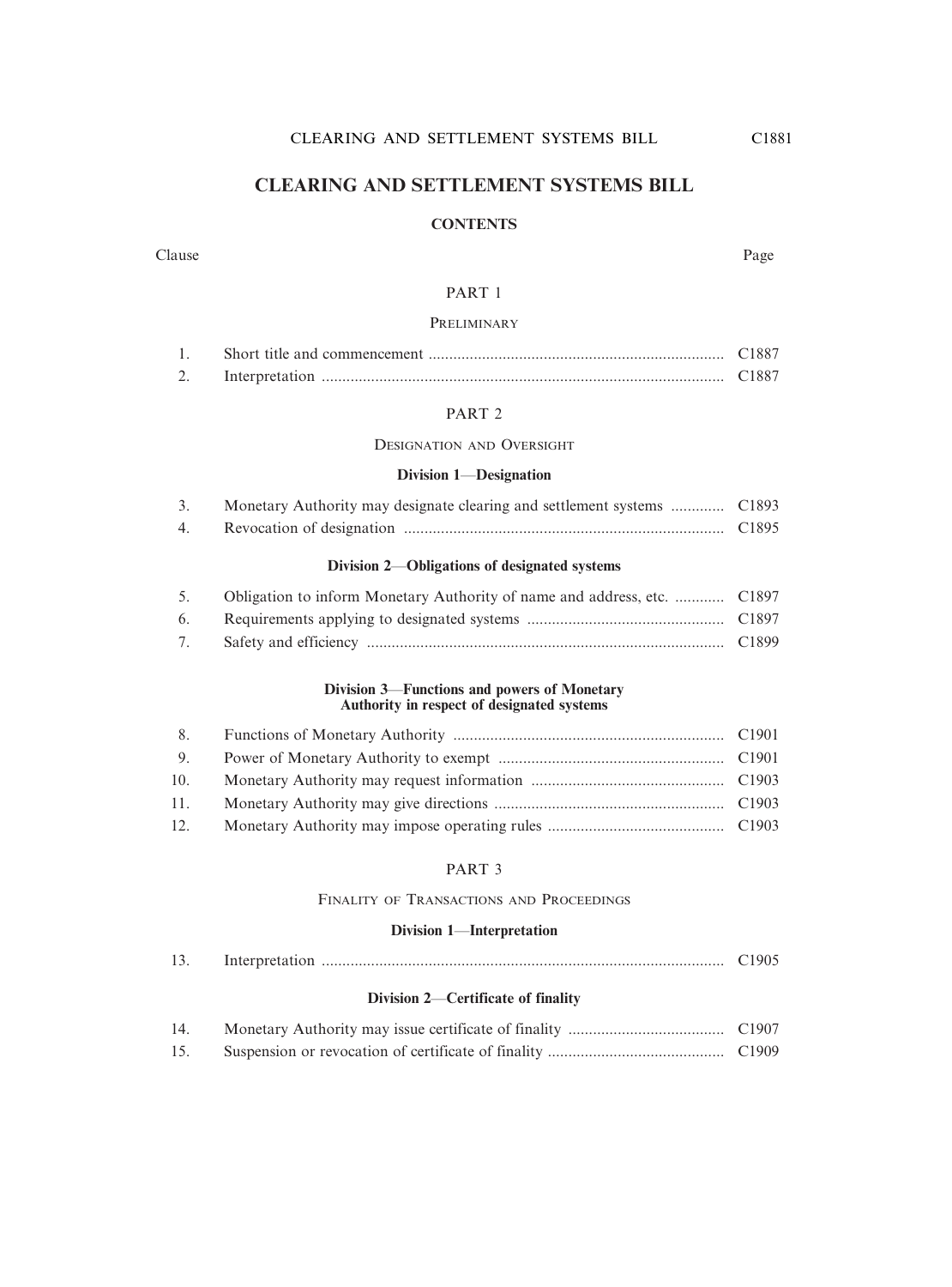#### Clause Page

#### **Division 3**—**Finality of transactions and proceedings within designated systems**

| 16. |                                                                                    |                   |
|-----|------------------------------------------------------------------------------------|-------------------|
| 17. |                                                                                    |                   |
| 18. | Proceedings of designated systems take precedence over law of insolvency  C1911    |                   |
| 19. | Abrogation of statutory provisions relating to disclaimer of property, restriction |                   |
| 20. | Abrogation of statutory powers relating to adjustment of prior transactions C1913  |                   |
| 21. | Net sum payable on completion of default arrangements provable in insolvency       | C <sub>1913</sub> |
| 22. | Transfer orders entered into designated system after insolvency not affected C1915 |                   |

#### **Division 4**—**Netting of obligations of insolvent participants**

| $\sim$<br>.ر_ |  |  |
|---------------|--|--|
|               |  |  |

#### **Division 5**—**Miscellaneous**

| 24. |                                                                                |                   |
|-----|--------------------------------------------------------------------------------|-------------------|
| 25. |                                                                                |                   |
| 26. | Right of relevant insolvency office holder to recover gain from transaction at |                   |
| 27. | Right of relevant insolvency office holder to recover transfer between 2       |                   |
| 28. |                                                                                |                   |
| 29. | Order releasing relevant insolvency office holder from obligations in relation | C <sub>1925</sub> |
| 30. | Enforcement of judgments over property of participant as judgment debtor C1925 |                   |

#### PART 4

#### APPEALS TRIBUNAL

| 31. |                                                                          |  |
|-----|--------------------------------------------------------------------------|--|
| 32. | Establishment of Clearing and Settlement Systems Appeals Tribunal  C1927 |  |
| 33. |                                                                          |  |
| 34. |                                                                          |  |
| 35. |                                                                          |  |
| 36. |                                                                          |  |
| 37. |                                                                          |  |
| 38. |                                                                          |  |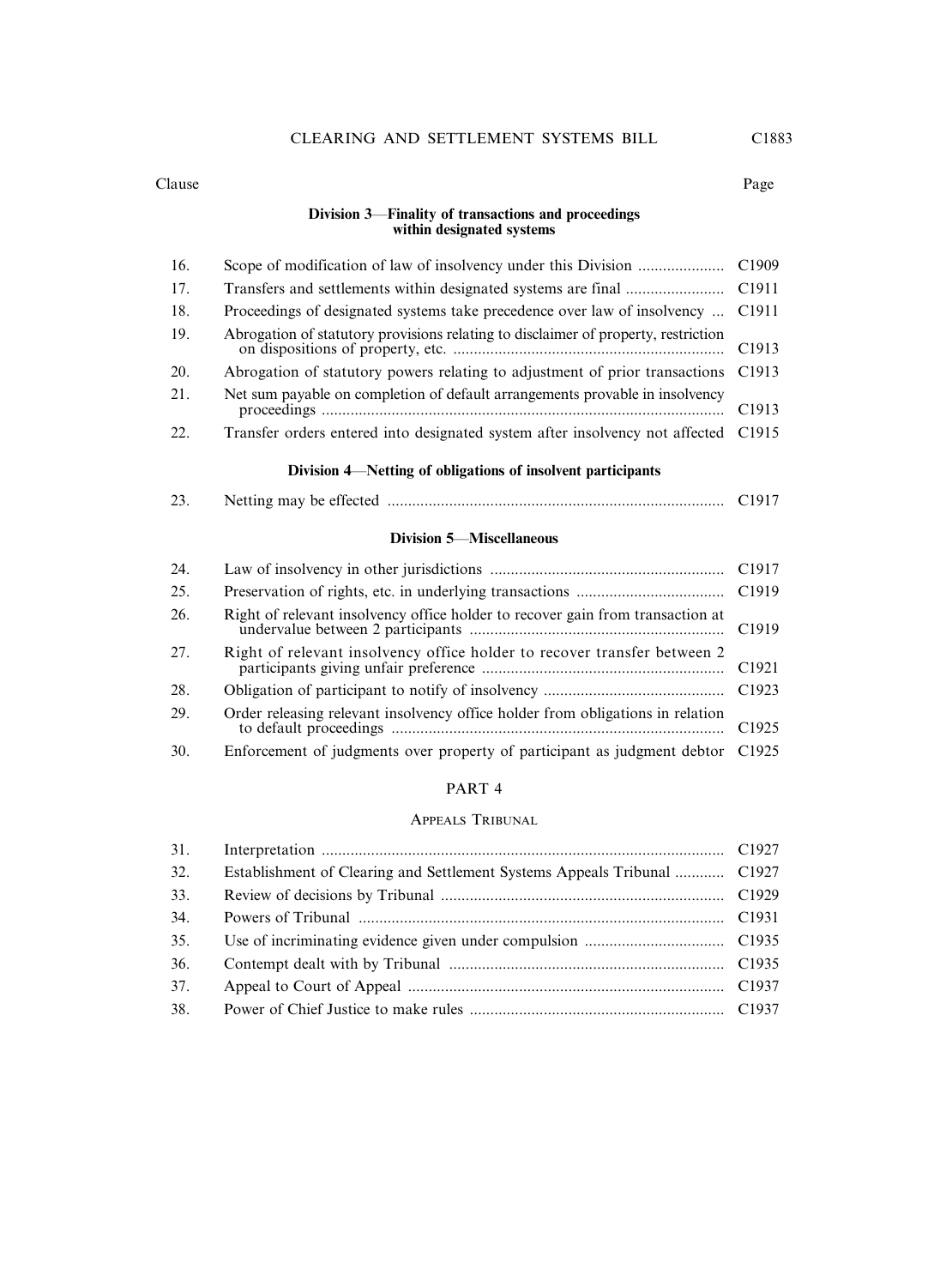#### CLEARING AND SETTLEMENT SYSTEMS BILL C1885

#### Clause Page

#### PART 5

#### **OFFENCES**

| 40. |  |
|-----|--|
| 41. |  |
| 42. |  |
| 43. |  |
| 44. |  |
| 45. |  |
| 46. |  |

#### PART 6

#### **MISCELLANEOUS**

| 47. |                                                                | C1945             |
|-----|----------------------------------------------------------------|-------------------|
| 48. |                                                                |                   |
| 49. |                                                                | C <sub>1947</sub> |
| 50. |                                                                | C <sub>1951</sub> |
| 51. | Power of Monetary Authority to require information to be given | C <sub>1951</sub> |
| 52. |                                                                |                   |
| 53. |                                                                | C <sub>1953</sub> |
| 54. |                                                                | C <sub>1955</sub> |
| 55. |                                                                | C <sub>1955</sub> |
| 56. |                                                                | C <sub>1957</sub> |
|     |                                                                | C <sub>1957</sub> |
|     |                                                                |                   |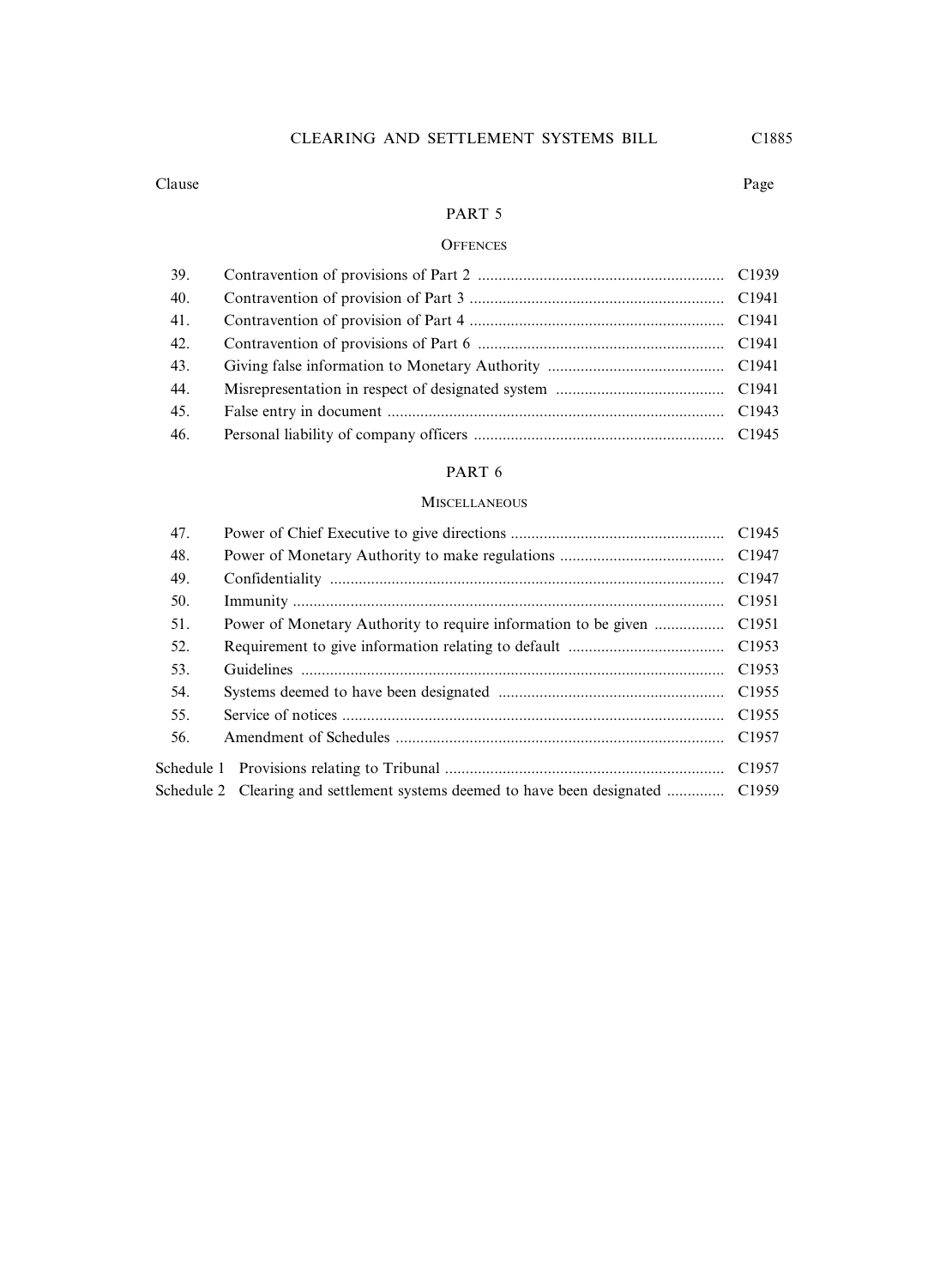# A BILL To

Provide for certain clearing and settlement systems for funds or securities to be subject to oversight by the Monetary Authority; for the modification of the laws of Hong Kong in their application to transactions effected through and proceedings within such clearing and settlement systems so as to ensure finality as regards those transactions and proceedings; and for related purposes.

Enacted by the Legislative Council.

#### PART 1

#### **PRELIMINARY**

#### **1. Short title and commencement**

(1) This Ordinance may be cited as the Clearing and Settlement Systems Ordinance.

(2) This Ordinance shall come into operation on a day to be appointed by the Secretary for Financial Services and the Treasury by notice published in the Gazette.

#### **2. Interpretation**

In this Ordinance, unless the context otherwise requires—

"book-entry securities" (記帳證券) means any securities issued under any law transferable by a book-entry (whether on a register or of any other kind);

"certificate of finality" (終局性證明書) means a certificate issued by the Monetary Authority under section 14(3);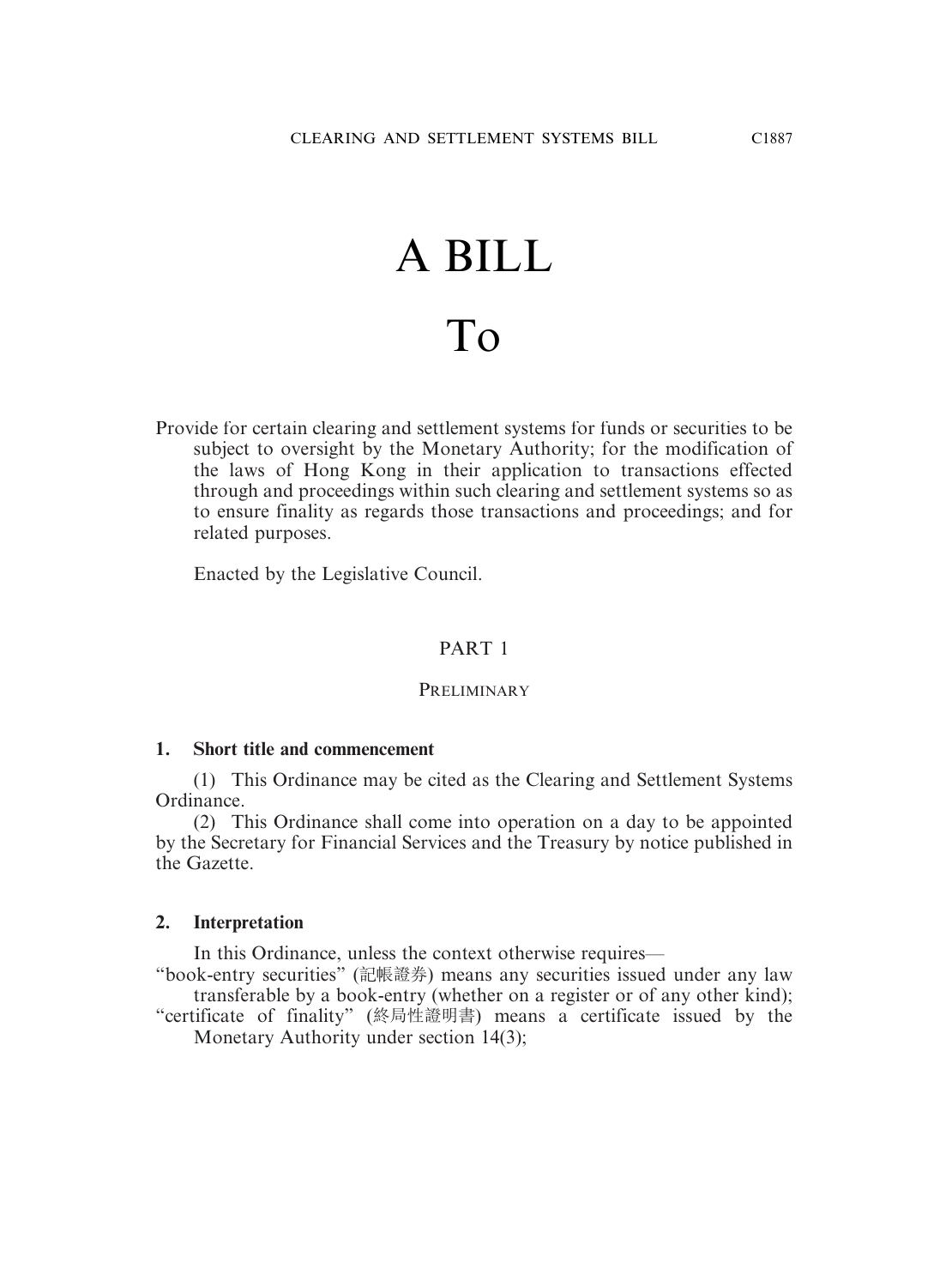"clearing and settlement system" (結算及交收系統) means a system established for—

- (*a*) the clearing or settlement of payment obligations; or
- (*b*) the clearing or settlement of obligations for the transfer of bookentry securities, or the transfer of such securities;

"collateral security" (附屬抵押品), in relation to a clearing and settlement system, means any realizable assets provided, whether under a charge or a re-purchase or similar agreement or otherwise (including money provided under a charge), for the purpose of securing rights and obligations potentially arising in connection with participation in the system;

- "default arrangements" (違責處理安排), in relation to a clearing and settlement system, means the arrangements in place within the system for limiting systemic and other types of risk in the event of a participant appearing to be, or likely to become, unable to meet his obligations in respect of a transfer order; and, without affecting the generality of the foregoing, includes any arrangements for—
	- (*a*) the netting of obligations owed to or by the participant;
	- (*b*) the closing out of open positions held by the participant; or
	- (*c*) the realizing of collateral security securing obligations owed by the participant;
- "defaulting participant" (違責參與者), in relation to a clearing and settlement system, means a participant in respect of whom action has been taken by the system operator under the system's default arrangements;
- "designated system" (指定系統) means a clearing and settlement system that has been designated for the purposes of this Ordinance by the Monetary Authority under section 3(1);
- "disposition of property" (財產產權處置), in the context of a disposition made to or by a participant in a designated system, includes a payment made to or by the participant in the designated system or in a clearing and settlement system, wherever located, that is utilized by the designated system to effect payments;
- "Monetary Authority" (金融管理專員) means the Monetary Authority appointed under section 5A of the Exchange Fund Ordinance (Cap. 66);
- "netting" (淨額計算), in relation to a clearing and settlement system, means the conversion of the various obligations owed to or by a participant, as between that participant and all the other participants in the system, into one net obligation owed to or by the participant;
- "obligations" (義務), in the context of the default arrangements under a clearing and settlement system, means obligations resulting from the issue and receipt of transfer orders between participants, or otherwise resulting from action taken under the operating rules of the system;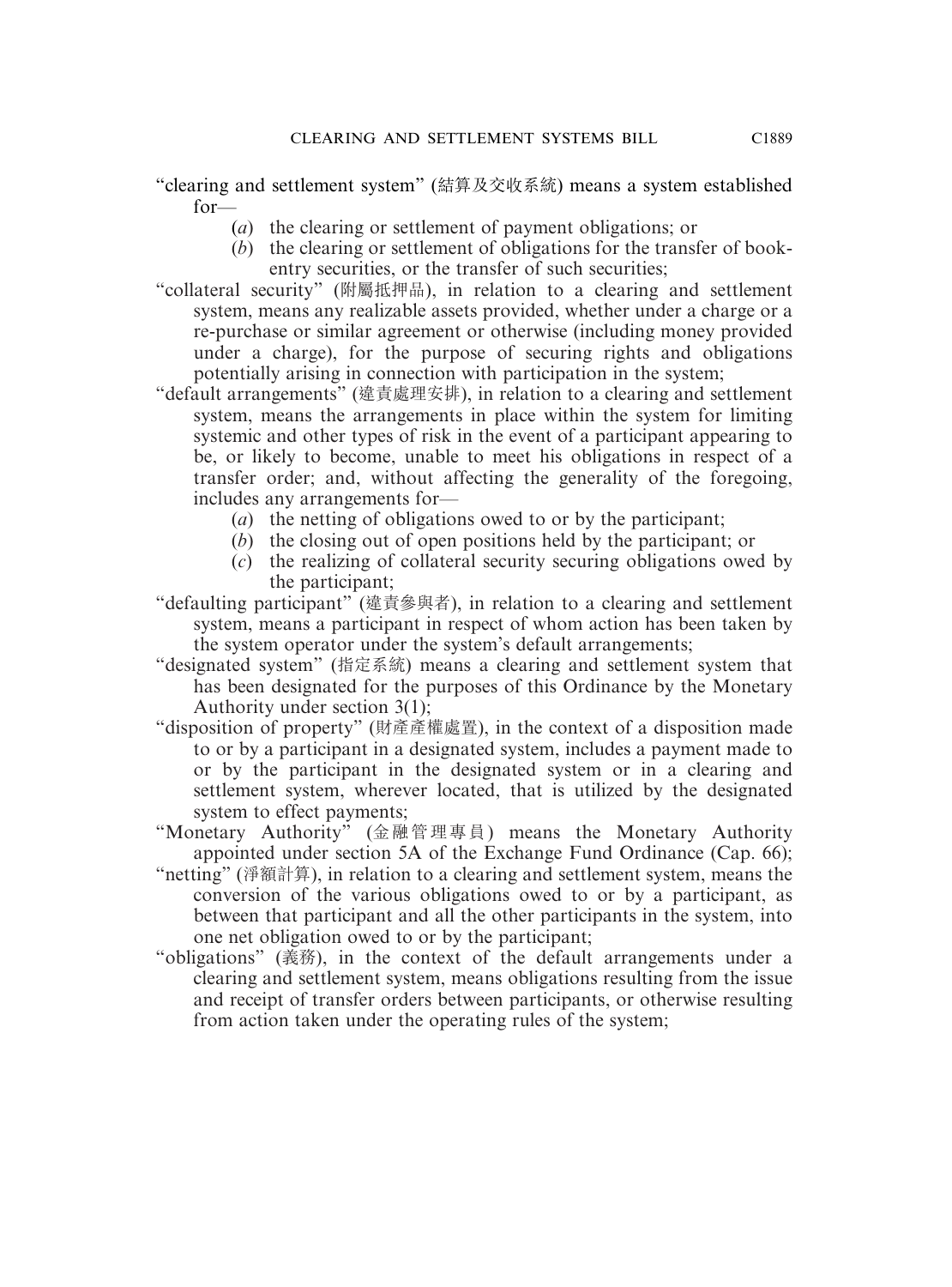- "operating rules" (運作規則), in relation to a clearing and settlement system, means the rules or terms that govern the functioning or operations of the system;
- "participant" (參與者), in relation to a clearing and settlement system, means a person who for the time being is a party to the arrangement by which the system is established;

"relevant insolvency office holder" (有關破產清盤人員) means—

- (*a*) the Official Receiver appointed under section 75 of the Bankruptcy Ordinance (Cap. 6);
- (*b*) a person acting in relation to a company as its liquidator, provisional liquidator, receiver or manager or an equivalent officer;
- (*c*) a person acting in relation to an individual as his trustee in bankruptcy or interim receiver of his property or an equivalent officer; or
- (*d*) a person appointed pursuant to an order for the administration in bankruptcy of an insolvent estate of a deceased person;
- "settlement account" (交收帳戶), in relation to a clearing and settlement system, means an account at a settlement institution used to hold funds or securities (or both) and to settle transfer orders between participants in the system;
- "settlement institution" (交收機構), in relation to a clearing and settlement system, means a person providing settlement accounts to the participants and to any central counterparty in the system for the settlement of transfer orders within the system and, as the case may be, for extending credit to such participants and any such central counterparty for settlement purposes;
- "system operator" (系統營運者), in relation to a clearing and settlement system, means any person who, for the purposes of the system's operating rules, is responsible for the operation of the clearing or settlement functions of the system;
- "transfer order" (轉撥指令), in relation to a clearing and settlement system, means either of the following instructions—
	- (*a*) an instruction—
		- (i) by a participant to place at the disposal of another participant an amount of money by means of a book-entry on the accounts of a settlement institution for the system; or
		- (ii) which results in the assumption or discharge of a payment obligation for the purposes of the operating rules of the system; or
	- (*b*) an instruction by a participant either to settle an obligation for the transfer of book-entry securities, or for the transfer of such securities.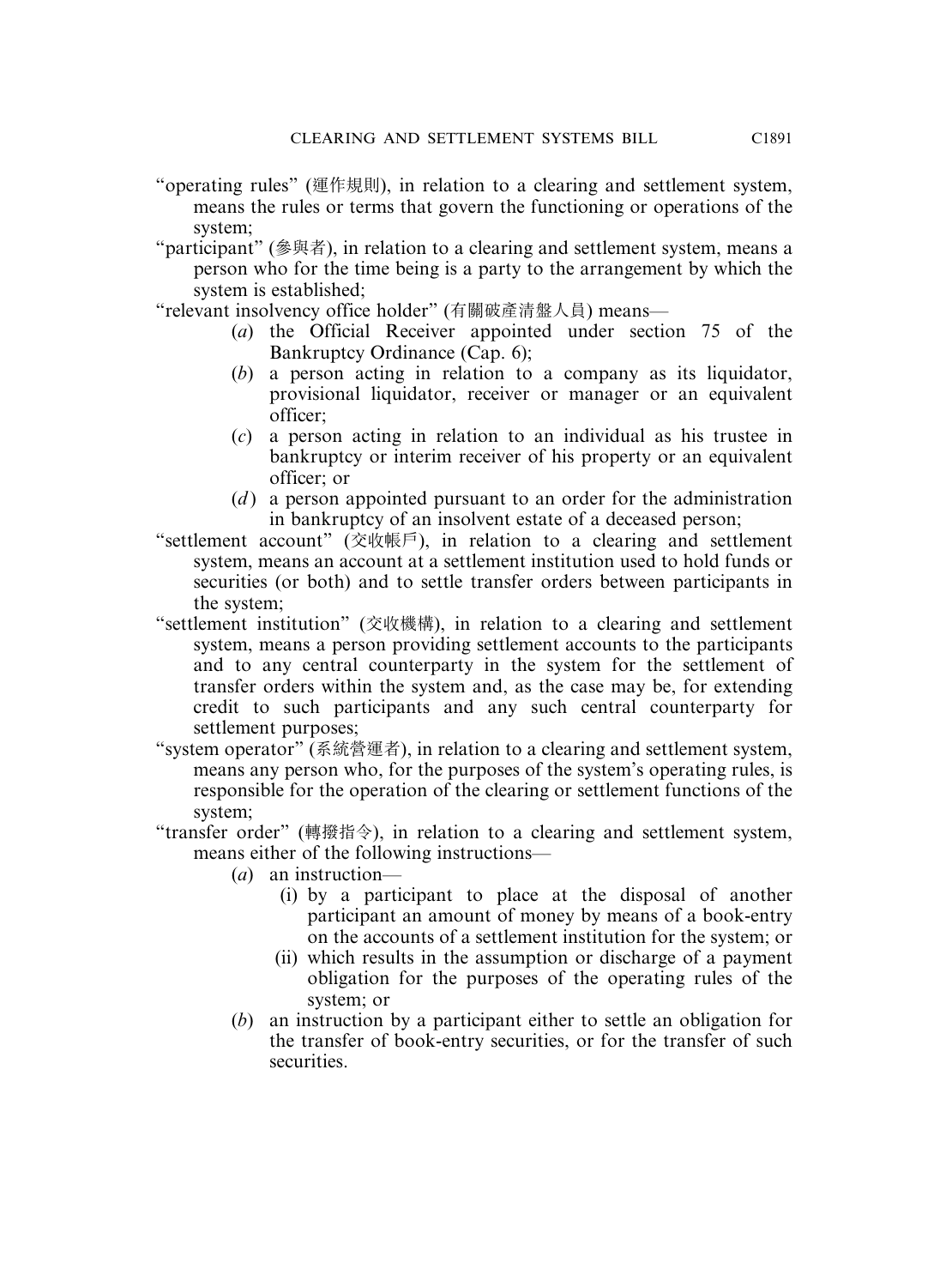#### DESIGNATION AND OVERSIGHT

#### **Division 1**—**Designation**

#### **3. Monetary Authority may designate clearing and settlement systems**

(1) The Monetary Authority may, by notice published in the Gazette, designate for the purposes of this Ordinance any clearing and settlement system described in subsection (2) if, in the opinion of the Monetary Authority, the system is or is likely to become a clearing and settlement system whose proper functioning is material to the monetary or financial stability of Hong Kong or to the functioning of Hong Kong as an international financial centre.

(2) A clearing and settlement system is a system referred to in subsection (1) if—

- (*a*) it is in operation in Hong Kong; or
- (*b*) it accepts for clearing or settlement transfer orders denominated in Hong Kong dollars,

and if it is not a system that is, or is operated by, a company recognized as a clearing house for the purposes of section 37 of the Securities and Futures Ordinance (Cap. 571).

(3) For the purposes of subsection (1), a clearing and settlement system shall be regarded as a clearing and settlement system whose proper functioning is material to the monetary or financial stability of Hong Kong, or to the functioning of Hong Kong as an international financial centre, if the occurrence of any significant disruption to, or the presence of any significant inefficiency in, the functioning of the system is likely to result in the monetary or financial stability of Hong Kong, or the functioning of Hong Kong as an international financial centre, being adversely affected; and reference in that subsection to a clearing and settlement system that is likely to become a clearing and settlement system whose proper functioning is material to the monetary or financial stability of Hong Kong, or to the functioning of Hong Kong as an international financial centre, shall be construed accordingly.

(4) Without limiting the effect of subsection (1) or (3), the Monetary Authority may, for the purpose of determining whether a clearing and settlement system is or is likely to become a clearing and settlement system whose proper functioning is material to the monetary or financial stability of Hong Kong, or to the functioning of Hong Kong as an international financial centre, have regard to any one or more of the following factors as they then apply or appear likely to apply—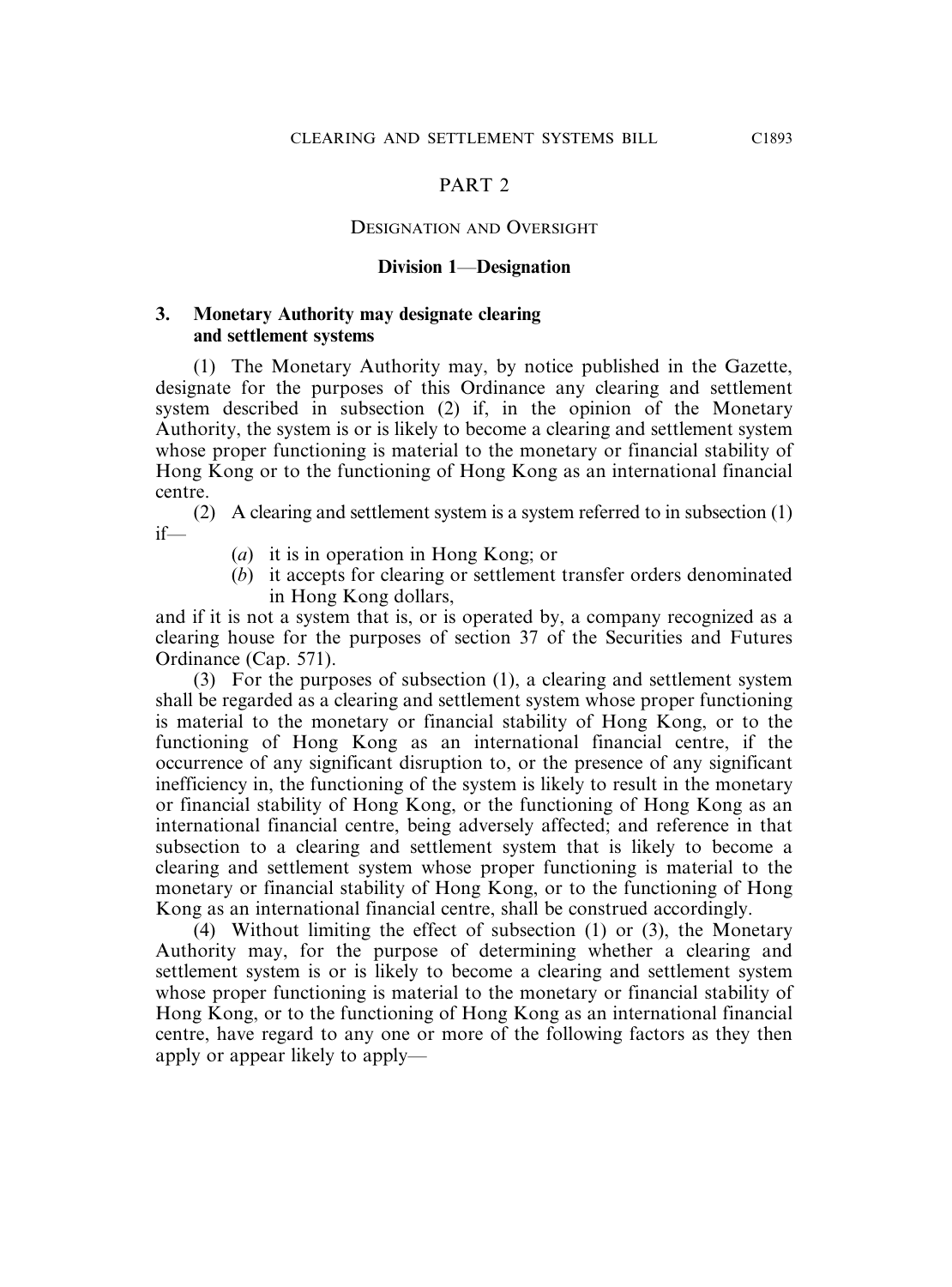- (*a*) the estimated aggregate value of transfer orders cleared or settled through the system in a normal business day;
- (*b*) the estimated average value of transfer orders cleared or settled by the system in a normal business day;
- (*c*) the estimated number of transfer orders cleared or settled by the system in a normal business day;
- (*d*) the estimated number of participants of the system; and
- (*e*) whether such system is linked to any designated system or any clearing and settlement system that is or is operated by a company recognized as a clearing house for the purposes of section 37 of the Securities and Futures Ordinance (Cap. 571).

(5) If the Monetary Authority is minded to designate a clearing and settlement system under this section he shall—

- (*a*) publish in the Gazette notice of his intention to designate the system, stating the grounds on which the designation is to be made; and
- (*b*) allow such period as is specified in the notice, being a period of not less than 14 days, within which any system operator or settlement institution of the system may be heard, or may make representations, as to why the system should not be designated.

#### **4. Revocation of designation**

(1) The Monetary Authority may at any time, by notice published in the Gazette, revoke the designation of a designated system if—

- (*a*) he is satisfied that the system is not a clearing and settlement system as is described in section 3(2); or
- (*b*) the system has ceased to be or to be likely to become, in his opinion, a clearing and settlement system whose proper functioning is material to the monetary or financial stability of Hong Kong, or to the functioning of Hong Kong as an international financial centre, for the purposes of section 3(1).

(2) Not less than 14 days before revoking the designation of a designated system, the Monetary Authority shall by notice published in the Gazette give notice of his intention to revoke the designation and shall specify in the notice the grounds under subsection (1) on which he intends to do so; and any system operator or settlement institution of the designated system who so requests by notice in writing given to the Monetary Authority before the revocation takes effect shall be allowed an opportunity by the Monetary Authority to be heard or to make representations as to why the grounds for revocation specified in the notice given under this subsection have not been made out.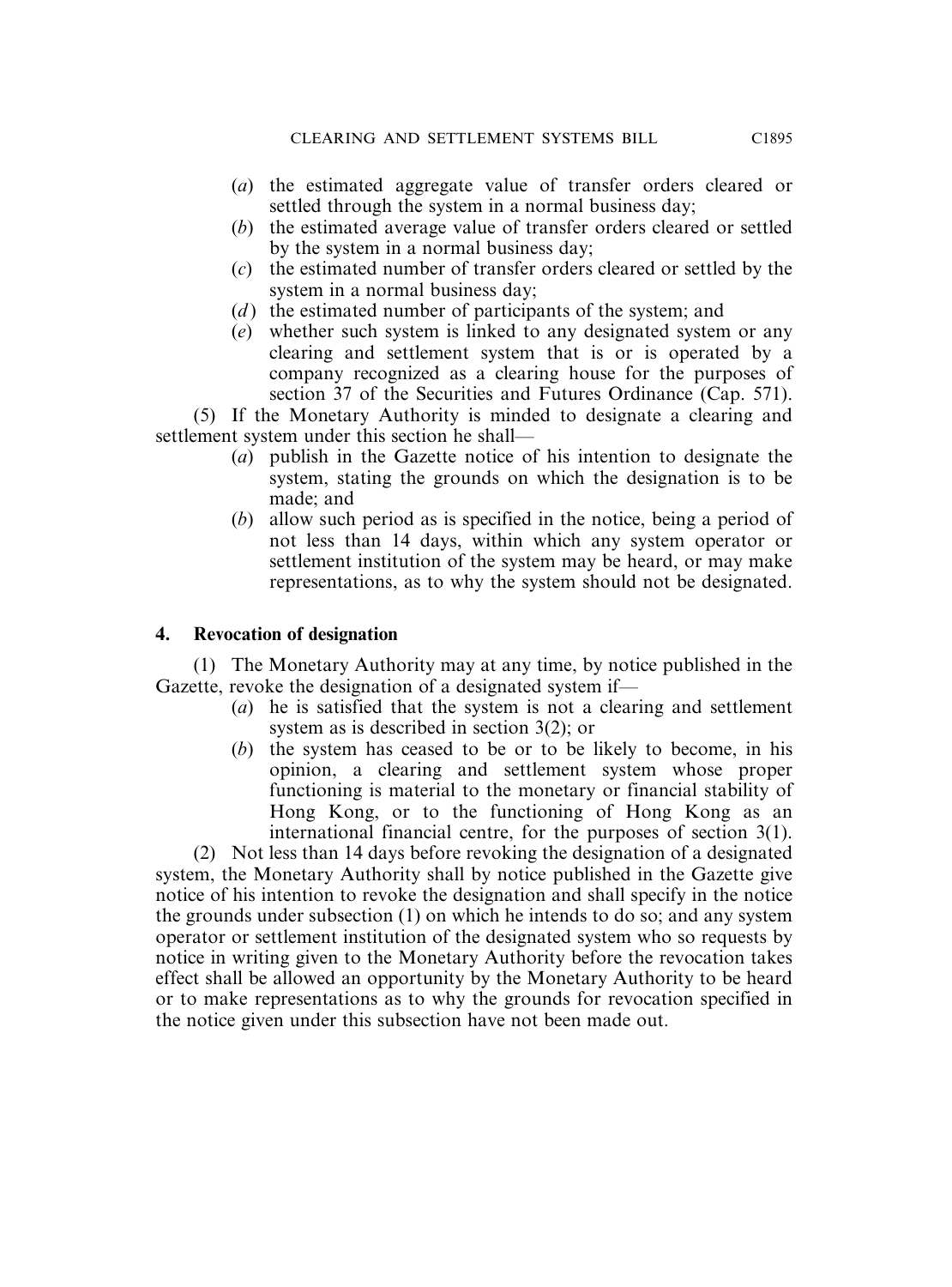(3) A revocation of the designation of a designated system effected under this section shall not operate so as to affect any settlement of a transfer order effected through the system prior to the revocation taking effect.

# **Division 2**—**Obligations of designated systems**

#### **5. Obligation to inform Monetary Authority of name and address, etc.**

(1) Every person who, at the time of designation of a clearing and settlement system under this Ordinance, is a system operator or settlement institution of the system shall, within 3 days of the designation, inform the Monetary Authority in writing of—

- (*a*) his name, his place of business, a postal address and an electronic mail address;
- (*b*) the aspects of the management or operations of the system for which he is responsible; and
- (*c*) where the person is a corporation, the names and particulars of the directors and shareholders of the corporation and the name and particulars of the chief executive (if any) of the corporation.

(2) Where, subsequent to the designation of a clearing and settlement system, there is any change to the particulars given or required to be given to the Monetary Authority under subsection (1) in respect of the system, every person to whom such change relates shall within 3 days of the change taking effect inform the Monetary Authority in writing of the change.

# **6. Requirements applying to designated systems**

(1) Every system operator and settlement institution of a designated system shall ensure that the following requirements are complied with in relation to the system, namely—

- (*a*) that the operations of the system are conducted in a safe and efficient manner calculated to minimize the likelihood of any disruption to the functioning of the system;
- (*b*) that there are in place operating rules that—
	- (i) comply with the requirements specified in subsection (2) and with any prescribed requirements relating to the operating rules of a designated system; and
	- (ii) provide for the system to be operated in accordance with this Ordinance as it applies in relation to that system;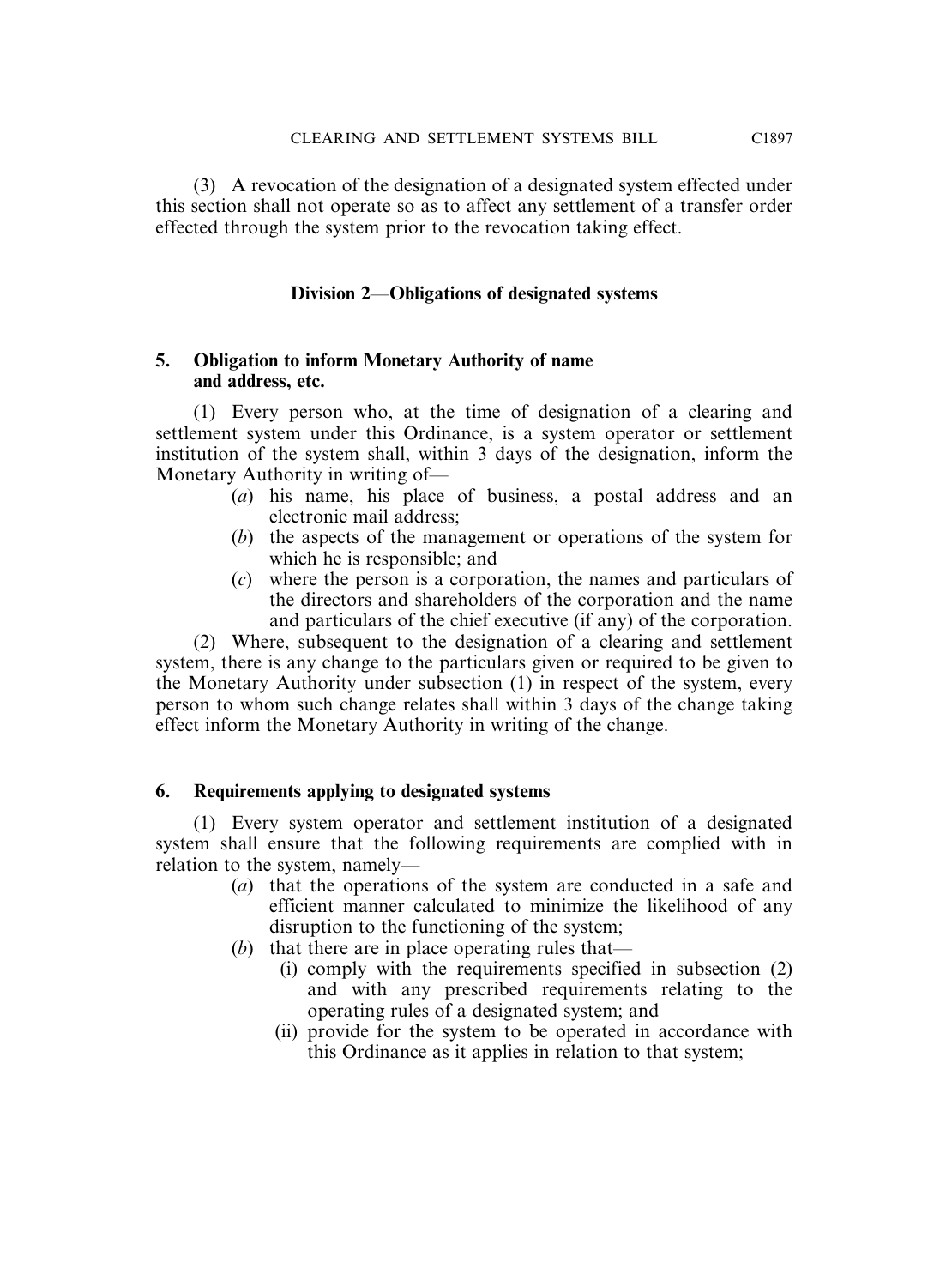- (*c*) that there are in place adequate arrangements to monitor and enforce compliance with the operating rules of the system, including arrangements regarding the resources available to the system operator;
- (*d*) that there are available to the system financial resources appropriate for the proper performance of the system's particular functions.
- (2) The operating rules of a designated system shall—
	- (*a*) impose on participants requirements that are no less stringent than the requirements imposed on participants under the other provisions of this Ordinance;
	- (*b*) provide that if a participant becomes insolvent he may be suspended from the system; and
	- (*c*) provide for default arrangements which are appropriate and adequate for the system in all circumstances.

(3) No change shall be made to the operating rules of a designated system without the prior approval in writing of the Monetary Authority.

# **7. Safety and efficiency**

(1) In this Ordinance, reference to the safety of a clearing and settlement system includes in particular reference to—

- (*a*) the extent to which the operating rules of the system provide for certainty as to the circumstances under which transfer orders effected through the system are to be regarded as settled for the purposes of the system;
- (*b*) the reliability and robustness of operation of the system;
- (*c*) control over access to the operations of the system; and
- $(d)$  the integrity of information held within the system.

(2) In this Ordinance, reference to the efficiency of a clearing and settlement system includes in particular reference to—

- (*a*) the speed and efficiency with which operations relating to transfer orders within the system are carried out;
- (*b*) the overall cost to a participant of his participation in the system, having regard to the services provided by the system to its participants;
- (*c*) the reasonableness of criteria for admission as a participant in the system; and
- (*d*) generally, the absence of measures having the effect of unfairly limiting, or exploiting the absence of, competition in relation to the functions performed by the system.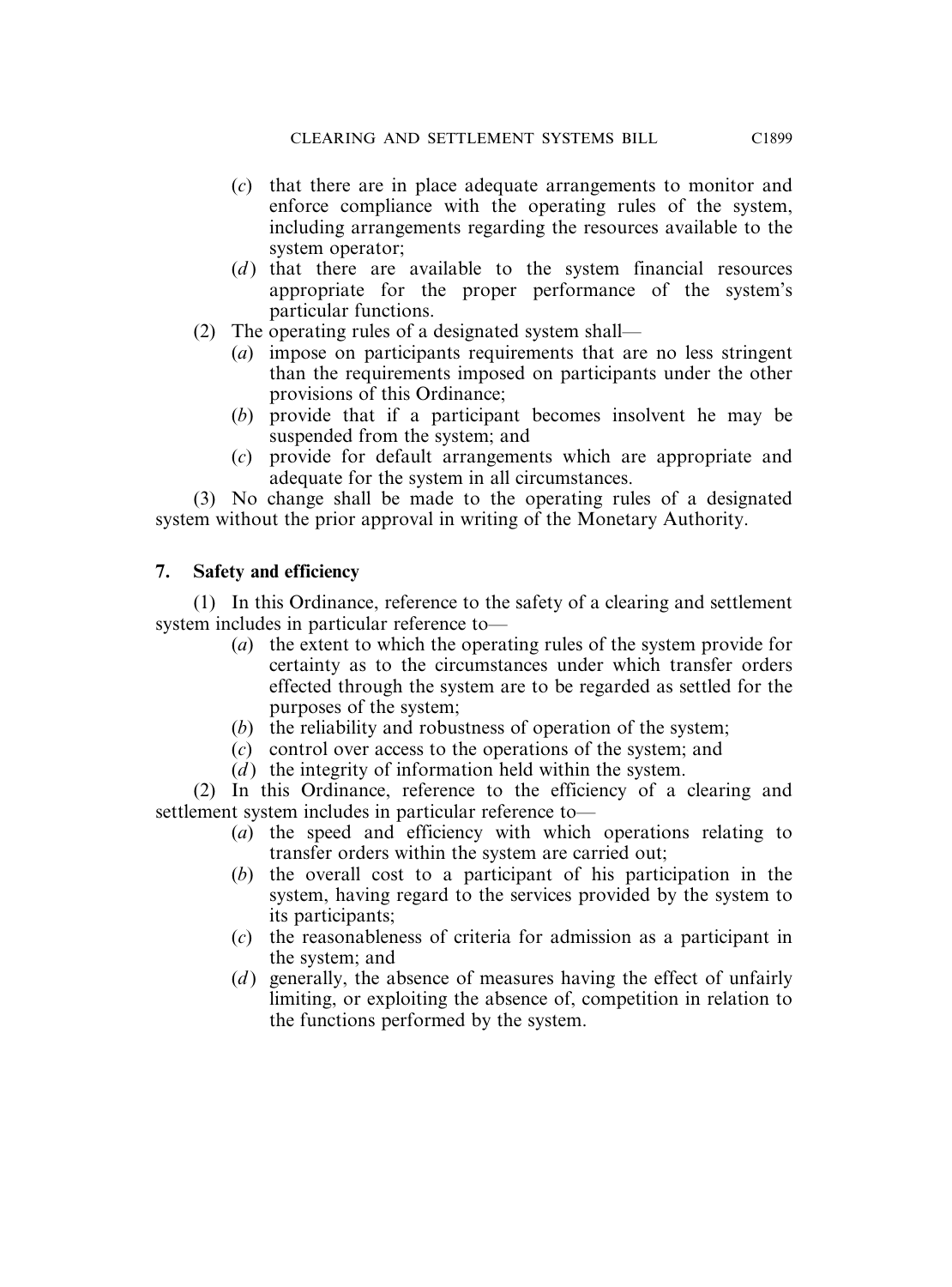#### **Division 3**—**Functions and powers of Monetary Authority in respect of designated systems**

#### **8. Functions of Monetary Authority**

(1) It shall be the function of the Monetary Authority under this Ordinance to monitor compliance with the obligations imposed under this Ordinance in relation to designated systems, and to promote the general safety and efficiency of designated systems.

(2) Without limiting the generality of subsection (1), it shall be the function of the Monetary Authority—

- (*a*) to take reasonable steps to satisfy himself that every designated system is operated in a safe and efficient manner;
- (*b*) to promote and encourage proper standards of operation and sound and prudent practices amongst designated systems;
- (*c*) whenever appropriate, to co-operate with and assist recognized financial services supervisory authorities of Hong Kong or of any place outside Hong Kong in maintaining and promoting safety and efficiency in the operations of designated systems; and
- (*d*) to consider and propose reforms of the law relating to clearing and settlement systems and the operations of designated systems.

(3) The Monetary Authority may appoint persons as agents or advisers to assist him in the performance of his functions under this Ordinance.

#### **9. Power of Monetary Authority to exempt**

(1) This section applies to a designated system that is established in a place outside Hong Kong and is under the supervision of an authority exercising functions in that place similar to the functions of the Monetary Authority under this Ordinance.

(2) Where the Monetary Authority is satisfied that the scope and nature of the supervision exercised in relation to any designated system to which this section applies by the authority in the place outside Hong Kong is sufficient to achieve any or all of the objectives of this Part in relation to the system, the Monetary Authority may exempt any person from any or all of the obligations imposed on the person under Divisions 2 and 3 of this Part, or from any obligation arising by virtue of the exercise of any power conferred under those Divisions, in relation to the system.

(3) Where the Monetary Authority has granted (or has varied or withdrawn) an exemption under this section in any case, he shall publish in the Gazette notice of the particulars of that grant (or variation or withdrawal) of exemption.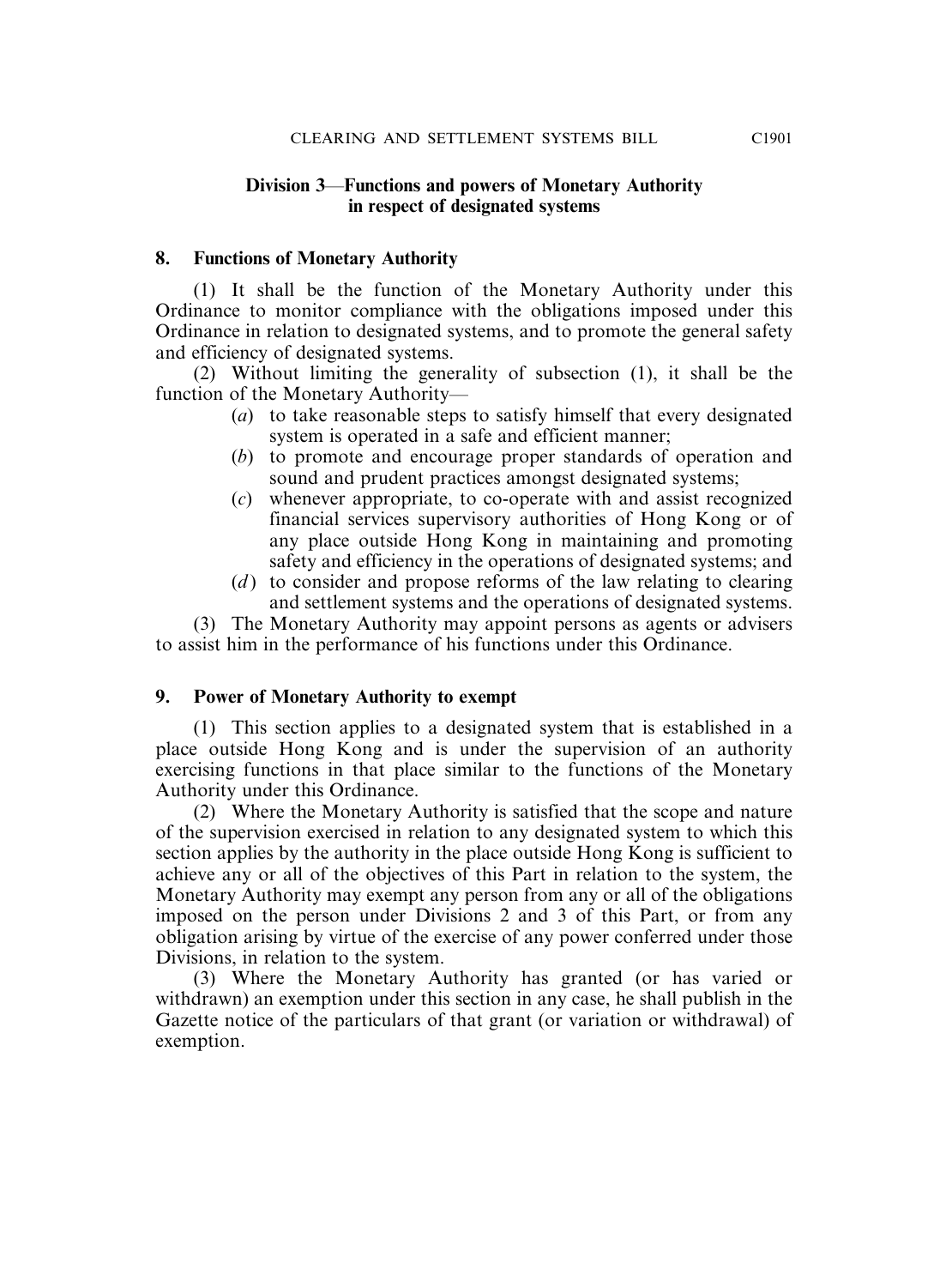#### **10. Monetary Authority may request information**

(1) For the better carrying out of his functions under this Ordinance, the Monetary Authority may by notice in writing given to a system operator or settlement institution of a designated system request information from that person relating to the system.

- (2) A request made under subsection (1)—
	- (*a*) shall specify the information requested; and
	- (*b*) may specify a period, being a period that is reasonable in the circumstances, within which the request shall be complied with.

(3) For the avoidance of doubt, the power conferred under subsection (1) to request information relating to a designated system includes the power to request such information as the Monetary Authority considers necessary to allow him to determine whether there is or has been compliance with the provisions of this Ordinance in relation to the system and, accordingly, a request made under subsection (1) may specify the giving of information on a periodic basis or at any time and regardless of whether the Monetary Authority has reason to suspect that there is, has been or may be any failure to comply with a provision of this Ordinance as regards the system.

#### **11. Monetary Authority may give directions**

(1) The Monetary Authority may by notice in writing given to a system operator or settlement institution of a designated system direct that person to take such action or do such act or thing as the Monetary Authority considers necessary for bringing the designated system into compliance with the requirements set out in section  $6(1)(a)$ ,  $(b)$ ,  $(c)$  or  $(d)$ .

- (2) A direction given under subsection (1)—
	- (*a*) shall specify the action to be taken or the act or thing to be done;
	- (*b*) shall include a statement of the respect in which the Monetary Authority considers the designated system not to be in compliance with a requirement set out in section  $6(1)(a)$ ,  $(b)$ ,  $(c)$ or (*d* ); and
	- (*c*) may specify a period, being a period that is reasonable in the circumstances, within which the direction shall be complied with.

# **12. Monetary Authority may impose operating rules**

(1) Without affecting the generality of section 11, the Monetary Authority may by notice in writing given to a system operator or settlement institution of a designated system direct that the operating rules of the system be amended in such manner as the Monetary Authority considers necessary to bring the operating rules into compliance with section 6(1)(*b*).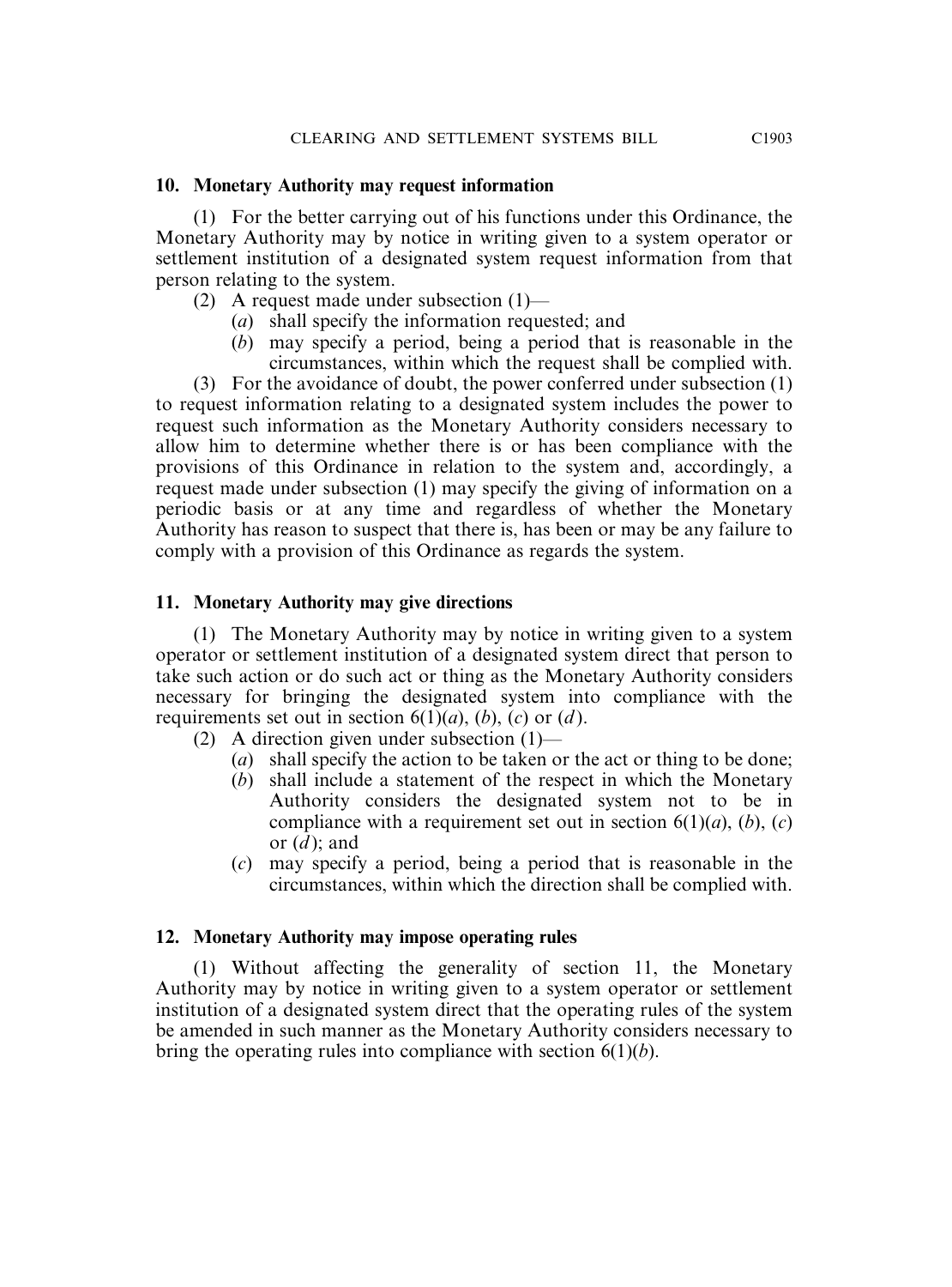- (2) A direction given under subsection (1)—
	- (*a*) shall specify the amendment to be effected;
	- (*b*) shall include a statement of the respect in which the Monetary Authority considers the operating rules of the system not to be in compliance with section 6(1)(*b*); and
	- (*c*) may specify a period, being a period that is reasonable in the circumstances, within which the amendment shall be effected, and may require that within a further period of 3 days a copy of the relevant part of the operating rules as so amended shall be provided to the Monetary Authority as confirmation of compliance with the direction.

(3) Without affecting the generality of subsection (1), a direction under that subsection to amend a designated system's operating rules may include a direction to amend those rules by—

- (*a*) adding a rule specified in the direction;
- (*b*) amending a particular rule in the manner specified in the direction; or
- (*c*) deleting a rule specified in the direction.

(4) Before giving a direction under subsection (1), the Monetary Authority shall consult the Financial Secretary and the system operator or settlement institution to whom the direction relates.

(5) If there is any failure to comply with a direction given under this section, the Monetary Authority may by notice published in the Gazette declare that the operating rules of the designated system shall be amended in the manner specified in the direction, and the operating rules of the system shall as from the time of publication of such have effect as if they had been so amended.

# PART 3

#### FINALITY OF TRANSACTIONS AND PROCEEDINGS

#### **Division 1**—**Interpretation**

#### **13. Interpretation**

In this Part, a reference to the law of insolvency shall be construed as a reference to—

- (*a*) the Bankruptcy Ordinance (Cap. 6);
- (*b*) Parts V, VI and X of the Companies Ordinance (Cap. 32); and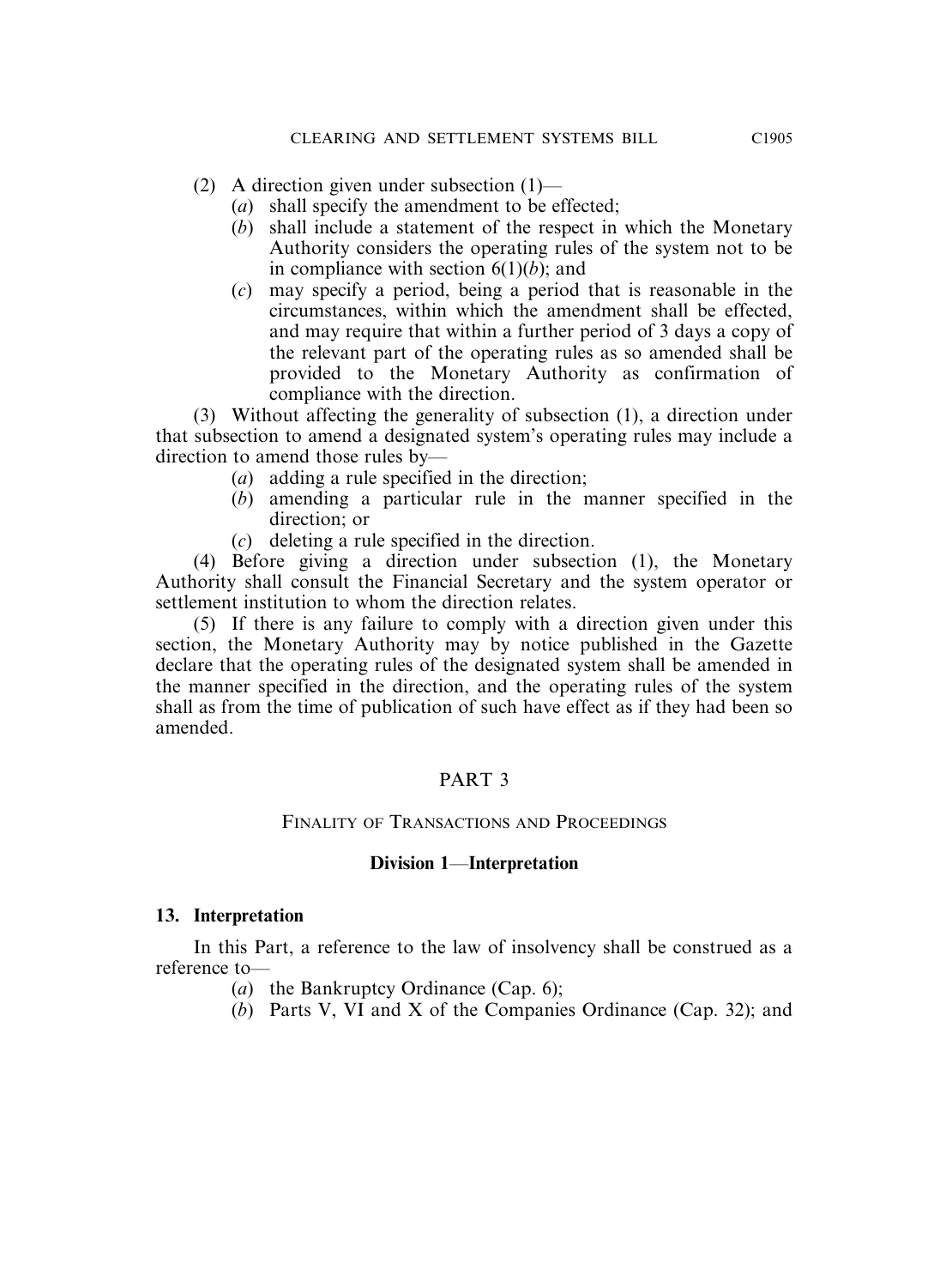(*c*) any other written law or rule of law whether of Hong Kong or a place outside Hong Kong which is concerned with or in any way related to the bankruptcy, winding up or insolvency of a person.

# **Division 2**—**Certificate of finality**

#### **14. Monetary Authority may issue certificate of finality**

(1) Where a clearing and settlement system has been designated under Part 2, the Monetary Authority shall determine in accordance with subsection (2) whether the following criteria are met as regards that system, namely—

- (*a*) ultimate settlement of transfer orders is effected within the system itself; and
- (*b*) there is compliance with the requirements stipulated in section  $6(1)$ .

(2) In making a determination under subsection (1) the Monetary Authority—

- (*a*) shall have regard to such information relating to the system as may be submitted to him by the system operator for the purposes of this section; and
- (*b*) may in addition have regard to such other information in his possession relating to the system as he considers relevant,

but the Monetary Authority shall not be under any obligation to undertake any enquiries for the purpose of making the determination.

(3) If the Monetary Authority determines that the criteria specified in subsection (1) have been met as regards a designated system, he shall issue in respect of the system a certificate certifying to that effect ("certificate of finality").

(4) If the Monetary Authority finds himself unable to make a determination in the terms mentioned in subsection (3) as regards a designated system, he shall inform the system operator in writing accordingly giving particulars of the respect in which any of the criteria specified in subsection (1) have not been met or of the further information he requires in order to make a determination in relation to such criteria.

(5) Except for the period of any suspension under section 15(1), a certificate of finality in respect of a designated system remains in effect until it is revoked or until the designation of the system for the purposes of this Ordinance has been revoked.

(6) Except as otherwise provided, the following provisions of this Part apply to and in relation to any designated system in respect of which a certificate of finality is in effect; and in Divisions 3, 4 and 5 of this Part, a reference to a designated system is a reference to such a designated system.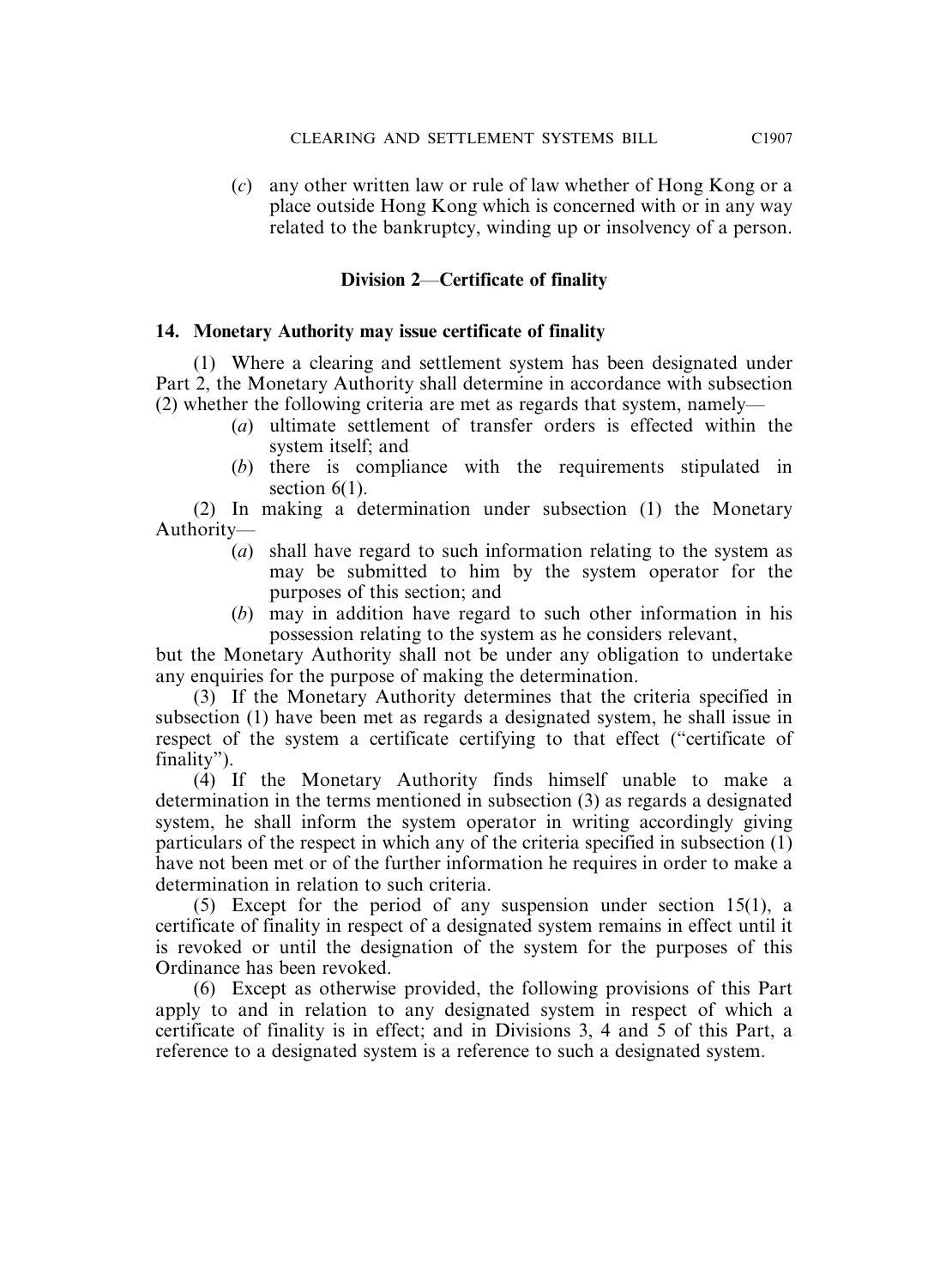# **15. Suspension or revocation of certificate of finality**

(1) The Monetary Authority may at any time suspend or revoke a certificate of finality in respect of a designated system if he is of the opinion that, as regards that system—

- (*a*) any one or more of the criteria specified in section  $14(1)(a)$  or (*b*) are no longer met; or
- (*b*) there has been any contravention of section 5(2), 6(3), 10, 11, 12, 43 or 52(4).

(2) Before suspending or revoking a certificate of finality under this section the Monetary Authority shall—

- (*a*) notify in writing the system operator and settlement institution of his intention to suspend or revoke the certificate of finality and the grounds on which the suspension or revocation is to be made; and
- (*b*) allow such period as is specified in the notice, being a period of not less than 14 days, within which the system operator or settlement institution may be heard or may make representations as to why the certificate of finality should not be suspended or revoked.

# **Division 3**—**Finality of transactions and proceedings within designated systems**

# **16. Scope of modification of law of insolvency under this Division**

- (1) The general law of insolvency shall have effect in relation to—
	- (*a*) transfer orders effected through a designated system;
	- (*b*) action taken under the operating rules of a designated system with respect to such orders; and
	- (*c*) collateral security,

subject to the provisions of this Division.

(2) This Division shall apply in relation to bankruptcy and winding up proceedings in respect of a participant, but shall not apply in relation to bankruptcy and winding up proceedings in respect of any person who is not a participant.

(3) For the avoidance of doubt, notwithstanding that rights or liabilities arising from transfer orders as mentioned in subsection (1)(*a*) are or may be dealt with in bankruptcy and winding up proceedings, this Division shall not apply to such proceedings if they are in respect of any person who is not a participant.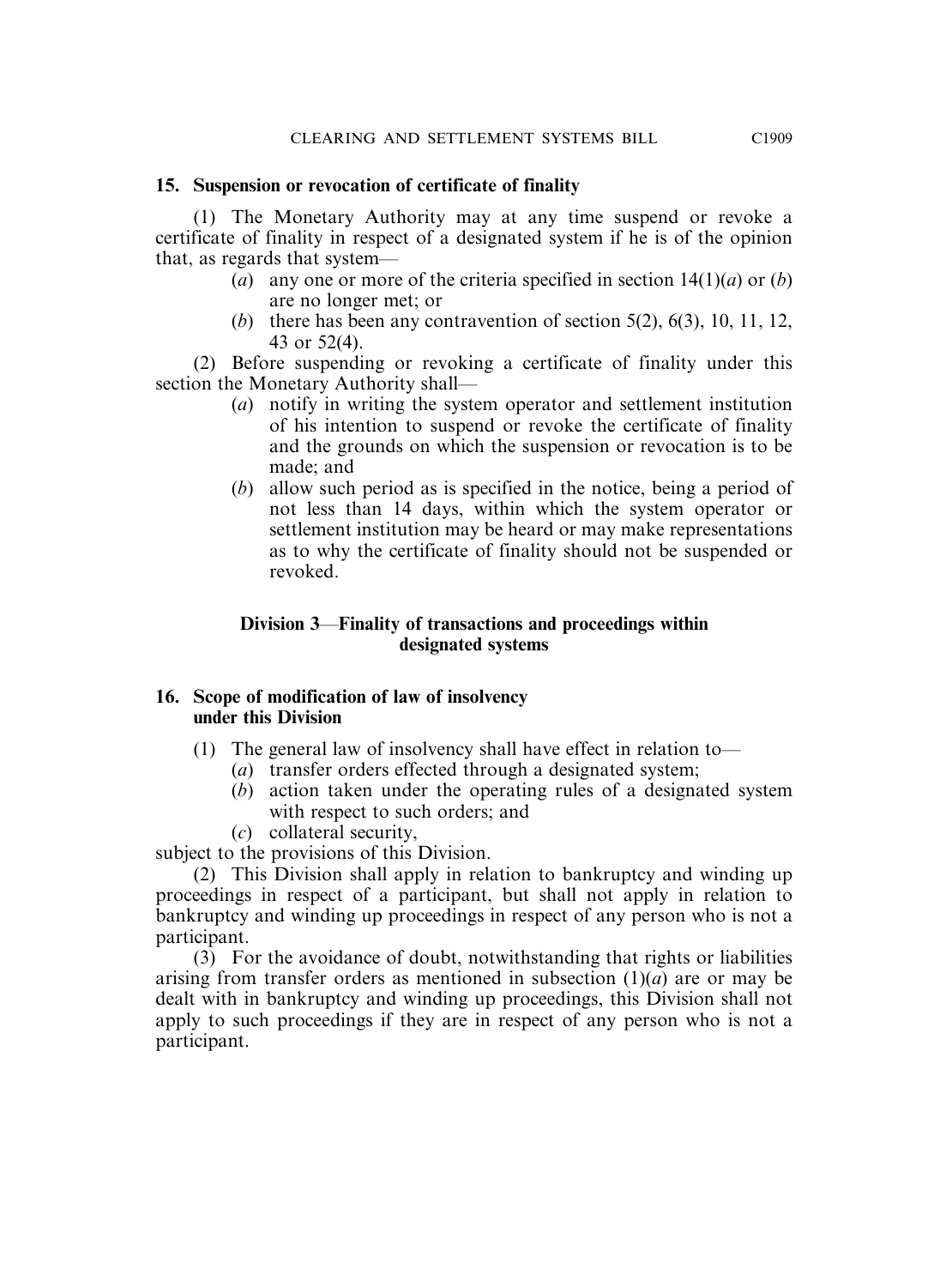#### **17. Transfers and settlements within designated systems are final**

(1) This section applies to any transfer or settlement of the following description that is effected through a designated system the operating rules of which provide that such a transfer or settlement is final and irrevocable—

- (*a*) a transfer of funds into or out of an account of a participant;
- (*b*) a settlement of a payment obligation; or
- (*c*) a settlement of an obligation for the transfer of book-entry securities, or the transfer of such securities.

(2) Notwithstanding anything to the contrary in any written law or rule of law, a transfer or settlement to which this section applies shall not be liable—

- (*a*) to be reversed, repaid or set aside; or
- (*b*) to an order made by a court for the rectification or stay of such transfer or settlement.

# **18. Proceedings of designated systems take precedence over law of insolvency**

(1) None of the following shall be regarded as to any extent invalid on the ground of inconsistency with the law of insolvency regarding distribution of the assets of a person on bankruptcy or winding up, or on the appointment of a liquidator, trustee in bankruptcy or equivalent officer over any of the assets of a person—

- (*a*) a transfer order;
- (*b*) any disposition of property in pursuance of a transfer order;
- (*c*) the default arrangements of a designated system;
- (*d*) the operating rules of a designated system as to the settlement of transfer orders not dealt with under its default arrangements; or
- (*e*) a contract for the purpose of realizing collateral security in connection with participation in a designated system otherwise than pursuant to its default arrangements.

(2) The powers of a relevant insolvency office holder in his capacity as such and the powers of a court under the law of insolvency, shall not be exercised in such a way as to prevent or interfere with—

- (*a*) the settlement of a transfer order in accordance with the operating rules of a designated system not dealt with under its default arrangements;
- (*b*) any action taken under the default arrangements of a designated system; or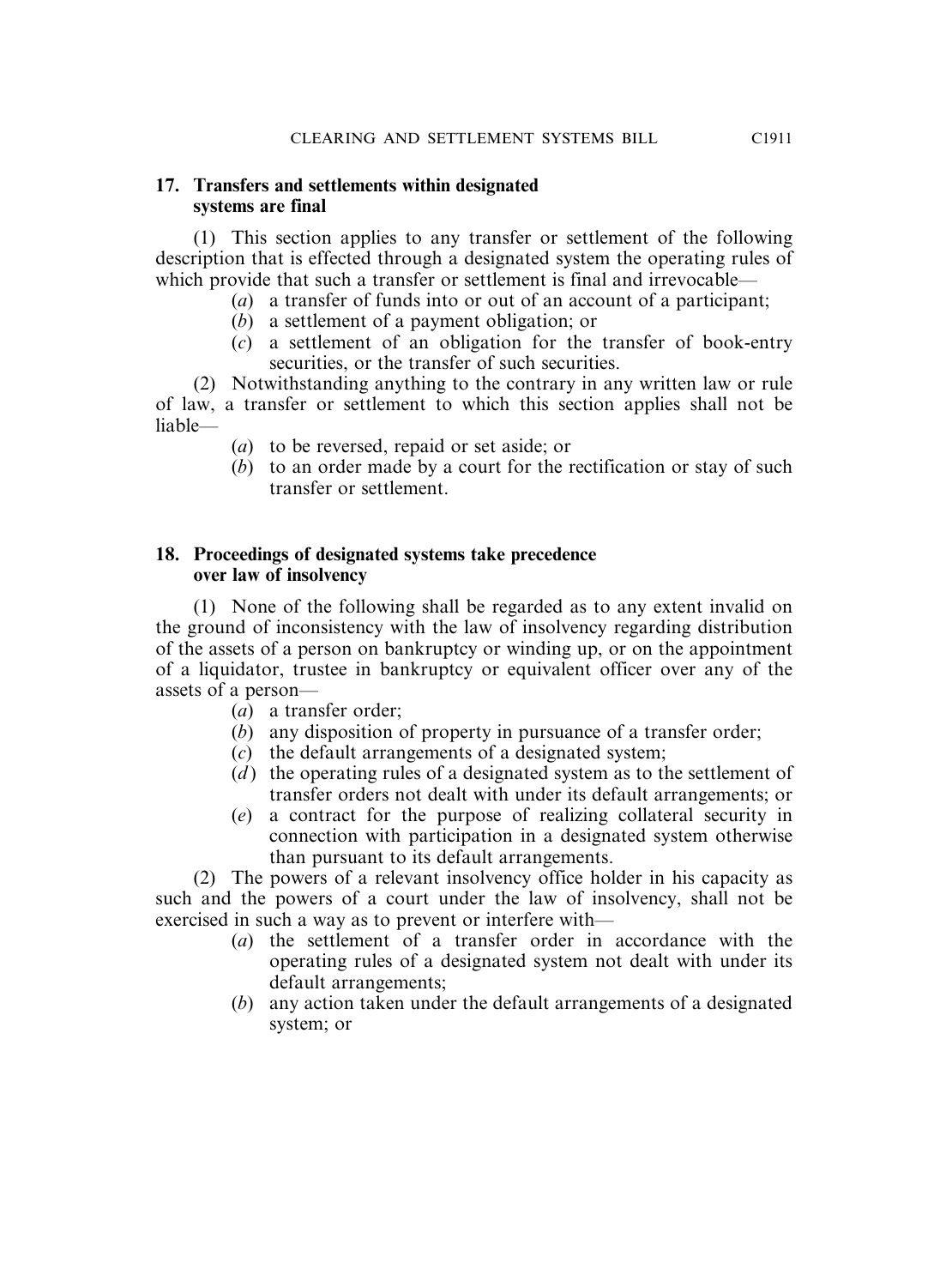(*c*) any action taken to realize collateral security in connection with participation in a designated system otherwise than pursuant to its default arrangements.

(3) A debt or other liability arising out of a transfer order which is the subject of action taken under default arrangements may not be proved in a bankruptcy or winding up until the completion of the action taken under default arrangements.

(4) A debt or other liability which by virtue of subsection (3) may not be proved shall not be taken into account for the purposes of any set-off until the completion of the action taken under default arrangements.

#### **19. Abrogation of statutory provisions relating to disclaimer of property, restriction on dispositions of property, etc.**

Without prejudice to the generality of section 18—

- (*a*) section 59 of the Bankruptcy Ordinance (Cap. 6) and section 268 of the Companies Ordinance (Cap. 32) shall not apply to a transfer order; and
- (*b*) section 42 of the Bankruptcy Ordinance (Cap. 6) and section 182 of the Companies Ordinance (Cap. 32) shall not apply to a transfer order or any disposition of property in pursuance of such an order.

# **20. Abrogation of statutory powers relating to adjustment of prior transactions**

Without prejudice to the generality of section 18, no order shall be made by a court under any of the following provisions in relation to a transfer order or any disposition of property in pursuance of such an order—

- (*a*) section 49 or 50 of the Bankruptcy Ordinance (Cap. 6);
- (*b*) section 266 of the Companies Ordinance (Cap. 32);
- (*c*) section 60 of the Conveyancing and Property Ordinance (Cap. 219).

# **21. Net sum payable on completion of default arrangements provable in insolvency proceedings**

(1) This section shall apply with respect to any net sum owed by or to a defaulting participant on the completion of the action taken under default arrangements.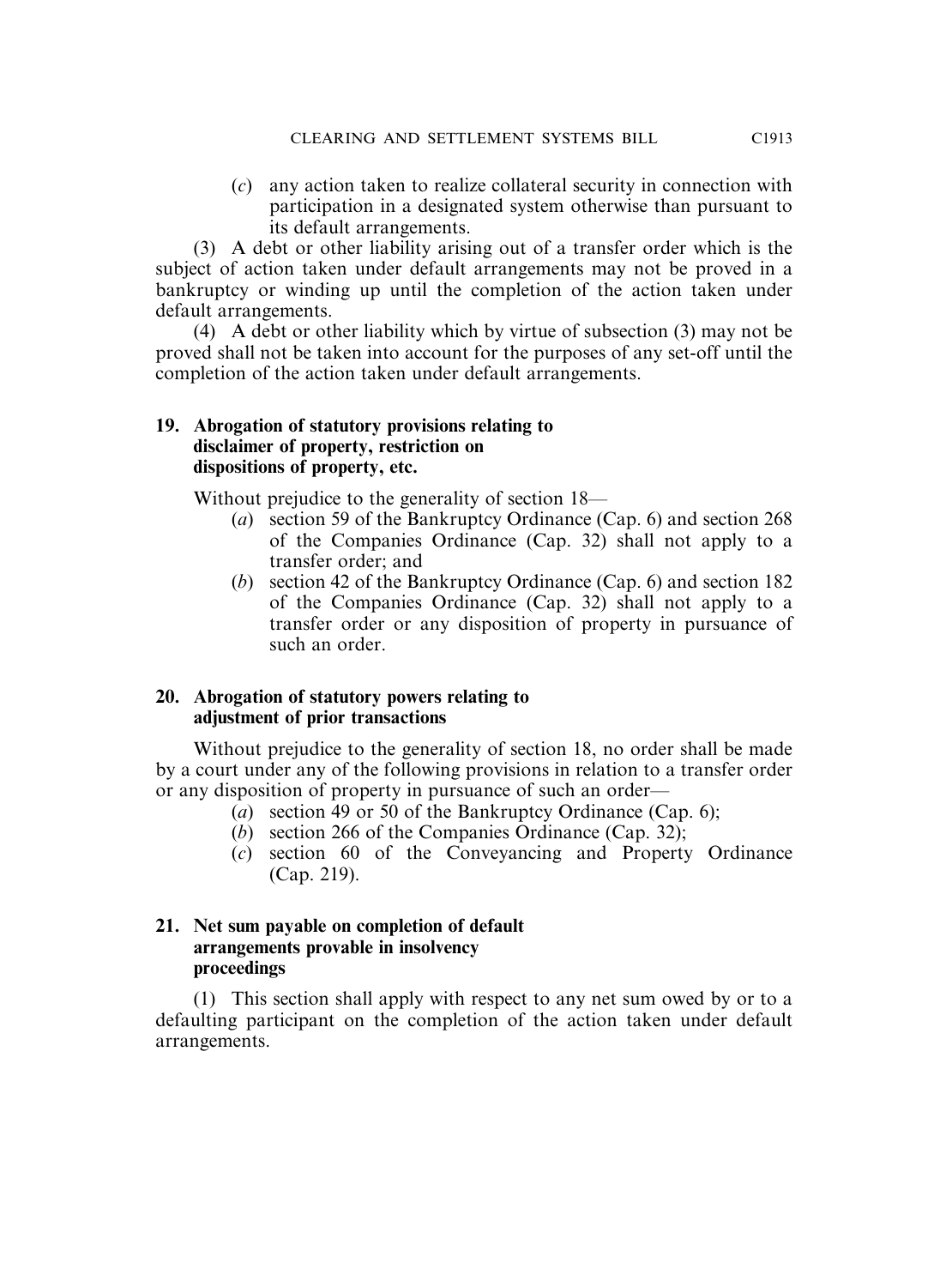(2) Where a court has made an order for bankruptcy or winding up of a participant or a resolution for the voluntary winding up of a participant has been passed, the net sum referred to in subsection (1) shall be—

- (*a*) provable in the bankruptcy or winding up or, as the case may be, payable to the relevant insolvency office holder; and
- (*b*) taken into account, where appropriate, under section 35 of the Bankruptcy Ordinance (Cap. 6) or that section as applied in the case of a winding-up order under the Companies Ordinance (Cap. 32).

(3) Subsection (2) applies notwithstanding section 34 or 35 of the Bankruptcy Ordinance (Cap. 6) and section 264 of the Companies Ordinance (Cap. 32).

#### **22. Transfer orders entered into designated system after insolvency not affected**

(1) This Division shall not apply in relation to any transfer order given by a participant which is entered into a designated system after the occurrence of either of the following, whichever first occurs—

- (*a*) the expiry of the day on which—
	- (i) a court has made an order for bankruptcy or winding up in respect of the participant; or
	- (ii) a resolution for the voluntary winding up of the participant has been passed; or
- (*b*) the receipt by the system operator of notice of the making of an order or the passing of a resolution as is mentioned in paragraph (*a*).

(2) Where the designated system is established in a place other than Hong Kong, being a place in which local time is behind local time in Hong Kong, reference in subsection  $(1)(a)$  to the expiry of a day on which an event mentioned in that paragraph occurred is a reference to the expiry of the same calendar day in that place as the calendar day in Hong Kong on which the event occurred.

(3) For the purposes of subsection  $(1)(b)$ , a system operator shall be taken to have received notice of an event mentioned in subsection  $(1)(a)$  if he deliberately failed to make enquiries as to that matter in circumstances in which a reasonable and honest person would have done so.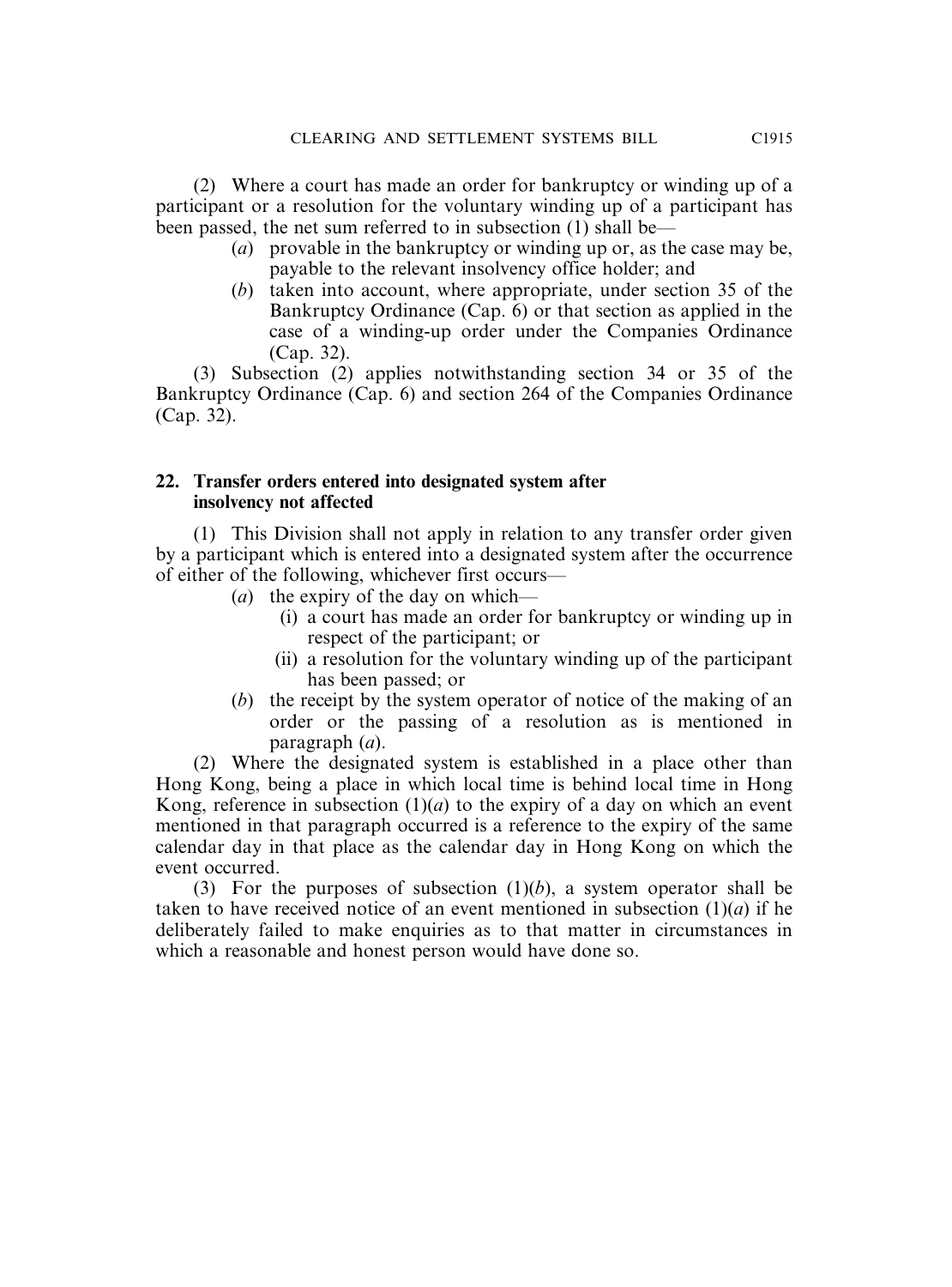#### **Division 4**—**Netting of obligations of insolvent participants**

#### **23. Netting may be effected**

(1) Where a court has made an order for bankruptcy or the winding up of a participant in a designated system, or a resolution for the voluntary winding up of such participant has been passed, then, notwithstanding any provision of the law of insolvency, the system operator of the designated system may effect the netting of all obligations owed to or by the participant incurred up to the time of the occurrence that applies for the purposes of section 22(1).

(2) Where any netting has been effected as provided in subsection (1), then—

- (*a*) the obligations that are netted shall be disregarded in the bankruptcy or winding up proceedings; and
- (*b*) any net obligation owed to or by the participant that has not been discharged—
	- (i) is payable to the participant and may be recovered for the benefit of his creditors; or
	- (ii) is provable in the bankruptcy or winding up,
	- as the case may be.

(3) A netting effected as provided in subsection (1) and any payment made by a participant as provided in subsection (2) shall not be voidable in the bankruptcy or winding up proceedings.

#### **Division 5**—**Miscellaneous**

#### **24. Law of insolvency in other jurisdictions**

Notwithstanding any law to the contrary, a court shall not recognize or give effect to—

- (*a*) an order of a court exercising jurisdiction under the law of insolvency in a place outside Hong Kong; or
- (*b*) an act of a person appointed in a place outside Hong Kong to perform a function under the law of insolvency there,

in so far as the making of the order or doing of the act would be prohibited under this Part for a court in Hong Kong or a relevant insolvency office holder.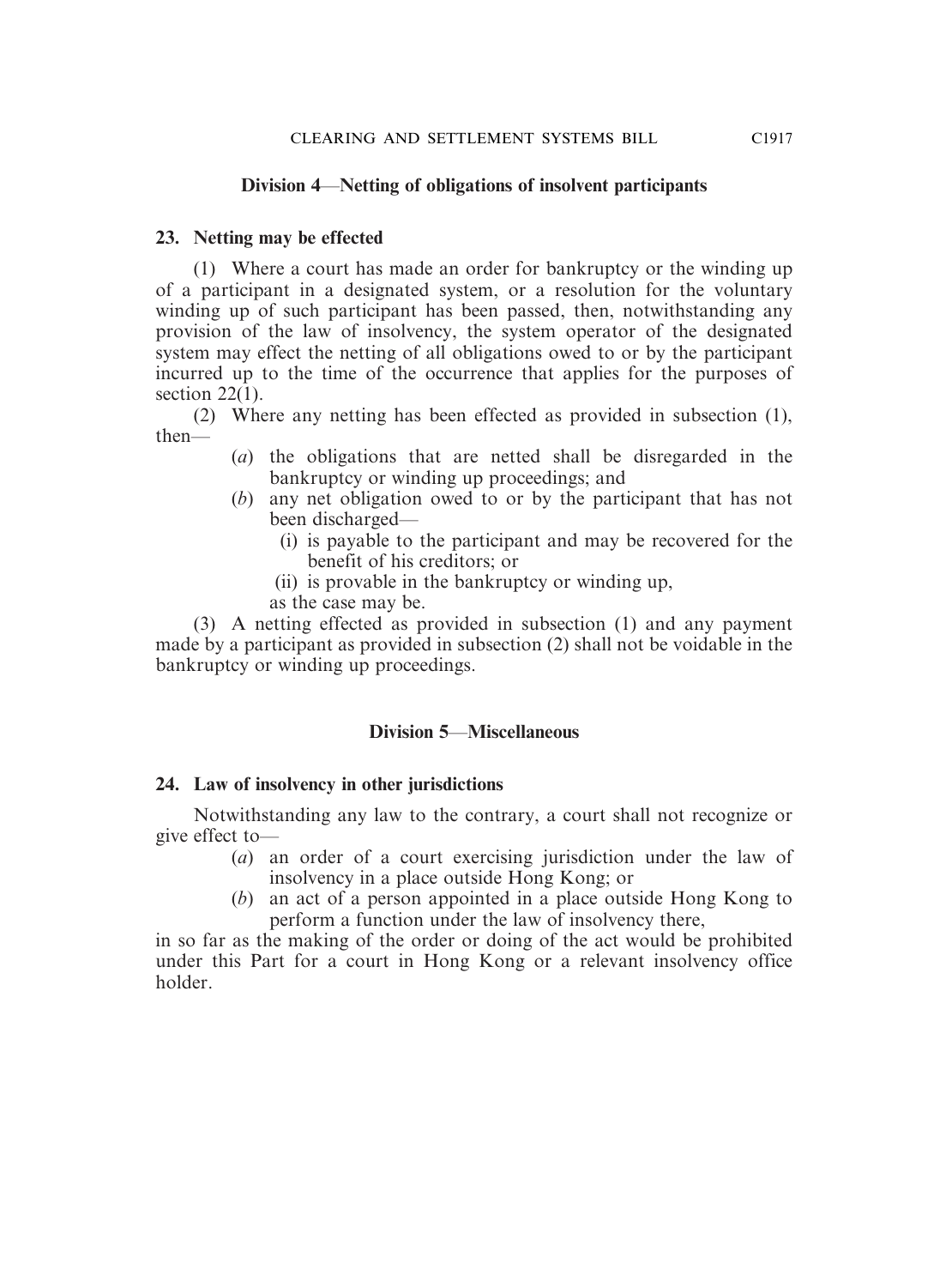#### **25. Preservation of rights, etc. in underlying transactions**

(1) Except to the extent that it expressly provides, this Part shall not operate to limit, restrict or otherwise affect—

- (*a*) any right, title, interest, privilege, obligation or liability of a person resulting from the underlying transaction in respect of a transfer order which has been entered into a designated system; or
- (*b*) any investigation, legal proceedings or remedy in respect of any such right, title, interest, privilege, obligation or liability.
- (2) Nothing in subsection (1) shall be construed to require—
	- (*a*) the unwinding of any netting effected by the system operator of a designated system, whether pursuant to its default arrangements or otherwise;
	- (*b*) the revocation of any transfer order given by a participant which is entered into a designated system; or
	- (*c*) the reversal of a payment or settlement made under the operating rules of a designated system.

#### **26. Right of relevant insolvency office holder to recover gain from transaction at undervalue between 2 participants**

(1) This section applies to any transaction between 2 participants in a designated system that—

- (*a*) is entered into at an undervalue to the gain of one of the participants ("first participant"); and
- (*b*) was entered into at any time during the period of 6 months ending with—
	- (i) the presentation of a petition for the bankruptcy or winding up of the other participant ("second participant") or his principal; or
	- (ii) the passing of a resolution of a creditors' voluntary winding up of the second participant or his principal.

(2) A relevant insolvency office holder acting in respect of the second participant to a transaction to which this section applies or his principal is hereby entitled to recover from the first participant to the transaction an amount equivalent to the gain made from the transaction.

(3) For the purposes of this section, a transaction is entered into at an undervalue if it is entered into—

(*a*) on terms that provide for the second participant or his principal to receive no consideration; or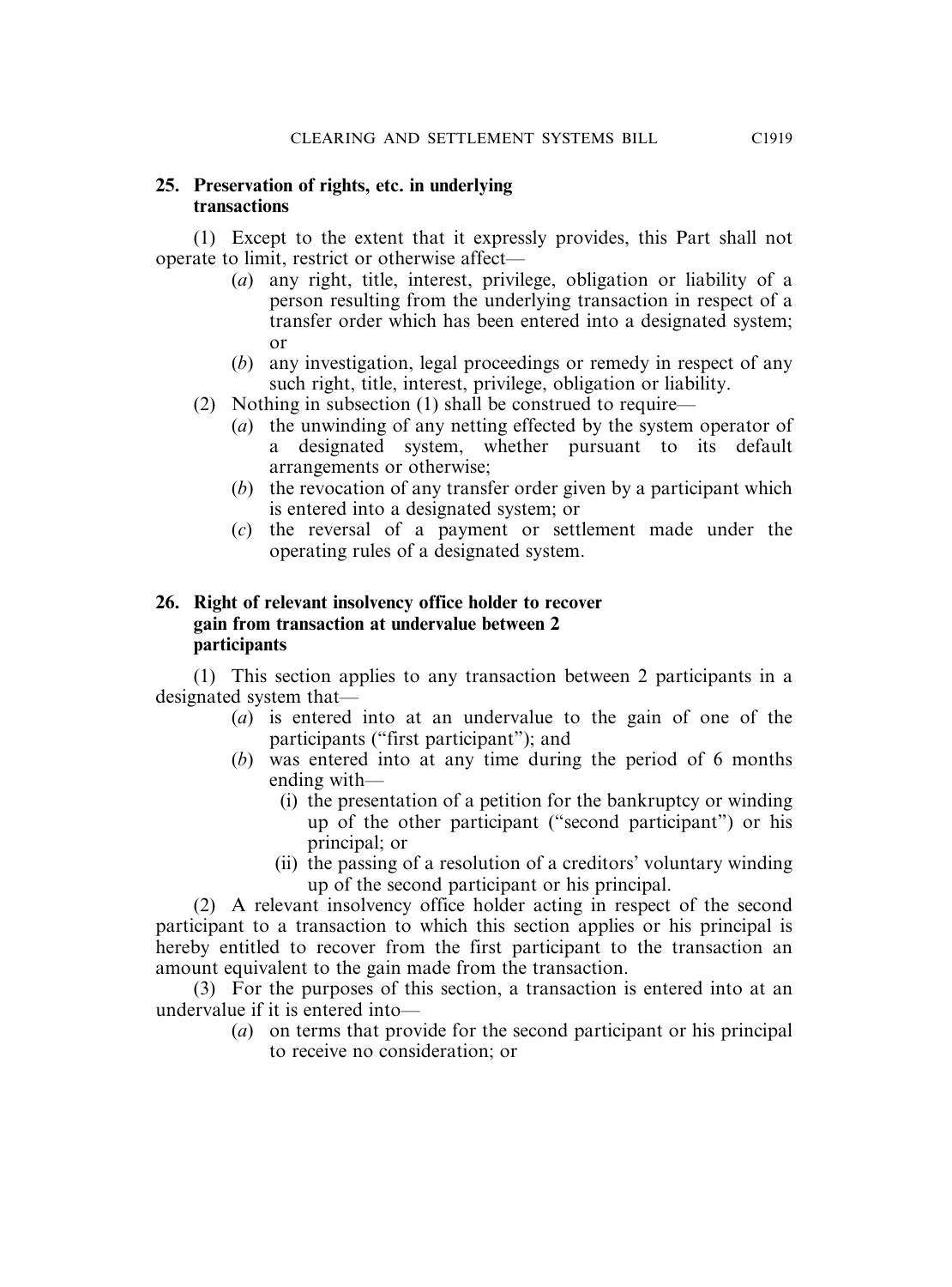(*b*) for a consideration the value of which, in money or money's worth, is significantly less than the value, in money or money's worth, of the consideration provided by the second participant or his principal.

(4) At the request of a system operator or settlement institution of a designated system the Monetary Authority may, by notice published in the Gazette, exempt the system operator or settlement institution from the application of this section; and where such an exemption is in effect this section shall not apply in respect of any transaction entered into by the system operator or settlement institution (as the case may be) as first participant in his capacity as such system operator or settlement institution.

(5) For the avoidance of doubt, nothing in this section has the effect of derogating from section 18(2) or 20.

#### **27. Right of relevant insolvency office holder to recover transfer between 2 participants giving unfair preference**

(1) This section applies to any transfer of funds or securities from one participant in a designated system to another, being—

- (*a*) a transfer to which section 17 applies (other than a transfer that forms part of a transaction to which section 26 applies);
- (*b*) a transfer by which the participant who is the recipient of the transfer ("first participant") is given an unfair preference by the participant making the transfer ("second participant") or by the principal of the second participant acting through the second participant; and
- (*c*) a transfer that is effected at any time during the period of 6 months ending with—
	- (i) the presentation of a petition for the bankruptcy or winding up of the second participant or his principal; or
	- (ii) the passing of a resolution of a creditors' voluntary winding up of the second participant or his principal.

(2) A relevant insolvency office holder acting in respect of the second participant to a transfer to which this section applies or his principal is hereby entitled to recover from the first participant to the transfer an amount equivalent to the value of the transfer.

(3) For the purposes of this section, a transfer is a transfer as described in subsection (1)(*b*) if—

(*a*) the first participant is a creditor of, or is a surety or guarantor for any debts or liabilities of, the second participant or his principal;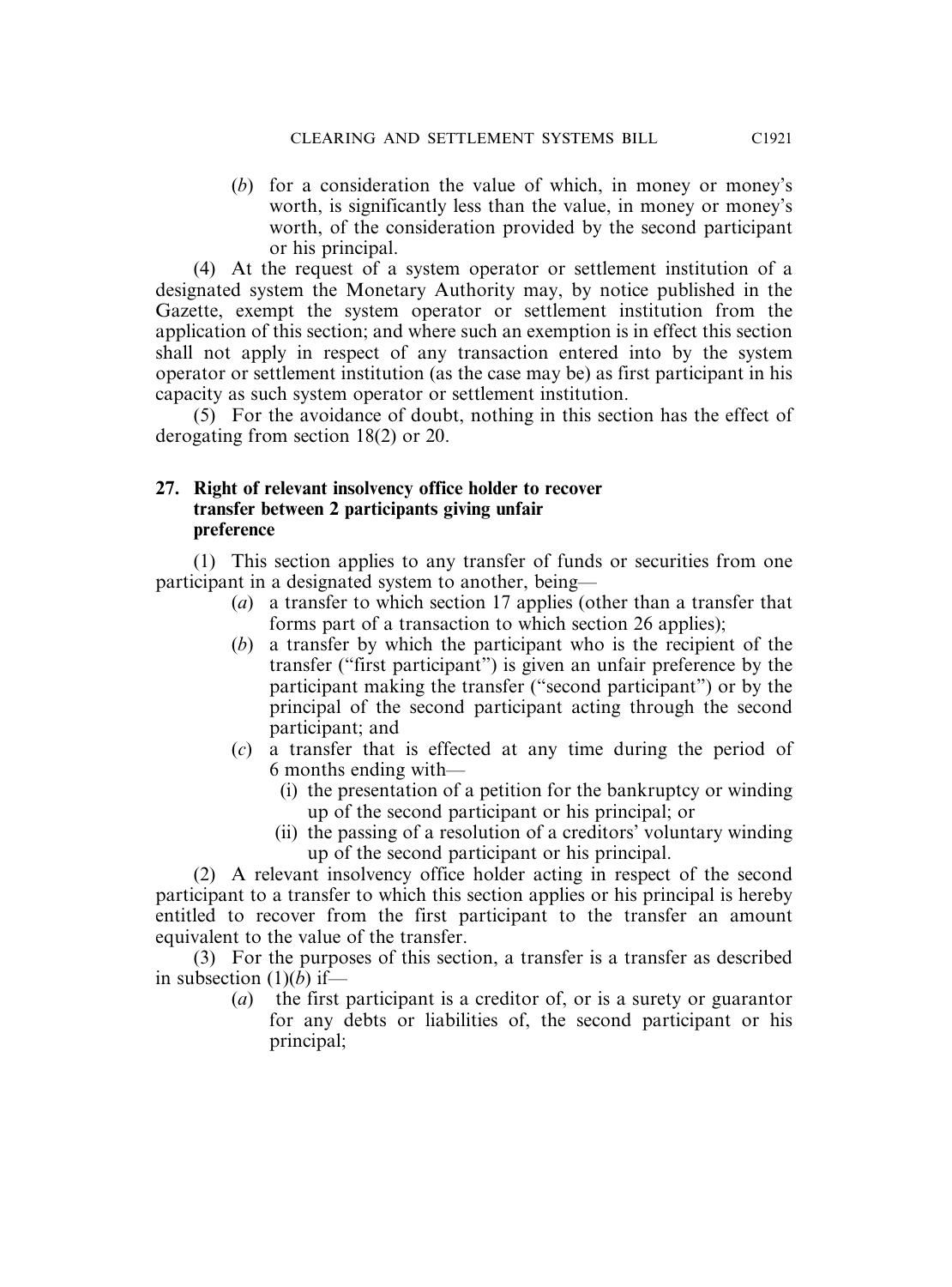- (*b*) the transfer has the effect of putting the first participant into a position which, in the event of the bankruptcy or winding up of the second participant or his principal, will be a better position than the position he would have been in if the transfer had not been made; and
- (*c*) the second participant in making the transfer, or the second participant's principal in deciding to cause him to make the transfer, is influenced by a desire to produce in relation to the first participant, the effect described in paragraph (*b*).

(4) At the request of a system operator or settlement institution of a designated system the Monetary Authority may, by notice published in the Gazette, exempt the system operator or settlement institution from the application of this section; and where such an exemption is in effect this section shall not apply in respect of any transfer effected by the system operator or settlement institution (as the case may be) as first participant in his capacity as such system operator or settlement institution.

(5) For the avoidance of doubt, nothing in this section has the effect of derogating from section 18(2) or 20.

#### **28. Obligation of participant to notify of insolvency**

(1) A participant in a designated system shall notify any system operator of the system and the Monetary Authority forthwith if there comes to his knowledge any of the following circumstances occurring in Hong Kong, or any analogous circumstances occurring outside Hong Kong, namely—

- (*a*) any indication in writing by a creditor of the participant of his intention to pass a creditor's voluntary winding-up resolution in respect of the participant;
- (*b*) the presentation of a petition for the bankruptcy or winding up of the participant;
- (*c*) the making of an order for bankruptcy or winding up of the participant;
- (*d*) the passing of a resolution for the voluntary winding up of the participant; or
- (*e*) the making of a statutory declaration as under section 228A(1) of the Companies Ordinance (Cap. 32) by a director of the participant.

(2) A failure by a participant to notify a system operator or the Monetary Authority of a relevant event referred to in subsection (1) within the time required under that subsection is not a contravention of that subsection if the system operator or Monetary Authority (as the case may be) was already aware of the relevant event by that time.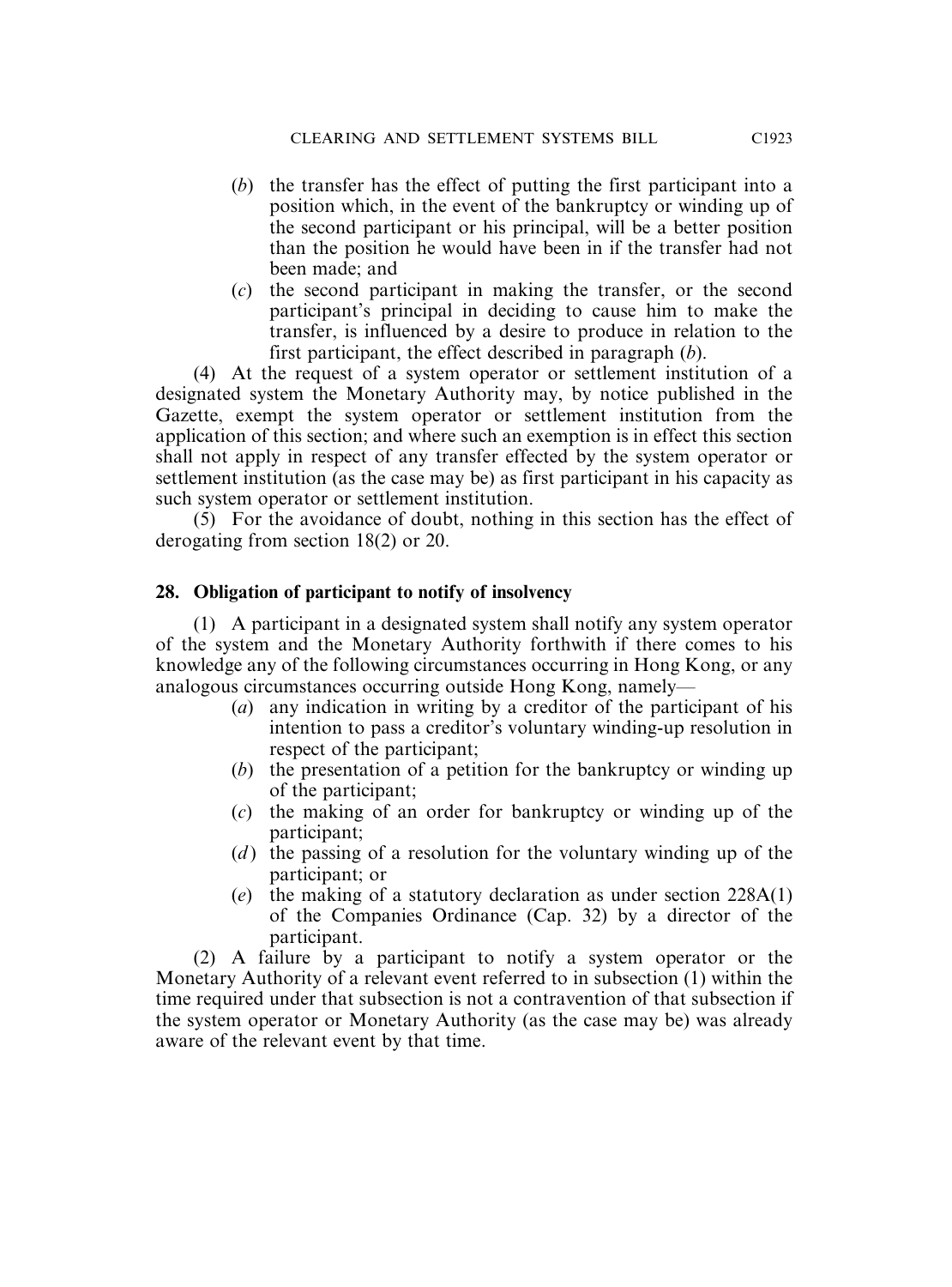(3) An exemption granted under section 9 in respect of a designated system may in addition exempt the participants in the system from compliance with subsection (1); and where such an exemption is in effect that subsection shall not apply in relation to such participants.

#### **29. Order releasing relevant insolvency office holder from obligations in relation to default proceedings**

A court may, on an application by a relevant insolvency office holder, make such order as it considers appropriate altering or releasing him from compliance with the functions of his office to the extent that those functions are affected by the fact that action under default arrangements is being or could be taken, or has been or could have been taken.

#### **30. Enforcement of judgments over property of participant as judgment debtor**

(1) This section applies to any property of a participant in a designated system that—

- (*a*) has been provided as collateral security in favour of a system operator or settlement institution of the system; and
- (*b*) is held by or deposited with that system operator or settlement institution for the purpose of securing liabilities arising directly in connection with the clearing or settlement of those transfer orders issued by the participant.

(2) Except with the consent of the system operator or settlement institution mentioned in subsection (1)—

- (*a*) no execution or other legal process for the enforcement of a judgment or order shall be commenced or continued; and
- (*b*) no distress shall be levied,

in respect of property to which this section applies; but this subsection does not apply to a person seeking to enforce any interest in or security over the property.

(3) Where by virtue of subsection (2) a person would not be entitled to enforce a judgment or order against any property, any injunction or other remedy granted with a view to facilitating the enforcement of any such judgment or order shall not extend to that property.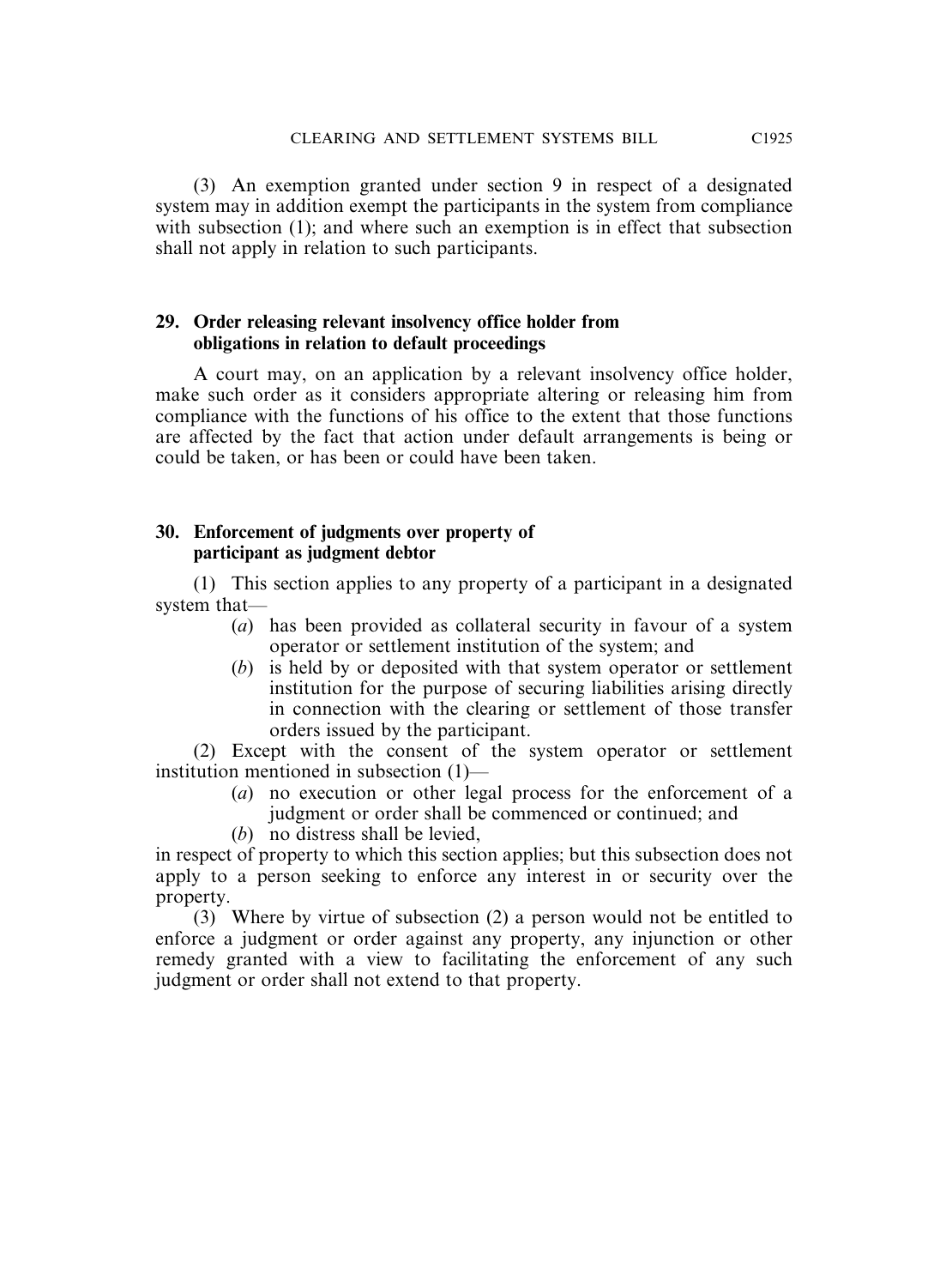#### PART 4

#### APPEALS TRIBUNAL

#### **31. Interpretation**

In this Part, unless the context otherwise requires—

"applicant" (申請人), in relation to any proceedings under this Part, means the person who refers a decision to the Tribunal for review under section 33(1);

"Chairman of the Tribunal" (審裁處主席) means the person appointed as such under section 32(3);

"Tribunal" (審裁處) means the Tribunal established under section 32(1).

#### **32. Establishment of Clearing and Settlement Systems Appeals Tribunal**

(1) There is established by this section a tribunal to be known as the "Clearing and Settlement Systems Appeals Tribunal" in English and "結算及交 收系統上訴審裁處" in Chinese.

(2) For the purpose of reviewing any decision referred to the Tribunal under this Part, the Tribunal is to consist of—

- (*a*) the Chairman of the Tribunal; and
- (*b*) such number of persons, not being fewer than 2, from the panel referred to in subsection (4) as the Financial Secretary may, on the recommendation of the Chairman of the Tribunal, appoint for that purpose.

(3) The Chief Executive shall, on the recommendation of the Chief Justice, appoint to be the Chairman of the Tribunal a person who is—

- (*a*) a judge, or a deputy judge, of the Court of First Instance;
- (*b*) a former Justice of Appeal of the Court of Appeal; or
- (*c*) a former judge, or a former deputy judge, of the Court of First Instance.

(4) The Chief Executive shall appoint a panel of persons, not being public officers, whom he considers suitable for appointment as members of the Tribunal.

(5) The Chairman of the Tribunal (except where the Chairman is a judge, or a deputy judge, of the Court of First Instance), and members, of the Tribunal may be paid, as a fee for their services, such amount as the Chief Executive considers appropriate. Those amounts payable to the Chairman of the Tribunal shall be a charge on the general revenue, and those amounts payable to the members shall be a charge on the Exchange Fund.

(6) Schedule 1 has effect with respect to the Tribunal.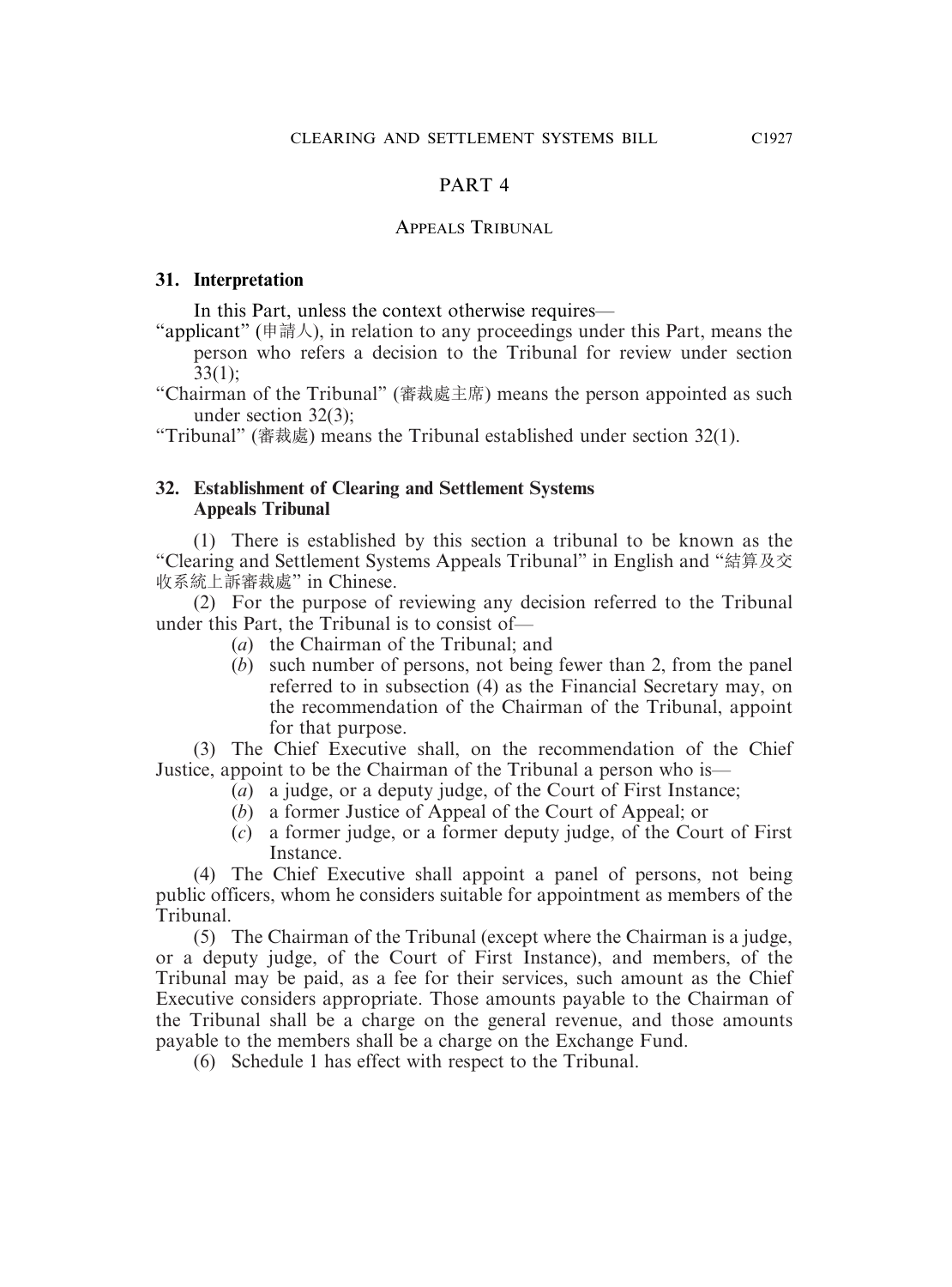(7) Subject to this section and Schedule 1 and to rules made under section 38, the Chairman of the Tribunal may determine the procedures and practice of the Tribunal.

#### **33. Review of decisions by Tribunal**

(1) Any person who is aggrieved by a decision of the Monetary Authority under section 3(1), 4(1), 14(1) or 15(1) may refer the decision to the Tribunal for review.

(2) A reference to the Tribunal under subsection (1) by a person aggrieved is—

(*a*) to be made in writing;

- (*b*) to be made—
	- (i) if the reference relates to a decision of the Monetary Authority under section 3(1) or 4(1), within 30 days after publication in the Gazette of the notice referred to in that section;
	- (ii) if the reference relates to a decision of the Monetary Authority under section 14(1) or 15(1), within 30 days after receiving notice in writing given by the Monetary Authority informing him of the decision,

or within a further time that the Monetary Authority may, in the circumstances of any particular case, think fit; and

(*c*) to state the grounds for the review.

(3) The Tribunal shall deliver to the Monetary Authority a copy of any reference under subsection (1) that it has received.

(4) A reference under subsection (1) does not suspend the decision to which the reference relates.

(5) As soon as practicable after receipt of a copy of a reference delivered under subsection (3), the Monetary Authority shall forward a copy of the decision to which the reference relates together with all other relevant papers in his possession to the Tribunal.

(6) On receipt of the copy of the decision, and of the papers, forwarded under subsection (5), the Tribunal shall review the decision in question and, after taking into account the stated grounds for the review, may make its determination to—

- (*a*) confirm, vary or set aside the decision; or
- (*b*) remit the matter to the Monetary Authority with any direction that it considers appropriate.
- (7) In reviewing a decision of the Monetary Authority, the Tribunal—
	- (*a*) shall afford both the applicant and the Monetary Authority an opportunity of being heard; and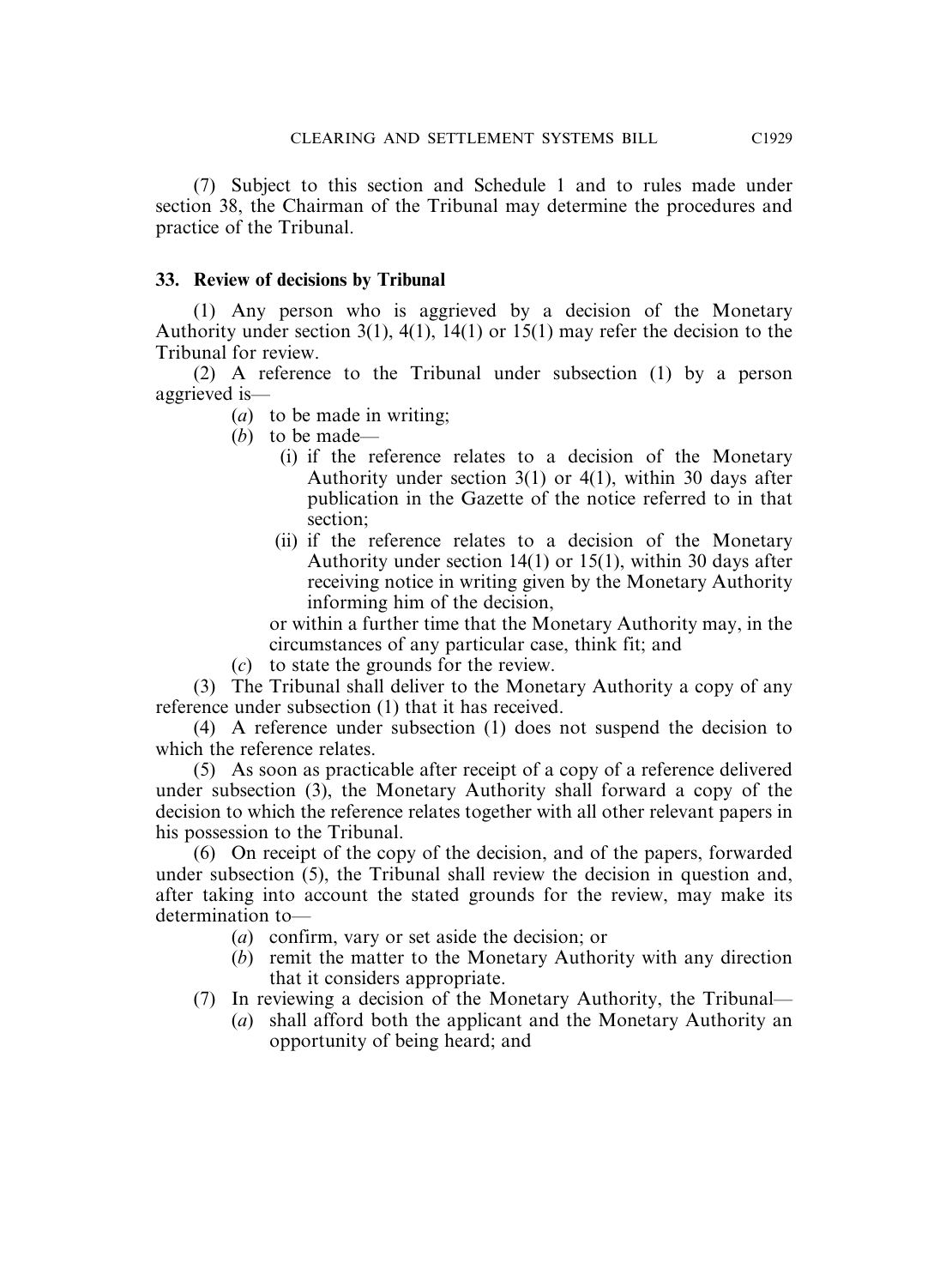(*b*) may determine that any matter of fact has been established if it has been established on the balance of probabilities.

(8) As soon as practicable after completing the review, the Tribunal shall deliver its determination made under subsection (6), with the reasons for its determination.

(9) A determination made by the Tribunal shall be recorded in writing and signed by the Chairman of the Tribunal, and shall then be registered in the Court of First Instance; and a determination so registered shall be deemed to be an order of the Court.

(10) The determination of the Tribunal is final and is not subject to appeal except on a point of law.

(11) For the purposes of any proceedings in a court of law, a document purporting to be a determination of the Tribunal that is signed by the Chairman of the Tribunal shall, in the absence of evidence to the contrary, be regarded as a determination of the Tribunal duly made, without proof of its making, or proof of signature, or proof that the person signing the determination was in fact the Chairman of the Tribunal.

#### **34. Powers of Tribunal**

(1) In relation to a review of a decision of the Monetary Authority under this Ordinance, the Tribunal may—

- (*a*) receive and consider any material by way of oral evidence, written statements or documents, whether or not the material would be admissible in a court of law;
- (*b*) determine the manner in which any such material is received;
- (*c*) by notice in writing signed by the Chairman of the Tribunal, require a person to attend before it and, subject to subsection (2), to give evidence and produce any article, record or document in his possession or control relating to the subject matter of the review;
- (*d*) administer oaths:
- (*e*) examine or cause to be examined on oath or otherwise a person attending before it and require the person to answer truthfully any question which the Tribunal considers appropriate for the purpose of the review;
- (*f*) order a witness to provide evidence for the purpose of the review by affidavit;
- (*g*) order a person not to publish or otherwise disclose any material produced to the Tribunal;
- (*h*) prohibit the publication or disclosure of any material the Tribunal receives at any sitting, or any part of a sitting, that is held in camera;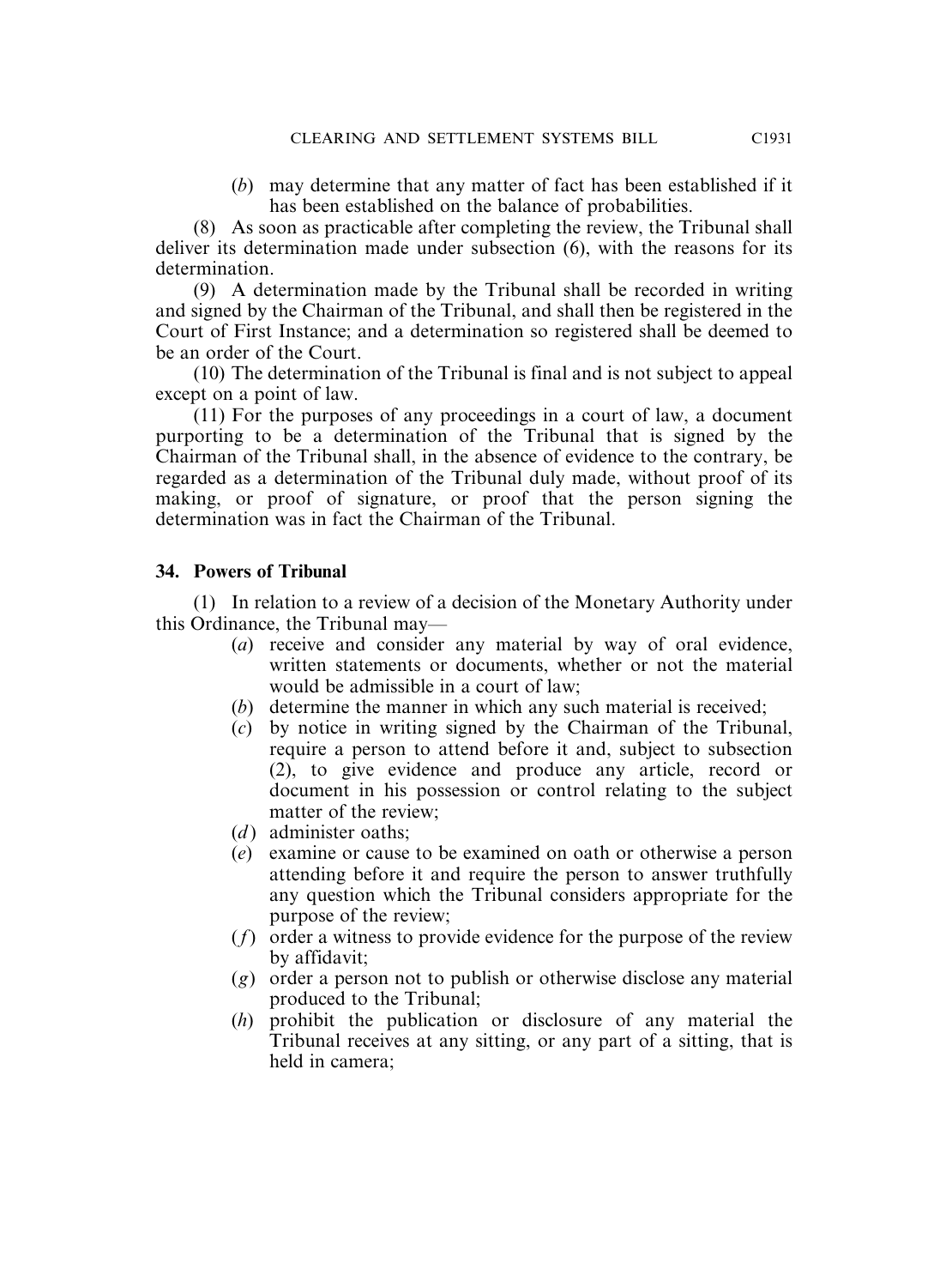- (*i*) stay any of the proceedings in the review on such grounds and on such terms and conditions as it considers appropriate having regard to the interests of justice;
- ( *j*) determine the procedure to be followed in connection with the review;
- (*k*) order that costs be paid to any party to the review or any person who is required to attend before it for the purpose of the review;
- (*l*) hear an application for stay of proceedings for a review at any time before its determination is made; and
- (*m*) exercise such other powers or make such other orders as may be necessary for or ancillary to the conduct of the review or the performance of its functions.
- (2) Subsection  $(1)(c)$  does not empower the Tribunal to require—
	- (*a*) the banker or financial adviser of an applicant to disclose any information relating to the affairs of any person other than the applicant; or
	- (*b*) a solicitor or counsel to disclose any privileged communication, whether oral or written, made to or by him in that capacity.
- (3) No person shall—
	- (*a*) fail to comply with an order, notice, prohibition or requirement of the Tribunal made or given under or pursuant to subsection (1);
	- (*b*) disrupt any sitting of the Tribunal or otherwise misbehaves during any such sitting;
	- (*c*) having been required by the Tribunal under subsection (1) to attend before the Tribunal, leave the place where his attendance is so required without the permission of the Tribunal;
	- (*d*) hinder or deter any person from attending before the Tribunal, giving evidence or producing any article, record or document, for the purpose of a review;
	- (*e*) threaten, insult or cause any loss to be suffered by any person who has attended before the Tribunal, on account of such attendance; or
	- (*f*) threaten, insult or cause any loss to be suffered by the Chairman, or any member, of the Tribunal at any time on account of the performance of his functions in that capacity.

(4) A person is not excused from complying with an order, notice, prohibition or requirement of the Tribunal made or given under or pursuant to subsection (1) only on the ground that to do so might tend to incriminate the person.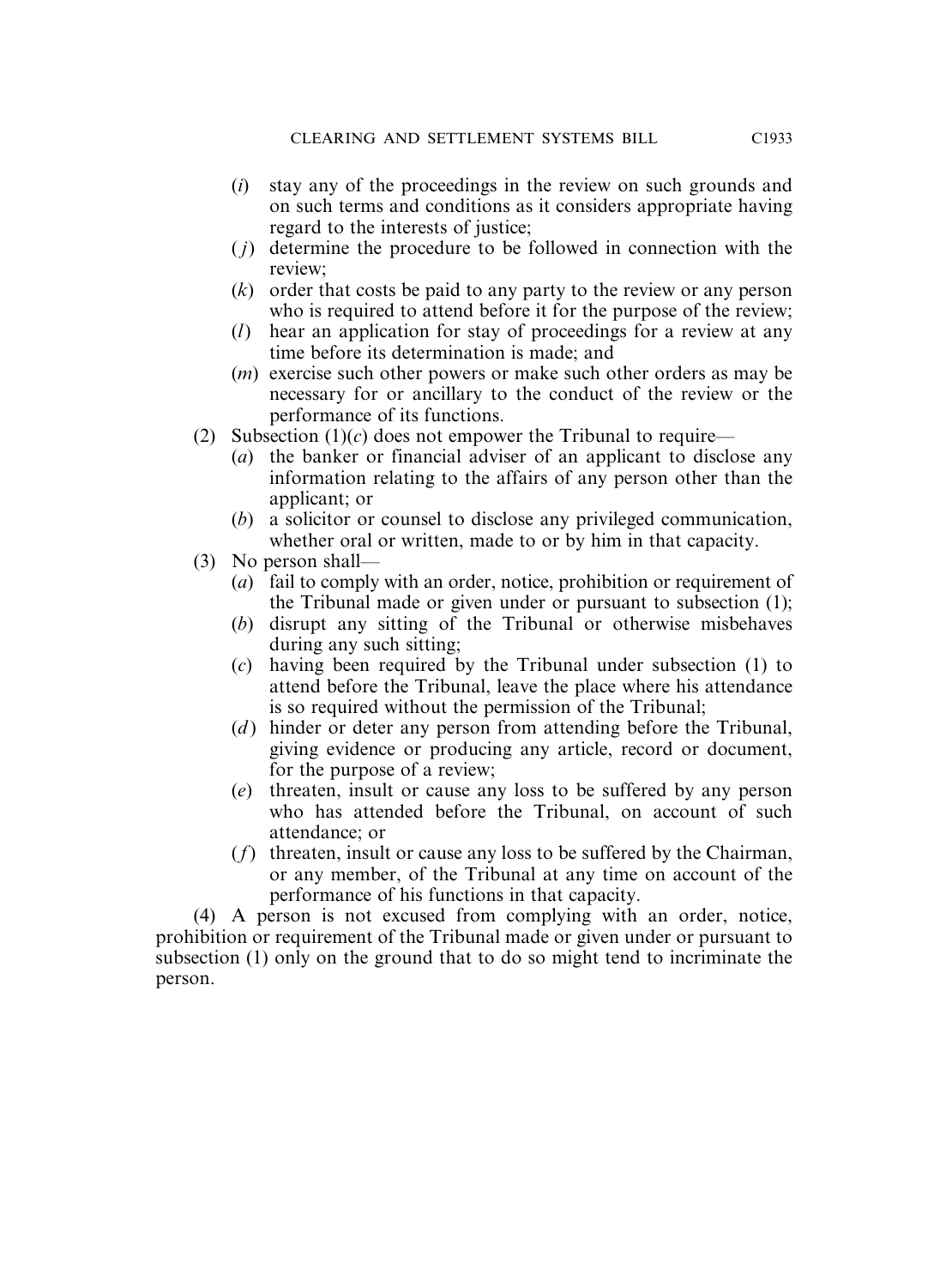#### **35. Use of incriminating evidence given under compulsion**

Notwithstanding any other provisions of this Ordinance, where the Tribunal—

- (*a*) requires a person to give evidence under section  $34(1)(c)$ ;
- (*b*) requires a person to answer any question under section 34(1)(*e*);
- (*c*) orders a person to provide evidence under section 34(1)(*f*); or
- (*d*) otherwise requires or orders a person to provide any information under section 34(1)(*m*),

and the evidence, answer or information might tend to incriminate the person, then the requirement or order as well as the evidence, the question and answer, or the information shall not be admissible in evidence against the person in criminal proceedings in a court of law other than those in which the person is charged with an offence under section 34(3)(*a*), or under Part V of the Crimes Ordinance (Cap. 200), or for perjury, in respect of the evidence, answer or information.

# **36. Contempt dealt with by Tribunal**

(1) The Tribunal has the same powers as the Court of First Instance to punish for contempt.

(2) Without limiting the generality of the powers of the Tribunal under subsection (1), the Tribunal has the same powers as the Court of First Instance to punish for contempt, as if it were contempt of court, a person who, without reasonable excuse, commits any conduct falling within section 34(3).

(3) The Tribunal shall, in the exercise of its powers to punish for contempt under this section, adopt the same standard of proof as the Court of First Instance in the exercise of the same powers to punish for contempt.

(4) Notwithstanding anything in this section or any other provision of this Ordinance, no power may be exercised under or pursuant to this section to determine whether to punish any person for contempt in respect of any conduct in the following case, namely—

- (*a*) if criminal proceedings have previously been instituted against the person under section 34(3) in respect of the same conduct; and
- (*b*) if—
	- (i) those criminal proceedings remain pending; or
	- (ii) by reason of the previous institution of those criminal proceedings, no criminal proceedings may again be lawfully instituted against that person under that section in respect of the same conduct.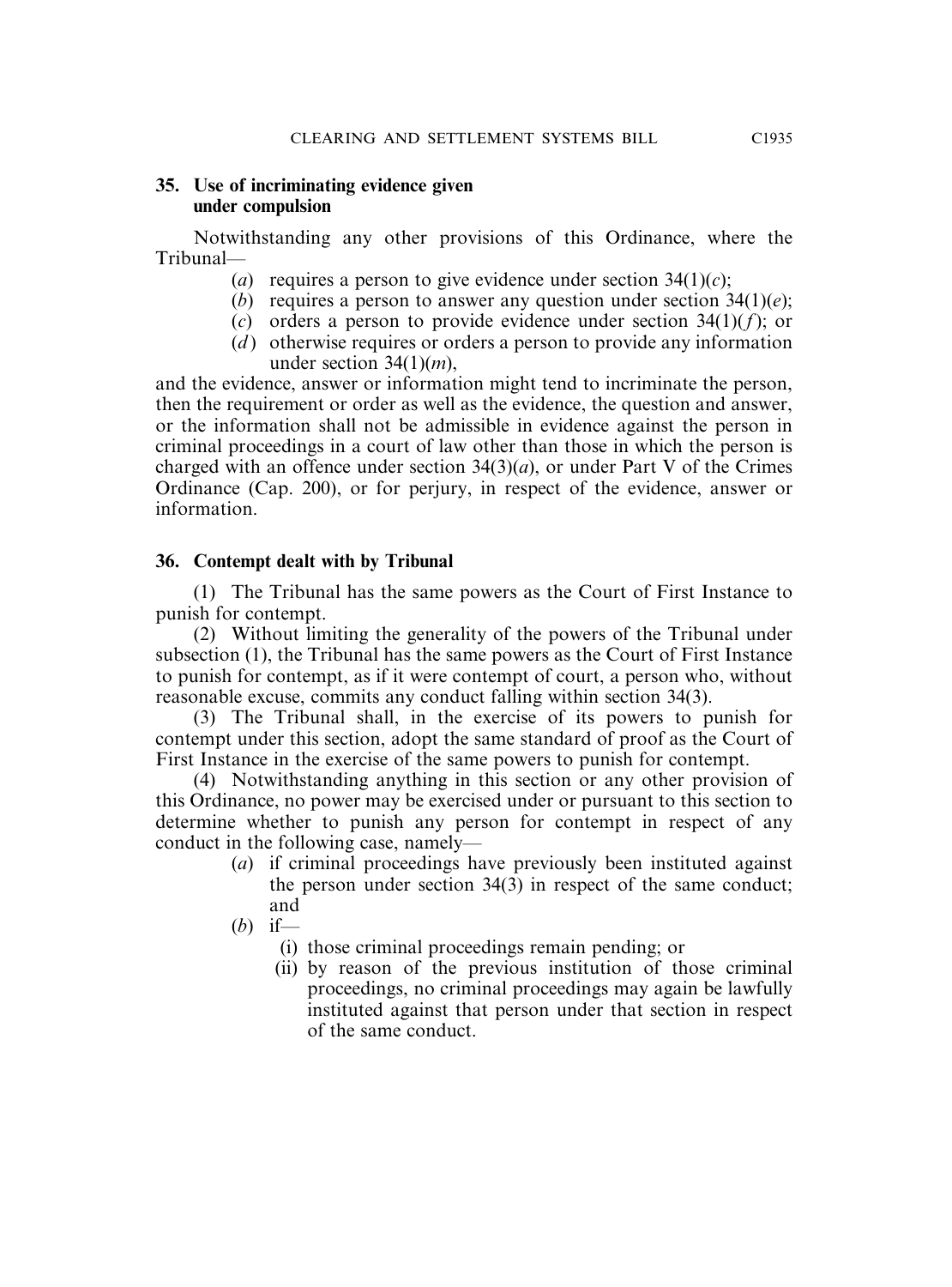(5) Notwithstanding anything in this section or any other provision of this Ordinance, no criminal proceedings may be instituted against any person under section 34(3) in respect of any conduct in the following case, namely—

- (*a*) if any power has previously been exercised under or pursuant to this section to determine whether to punish the person for contempt in respect of the same conduct; and
- (*b*) if—
	- (i) proceedings arising from the exercise of such power remain pending; or
	- (ii) by reason of the previous exercise of such power, no power may again be lawfully exercised under or pursuant to this section to determine whether to punish the person for contempt in respect of the same conduct.

# **37. Appeal to Court of Appeal**

(1) An applicant or the Monetary Authority may, if dissatisfied with a determination delivered under section 33(8), appeal to the Court of Appeal against the determination on a point of law.

(2) The Court of Appeal may affirm, reverse or vary the determination appealed against.

(3) The Rules of the High Court (Cap. 4 sub. leg. A) apply in relation to such an appeal to the extent that those Rules are not inconsistent with this Ordinance.

(4) In an appeal under this section, the Court of Appeal may make such order for payment of costs as it considers appropriate.

# **38. Power of Chief Justice to make rules**

The Chief Justice may make rules—

- (*a*) providing for matters of procedure, or other matters, relating to requests for review, or reviews, under this Part, which are not provided for in this Part or section 4 of Schedule 1;
- (*b*) providing for the issue or service of any document (however described) for the purposes of this Part or section 4 of Schedule 1; or
- (*c*) prescribing anything required to be prescribed under this Part or section 4 of Schedule 1.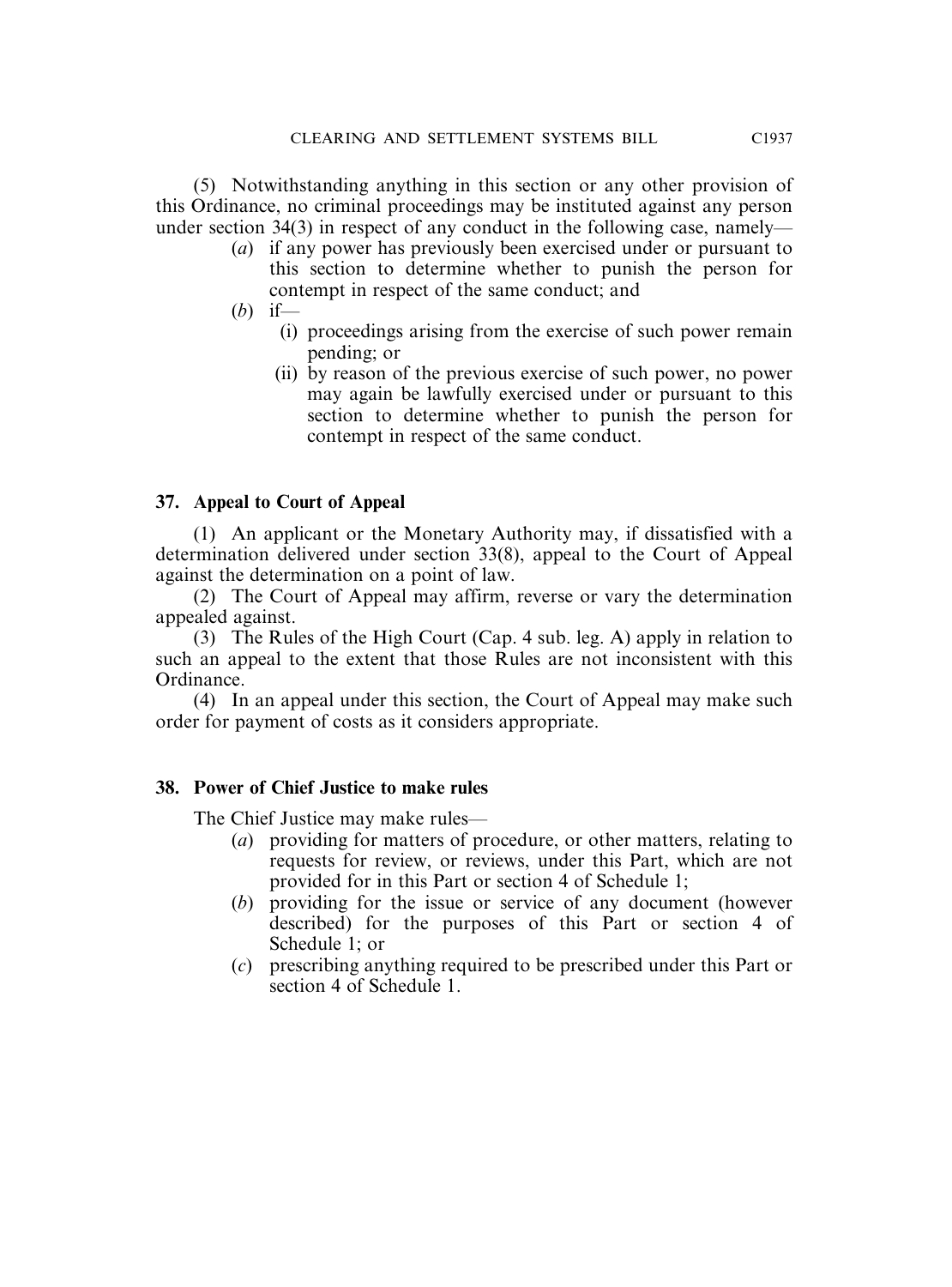# PART 5

#### **OFFENCES**

# **39. Contravention of provisions of Part 2**

(1) A person who, without reasonable excuse, contravenes section 5(1) or (2) commits an offence and is liable—

- (*a*) on conviction upon indictment, to a fine of \$400,000 and to imprisonment for 2 years; and
- (*b*) in the case of a continuing offence, to a further fine of \$10,000 for every day during which the offence continues.

(2) Where there is a contravention of a requirement set out in section  $6(1)$ as regards any designated system, every system operator and settlement institution of the system commits an offence and is liable on conviction upon indictment to a fine of \$400,000.

(3) A person who contravenes section 6(3) commits an offence and is liable on conviction upon indictment to a fine of \$400,000.

(4) A person who fails to comply with a request made under section 10(1) commits an offence and is liable—

- (*a*) on conviction upon indictment, to a fine of \$400,000 and to imprisonment for 2 years; and
- (*b*) in the case of a continuing offence, to a further fine of \$10,000 for every day during which the offence continues.

(5) A person who fails to comply with a direction given under section 11(1) commits an offence and is liable—

- (*a*) on conviction upon indictment, to a fine of \$400,000 and to imprisonment for 2 years; and
- (*b*) in the case of a continuing offence, to a further fine of \$10,000 for every day during which the offence continues.

(6) It is a defence for a person charged with an offence under subsection

 $(2)$ ,  $(4)$  or  $(5)$  to prove that—

- (*a*) the requirement, request or direction (as the case may be) to which the charge relates concerns an aspect of the management or operations of the designated system other than an aspect for which the person is responsible; or
- (*b*) he took all reasonable steps to ensure that the requirement, request or direction (as the case may be) to which the charge relates was complied with.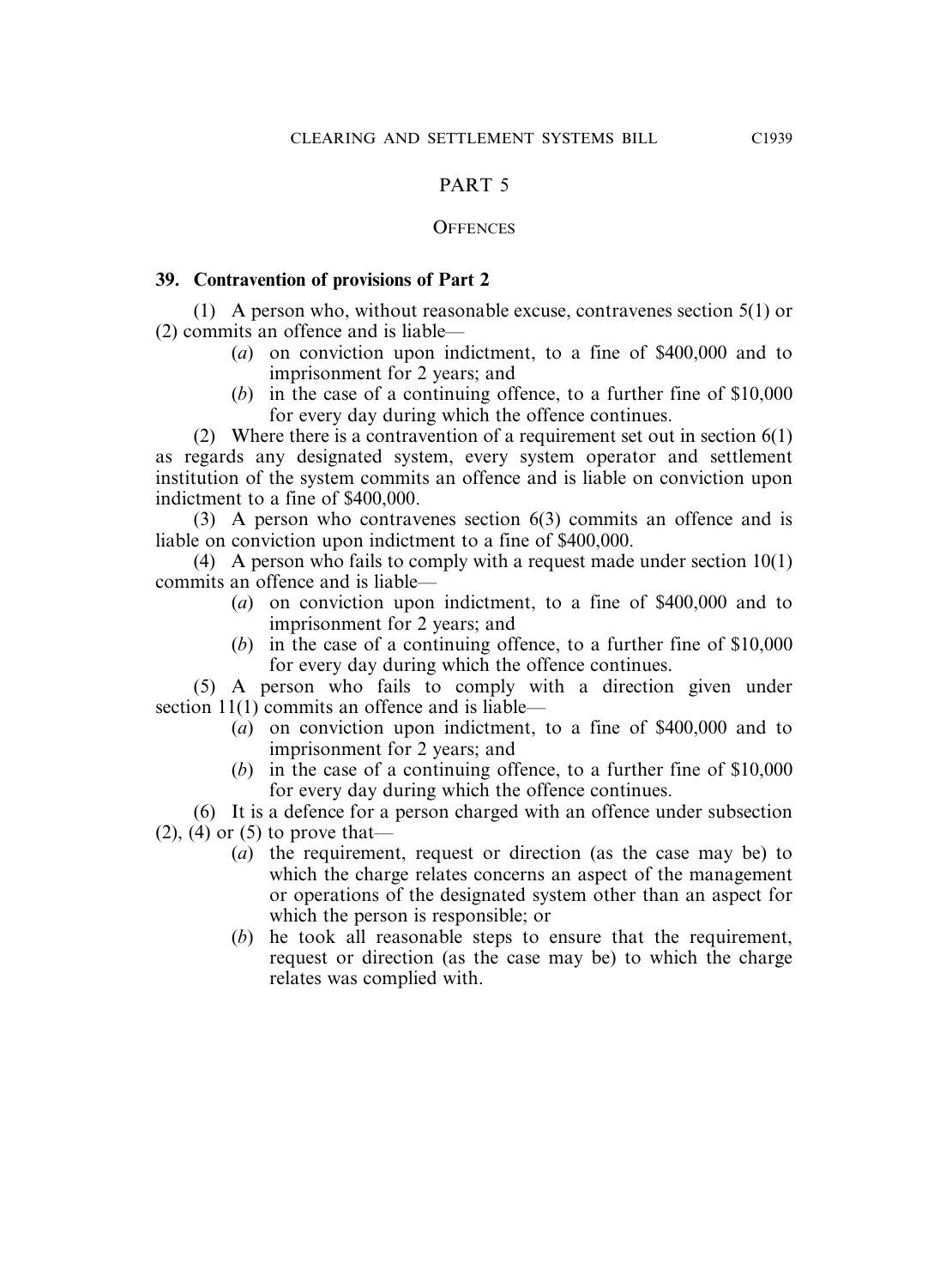#### **40. Contravention of provision of Part 3**

A person who contravenes section 28 commits an offence and is liable on conviction upon indictment to a fine of \$400,000 and to imprisonment for 2 years.

#### **41. Contravention of provision of Part 4**

A person who, without reasonable excuse, contravenes section 34(3) commits an offence and is liable on conviction upon indictment to a fine of \$1,000,000 and to imprisonment for 2 years.

# **42. Contravention of provisions of Part 6**

(1) A person who contravenes section 49(1) commits an offence and is liable on conviction upon indictment to a fine of \$1,000,000 and to imprisonment for 2 years.

(2) A person who, knowing that a condition referred to in section 49(5) has been attached to a disclosure of information made pursuant to section 49(3) or (4), contravenes, or aids, abets, counsels or procures any person to contravene, that condition commits an offence and is liable on conviction upon indictment to a fine of \$1,000,000 and to imprisonment for 2 years.

(3) A person who, without reasonable excuse, fails to comply with a request made under section 51(1) commits an offence and is liable on conviction upon indictment to a fine of \$200,000 and to imprisonment for 1 year.

# **43. Giving false information to Monetary Authority**

A person who, in giving information to the Monetary Authority in pursuance of an obligation under Part 2 or section 28—

- (*a*) gives information that is false or misleading in a material particular; and
- (*b*) knows or ought to know that the information being given is false or misleading,

commits an offence and is liable on conviction upon indictment to a fine of \$400,000 and to imprisonment for 2 years.

# **44. Misrepresentation in respect of designated system**

(1) A person shall not describe or otherwise make any representation in respect of a clearing and settlement system that is not a designated system in a manner that indicates, or that could reasonably be construed as indicating, that the system is a designated system.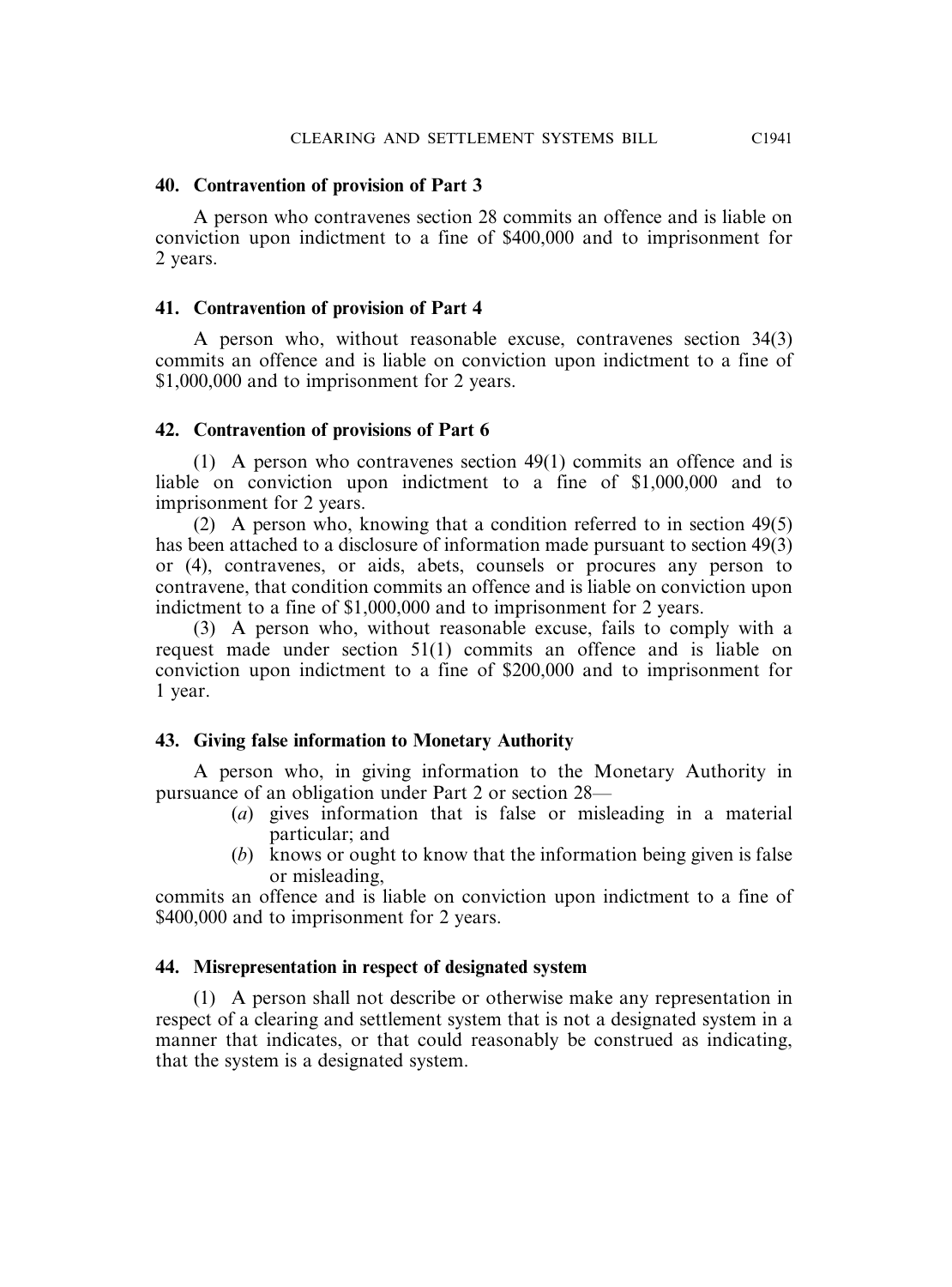(2) It is a defence for a person charged with an offence under subsection (1) to prove that he reasonably believed that the system was a designated system.

(3) A person shall not describe or otherwise make any representation in respect of a clearing and settlement system in respect of which a certificate of finality is not in effect in a manner that indicates, or that could reasonably be construed as indicating, that a certificate of finality is in effect in respect of the system.

(4) It is a defence for a person charged with an offence under subsection (3) to prove that he reasonably believed that a certificate of finality was in effect in respect of the system.

(5) Subsections (1) and (3) do not apply in relation to any description or representation contained in information submitted to the Monetary Authority under this Ordinance.

(6) Any person who contravenes subsection (1) or (3) commits an offence and is liable on conviction upon indictment to a fine of \$400,000 and to imprisonment for 2 years.

# **45. False entry in document**

(1) A person commits an offence if, wilfully and with intent to deceive, he does any act mentioned in subsection (2) and that act results in any information contained in the book of record or relevant document in question being incorrect or misleading in a material respect.

(2) A person does an act referred to in subsection (1) if he—

- (*a*) makes, or causes to be made, an entry that he knows or ought reasonably to know to be false in any book of record or in any relevant document relating to a designated system;
- (*b*) omits to make an entry in any book of record or in any relevant document relating to a designated system; or
- (*c*) alters, abstracts, conceals or destroys an entry in any book of record or in any relevant document relating to a designated system, or causes any such entry to be altered, abstracted, concealed or destroyed.

(3) A person who commits an offence under subsection (1) is liable on conviction upon indictment to a fine of \$1,000,000 and to imprisonment for 5 years.

(4) In this section, "relevant document relating to a designated system" (關乎指定系統的有關文件) means any report, slip, document or statement of the business, affairs, transactions, condition, assets or accounts of a designated system.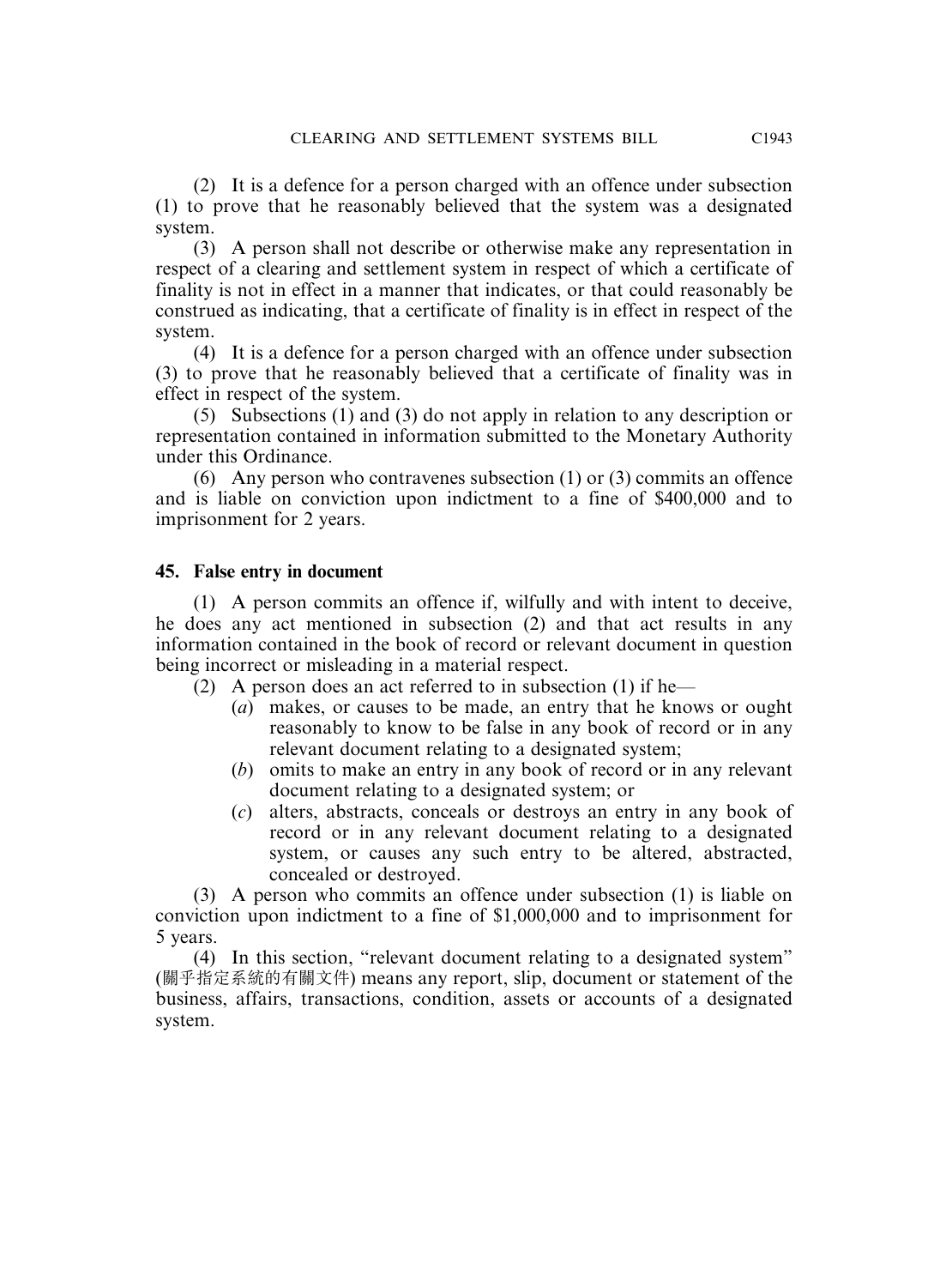#### **46. Personal liability of company officers**

(1) Where an offence is committed under section  $39(1)$ ,  $(2)$ ,  $(3)$ ,  $(4)$  or  $(5)$ , 40 or 43 of this Ordinance by a corporation and in committing the offence the corporation is aided, abetted, counselled, procured or induced by, or the offence is committed with the consent or connivance of, or is attributable to any recklessness on the part of, a person mentioned in subsection (2), that person (as well as the corporation) commits the offence and is liable to be proceeded against and punished accordingly.

- (2) The persons referred to in subsection (1) are—
	- (*a*) any director, manager or secretary of, or any other person involved in the management of, the corporation;
	- (*b*) where the corporation is a system operator or settlement institution of a clearing and settlement system, the chief executive of the corporation; or
	- (*c*) any person purporting to act in any such capacity as is described in paragraph (*a*) or (*b*).

# PART 6

#### **MISCELLANEOUS**

# **47. Power of Chief Executive to give directions**

(1) After consulting the Monetary Authority, the Chief Executive may, on being satisfied that it is in the public interest to do so, give the Monetary Authority such written directions as he thinks fit as to the performance of any function of the Monetary Authority under this Ordinance.

(2) The Monetary Authority shall comply with any direction given under subsection (1).

(3) If a direction is given under subsection (1), a requirement in an Ordinance that the Monetary Authority shall—

- (*a*) form any opinion;
- (*b*) be satisfied as to any matter (including the existence of particular circumstances); or
- (*c*) consult any person,

for the purpose of performing any function to which the direction relates, does not apply for any purpose connected with the performance of that function pursuant to or consequent upon the direction.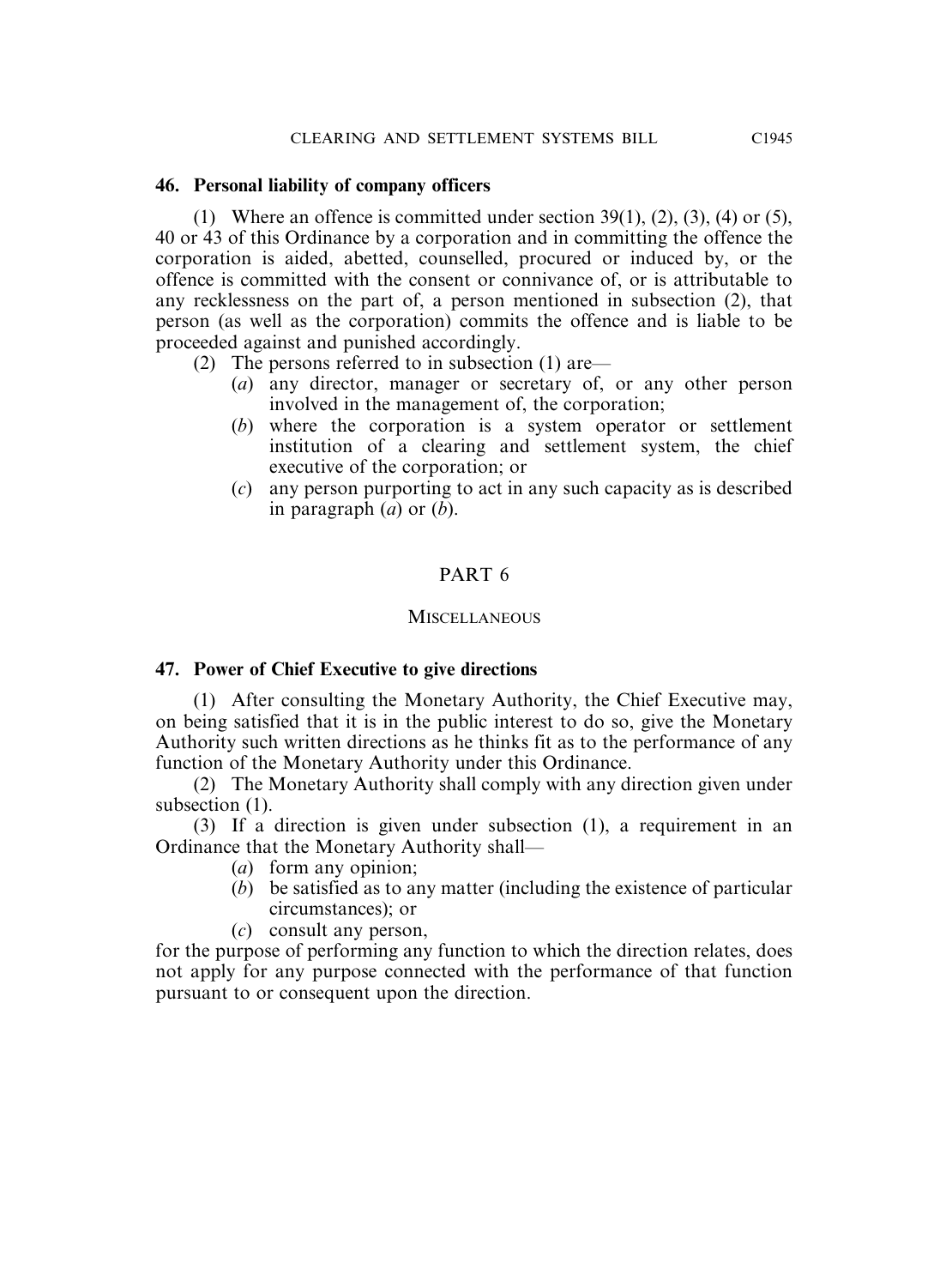# **48. Power of Monetary Authority to make regulations**

(1) The Monetary Authority may, after consultation with the Financial Secretary, make regulations for the better carrying out of the purposes of this Ordinance.

(2) In particular, regulations made under subsection (1) may provide for all or any of the following—

- (*a*) measures to be put in place within a designated system for the purposes of monitoring and enforcing compliance with the operating rules of the system and the provisions of this Ordinance;
- (*b*) measures in relation to the availability to a system of financial resources;
- (*c*) matters to be provided for under the operating rules of a designated system, including matters conducive to the better safety and efficiency of the system;
- (*d*) any other matter necessary or desirable for the better safety and efficiency of operation and financial soundness of designated systems;
- (*e*) any matter that shall or may be prescribed under this Ordinance.
- (3) Regulations made for the purpose of this section—
	- (*a*) may be of general or special application and may apply only in specified circumstances;
	- (*b*) may make different provisions for different circumstances and provide for different cases or classes of cases; and
	- (*c*) may provide for the exercise of discretion in such cases as may be specified in those regulations.

# **49. Confidentiality**

(1) Except in so far as is necessary for the performance of any function under this Ordinance or for carrying into effect any provision of this Ordinance, every person to whom this subsection applies—

- (*a*) shall preserve and aid in preserving secrecy with regard to all matters relating to the affairs of any person that come to his knowledge in the performance of any function under this Ordinance;
- (*b*) shall not communicate any such matter to any person other than the person to whom such matter relates; and
- (*c*) shall not suffer or permit any person to have access to any records in his possession, custody or control.
- (2) Subsection (1) applies to—
	- (*a*) the Monetary Authority and any person appointed by the Financial Secretary under section 5A(3) of the Exchange Fund Ordinance (Cap. 66) to assist the Monetary Authority; and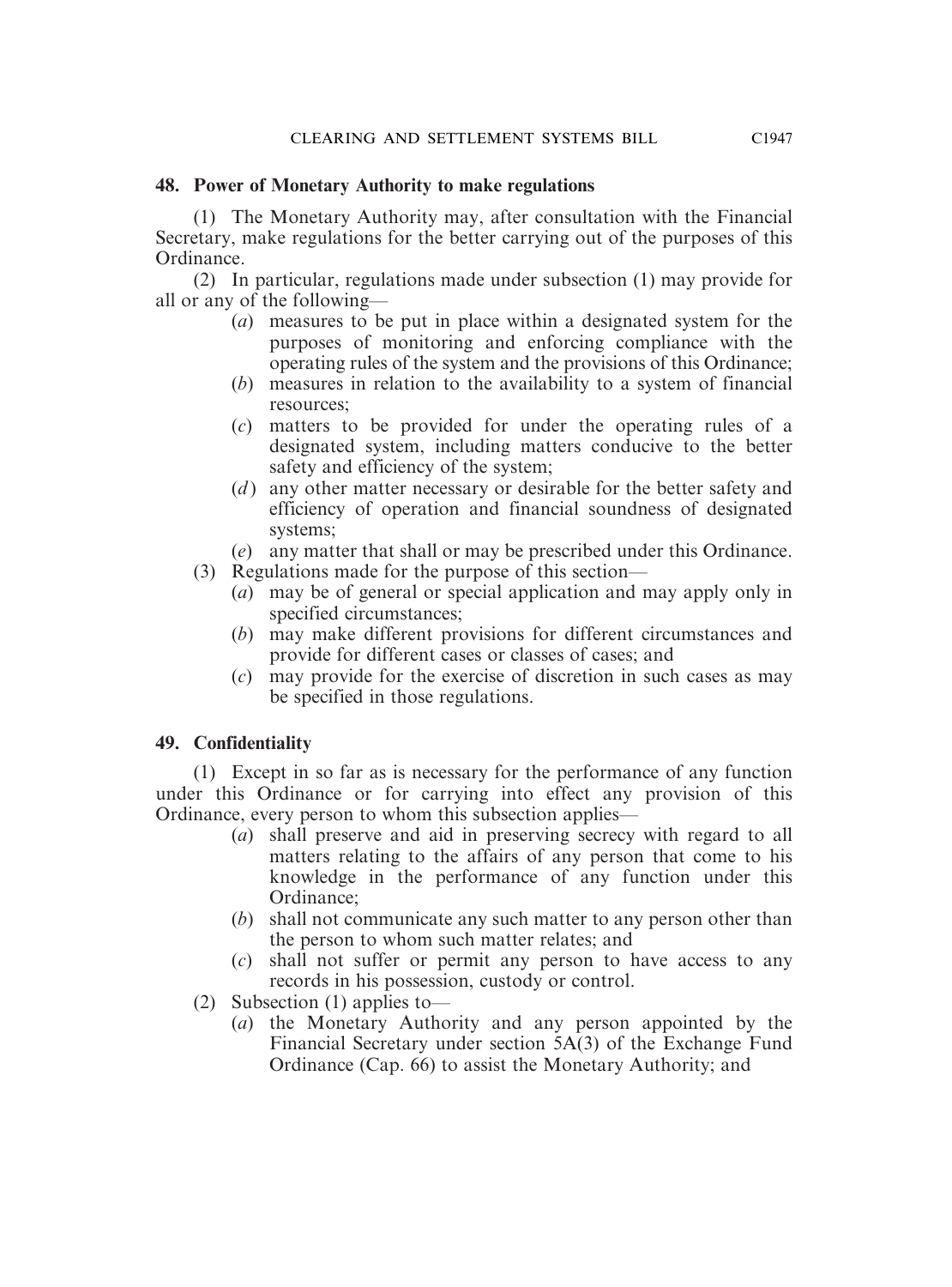- (*b*) any person appointed by the Monetary Authority under section 8(3).
- (3) Subsection (1) does not apply—
	- (*a*) to the disclosure of information in summary form that is so framed as to prevent particulars relating to the business of any particular system or person being ascertained from it;
	- (*b*) to the disclosure of information—
		- (i) with a view to the institution of, or otherwise for the purpose of, any criminal proceedings, whether under this Ordinance or otherwise; or
		- (ii) in connection with any other legal proceedings arising out of this Ordinance;
	- (*c*) to the disclosure of information to the police or the Independent Commission Against Corruption, at the request of the Secretary for Justice, relevant to the proper investigation of any criminal complaint;
	- (*d* ) to the disclosure of information to the Chief Executive or the Financial Secretary for the purpose of enabling or assisting the Monetary Authority to perform his functions under this Ordinance;
	- (*e*) to the disclosure of information to any person within the category of persons specified in subsection (2), where the disclosure will enable or assist that person to assist the Monetary Authority in the performance of any of the functions referred to in section 5A(2) of the Exchange Fund Ordinance (Cap. 66);
	- (*f*) to the disclosure of information with the consent of the person from whom the information was obtained or received or, where the information does not relate to such person, with the consent of the person to whom it relates; or
	- (*g*) to the disclosure of information which has been made available to the public by virtue of being disclosed in any circumstances in which, or for any purpose for which, disclosure is not precluded by this section.

(4) Subsection (1) does not apply to any disclosure of information, being a disclosure that is not contrary to the public interest, of the following description—

- (*a*) disclosure of information to the Securities and Futures Commission referred to in section 3(1) of the Securities and Futures Ordinance (Cap. 571) if, in the opinion of the Monetary Authority, such disclosure will assist the Securities and Futures Commission in exercising its functions; or
- (*b*) disclosure of information to an authority in a place outside Hong Kong exercising in that place functions similar to the functions of the Monetary Authority under this Ordinance,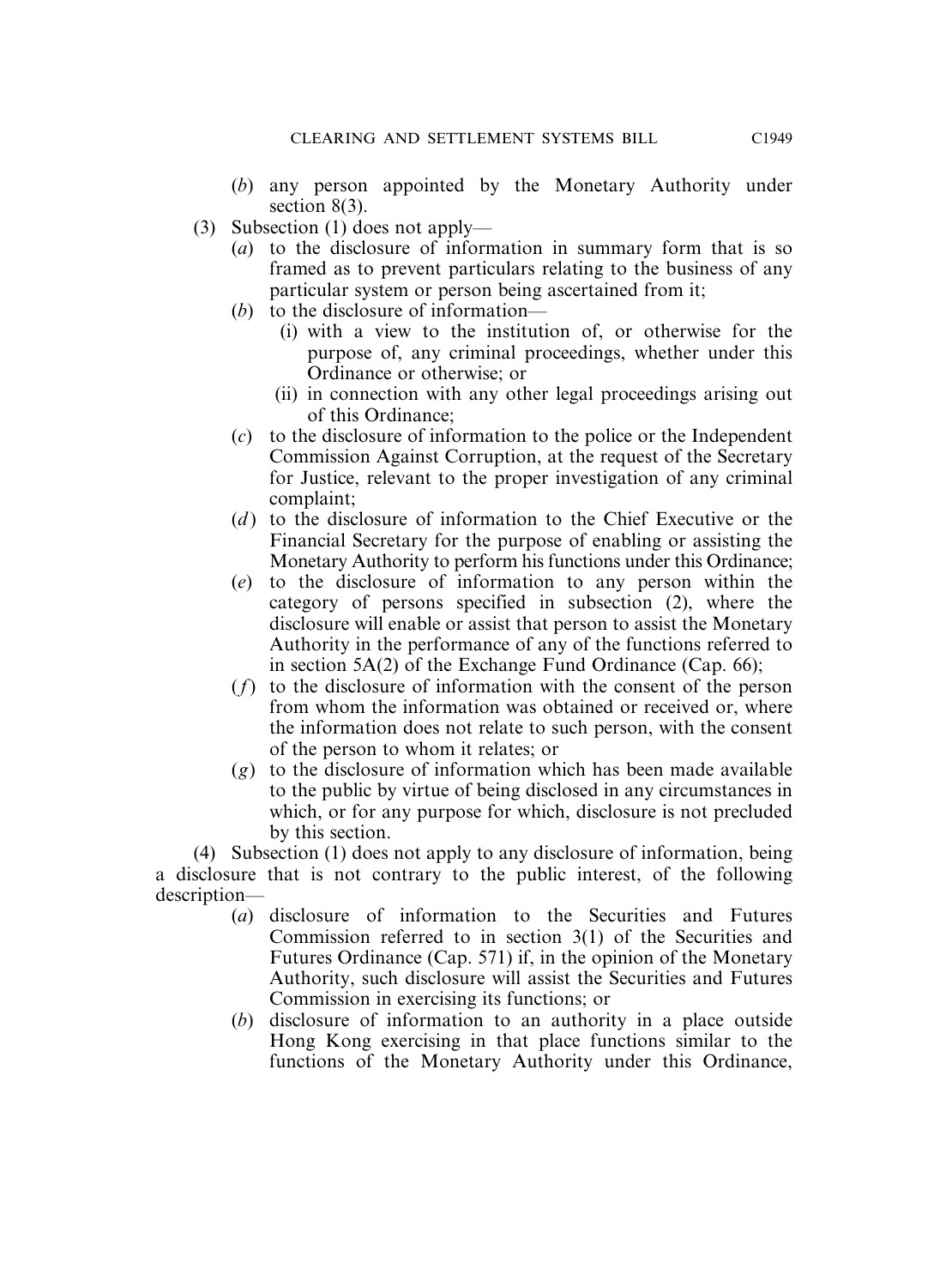being an authority that is subject to secrecy provisions in that place that in the opinion of the Monetary Authority are adequate, if in the opinion of the Monetary Authority such disclosure will—

- (i) assist that authority in exercising those functions; and
- (ii) help maintain and promote safety and efficiency in the operation of designated systems.

(5) The Monetary Authority may attach to any disclosure of information to a person made pursuant to subsection  $(3)(b)$ ,  $(c)$ ,  $(d)$  or  $(e)$  or  $(4)$  a condition that neither the person to whom the information has been disclosed nor any person obtaining or receiving the information (whether directly or indirectly) from such person shall disclose that information to any other person without the consent of the Monetary Authority.

#### **50. Immunity**

(1) No liability shall be incurred by any of the following persons as a result of anything done or omitted to be done by him in good faith in the exercise or purported exercise of any functions conferred or imposed by or under this Ordinance, namely—

- (*a*) any public officer;
- (*b*) any person appointed under section 5A(3) of the Exchange Fund Ordinance (Cap. 66) to assist the Monetary Authority; or
- (*c*) any person appointed under section 8(3).

(2) No liability shall be incurred by any of the following persons as a result of anything done or omitted to be done by him in good faith in the carrying out or purported carrying out of any directions given to him by the Monetary Authority, namely—

- (*a*) any system operator or settlement institution of a clearing and settlement system, or any employee of such person; and
- (*b*) where the system operator or settlement institution of a clearing and settlement system is a corporation, any officer of or other person involved in the management of the corporation.

#### **51. Power of Monetary Authority to require information to be given**

(1) Where there are reasonable grounds for believing that a clearing and settlement system exists, but the Monetary Authority is unable on the basis of the information before him to determine whether the system is eligible to be designated or, if eligible to be, should be designated under this Ordinance, the Monetary Authority may by notice in writing request any person who is or whom he reasonably believes to be a system operator or settlement institution of the system or a participant in the system, to give the Monetary Authority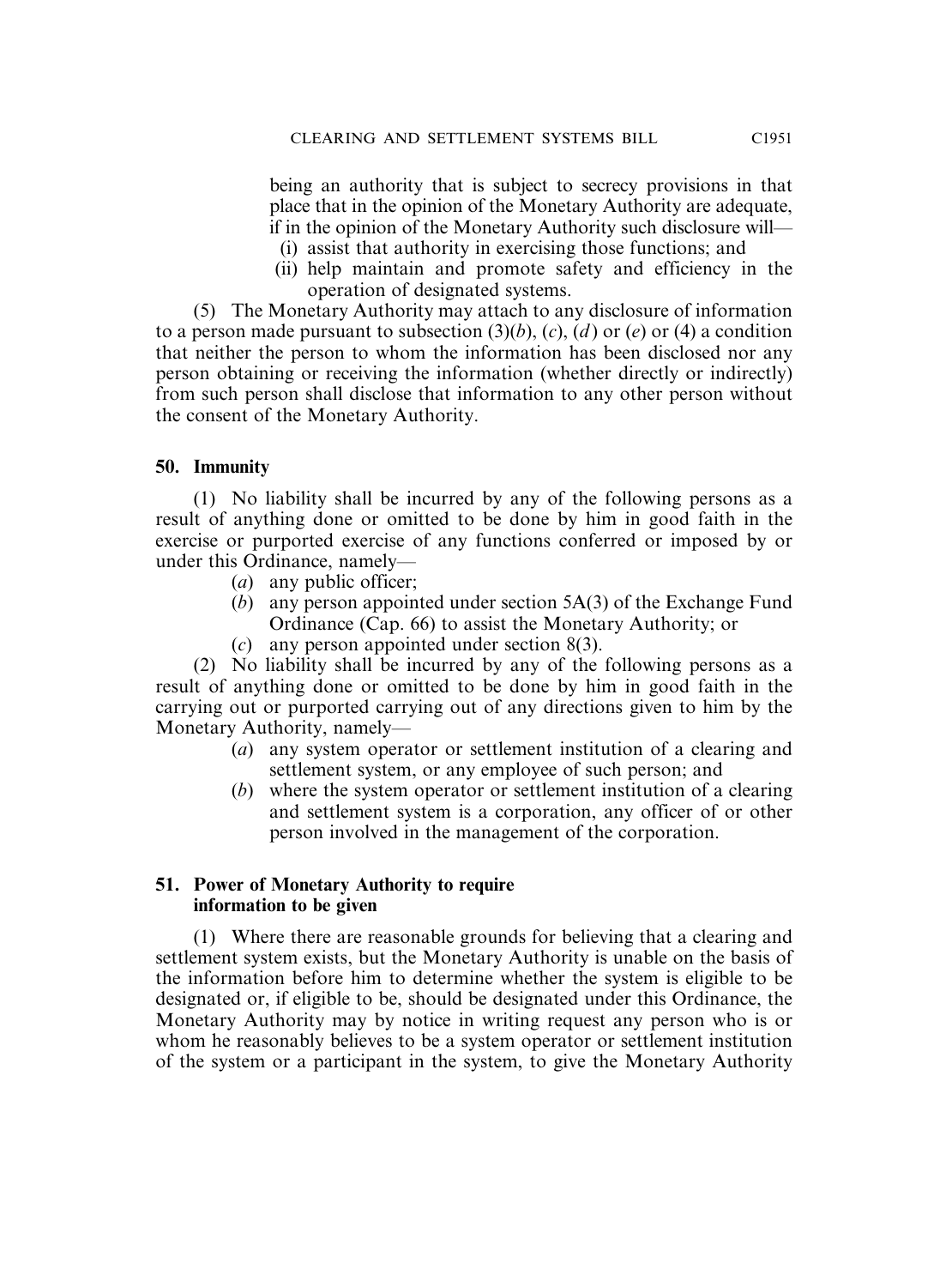such information or documents regarding the system as the Monetary Authority considers may assist him in making that determination.

- (2) A request under subsection (1)—
	- (*a*) shall specify the information or documents to be given; and
	- (*b*) may specify a period, being a period that is reasonable in the circumstances, within which the information or documents shall be given.

# **52. Requirement to give information relating to default**

(1) The Monetary Authority may, by notice in writing given to any system operator or settlement institution of a designated system, direct the system operator or settlement institution to give to any of the following persons who are named in the notice, namely—

- (*a*) the Official Receiver;
- (*b*) any other person having responsibility for any matter arising out of or connected with the default of a participant in the system,

("nominated official") such information as the nominated official may request relating to the default of a participant in the system or to any matter arising out of or connected with such default.

(2) A notice given under subsection (1) shall specify the nominated official and the participant to whom the direction relates.

(3) A request for information made by a nominated official shall be in writing and shall state—

- (*a*) the information requested; and
- (*b*) a period, being a period that is reasonable in the circumstances, within which the information shall be given.

(4) A system operator or settlement institution to whom a request is made in accordance with subsection (3) shall comply with the request by giving the information to the nominated official within the period specified.

(5) An exemption granted under section 9 in respect of a designated system may in addition exempt the system operator or settlement institution from the application of this section and, where such an exemption is in effect, the foregoing provisions of this section shall not apply in relation to such system operator or settlement institution.

# **53. Guidelines**

The Monetary Authority may, for the purpose of making available relevant information, issue guidelines setting out the manner in which he proposes to exercise any power conferred or duty imposed on him, or to perform any function assigned to him, under this Ordinance.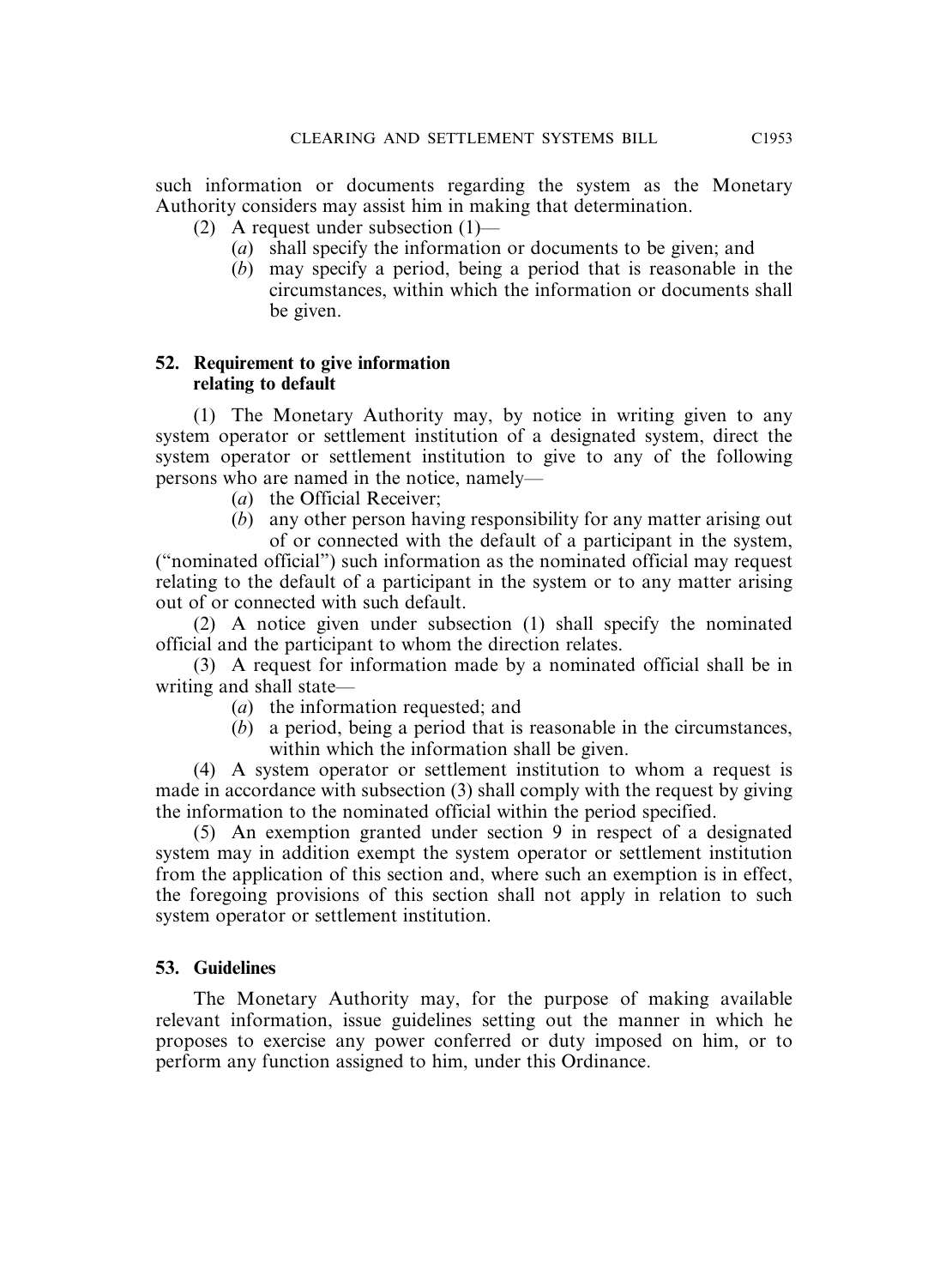#### **54. Systems deemed to have been designated**

(1) The clearing and settlement systems specified in Schedule 2 shall be deemed to have been designated for the purposes of this Ordinance under section 3(1).

(2) It shall also be deemed that a certificate of finality has been issued in respect of each of the systems referred to in subsection (1).

(3) Except as provided in subsection (1), Part 2 shall not apply in relation to a clearing and settlement system that is specified in Schedule 2.

#### **55. Service of notices**

(1) A notice that is to be or may be given to any person by the Monetary Authority under this Ordinance is taken to have been given if it is given according to the following—

- (*a*) the notice may be delivered to him (if the person is an individual) or to any officer of the corporation (if the person is a corporation) by hand;
- (*b*) if a place of business has been given by the person under section  $5(1)(a)$ , the notice may be left at that place;
- (*c*) if a postal address has been given by the person under section  $5(1)(a)$ , the notice may be sent by post to that address; or
- (*d*) if an electronic mail address has been given by the person under section  $5(1)(a)$ , the notice may be sent by electronic mail transmission to that electronic mail address.

(2) A notice taken to have been given under subsection (1)(*b*), (*c*) or (*d* ) shall be taken to be given, and as coming to the notice of the person to whom it is given, at the following time—

- (*a*) if the notice is left at the place of business given under section  $5(1)(a)$ , when it is so left;
- (*b*) if the notice is sent by post to the postal address given under section  $5(1)(a)$ , when it would in the ordinary course of post be delivered to that address; or
- (*c*) if the notice is sent by electronic mail transmission to the electronic mail address given under section 5(1)(*a*), when it would in the ordinary course of such transmission be received at that address.

(3) In this section, reference to a notice being given includes reference to any notice, any document or information of any kind being given, served, sent or provided.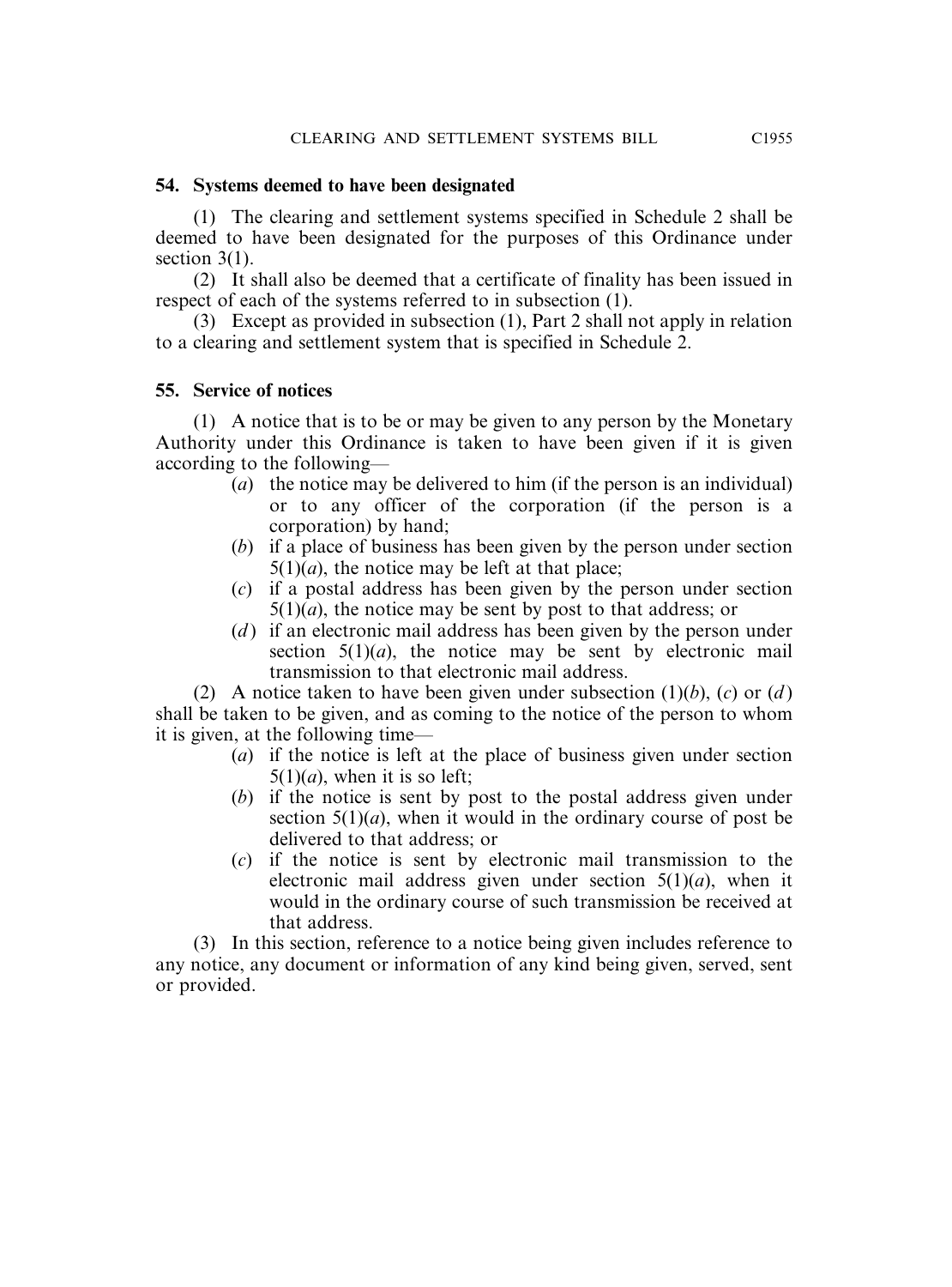#### **56. Amendment of Schedules**

The Chief Executive in Council may, by notice published in the Gazette, amend Schedule 1 or 2.

SCHEDULE 1 [ss. 32, 38 & 56]

#### PROVISIONS RELATING TO TRIBUNAL

#### 1. **Interpretation**

In this Schedule—

"panel member" (小組成員) means a member of the panel referred to in section 32(4) of this Ordinance;

"parties" (各方), in relation to a review of a decision of the Monetary Authority, means the applicant and the Monetary Authority;

"Tribunal member" (審裁處成員) means a member of the Tribunal appointed under section 32(2)(*b*) of this Ordinance.

#### 2. **Tenure of Chairman of the Tribunal**

(1) The Chairman of the Tribunal shall be appointed for a term not exceeding 3 years.

(2) On the expiry of his period of appointment or reappointment, the Chairman of the Tribunal is eligible for reappointment for such further term as the Chief Executive may specify. (3) The Chairman of the Tribunal may resign from office by giving notice in writing to the Chief Executive. A notice of resignation takes effect on the date specified in the notice or, if no

date is specified, on the date of receipt by the Chief Executive of the notice. (4) If the Chief Executive is satisfied that the Chairman of the Tribunal—

- (*a*) has become bankrupt;
- (*b*) is incapacitated by physical or mental illness; or
- (*c*) is otherwise unable or unfit to perform the functions of the Chairman of the Tribunal,

the Chief Executive may, after consultation with the Chief Justice, declare his office as Chairman of the Tribunal to be vacant, and shall notify the fact in such manner as the Chief Executive thinks fit; and upon such declaration the office becomes vacant.

(5) If a review has been commenced by the Tribunal but not completed before the expiry of the term of office of the Chairman of the Tribunal, the Chief Executive may extend the term of office of the Chairman until the completion of the review.

#### 3. **Tenure of panel members**

(1) A panel member shall be appointed for a term not exceeding 3 years.

(2) On the expiry of his period of appointment or reappointment, a panel member is eligible for reappointment for such further term as the Chief Executive may specify.

 $(3)$  A panel member may resign from office by giving notice in writing to the Chief Executive. A notice of resignation takes effect on the date specified in the notice or, if no date is specified, on the date of receipt by the Chief Executive of the notice.

- (4) If the Chief Executive is satisfied that a panel member—
	- (*a*) has become bankrupt;
	- (*b*) is incapacitated by physical or mental illness;
	- (*c*) is otherwise unable or unfit to perform the functions of a Tribunal member; or
	- (*d*) has become a public officer,

the Chief Executive may declare his office as panel member to be vacant, and shall notify the fact in such manner as the Chief Executive thinks fit; and upon such declaration the office becomes vacant.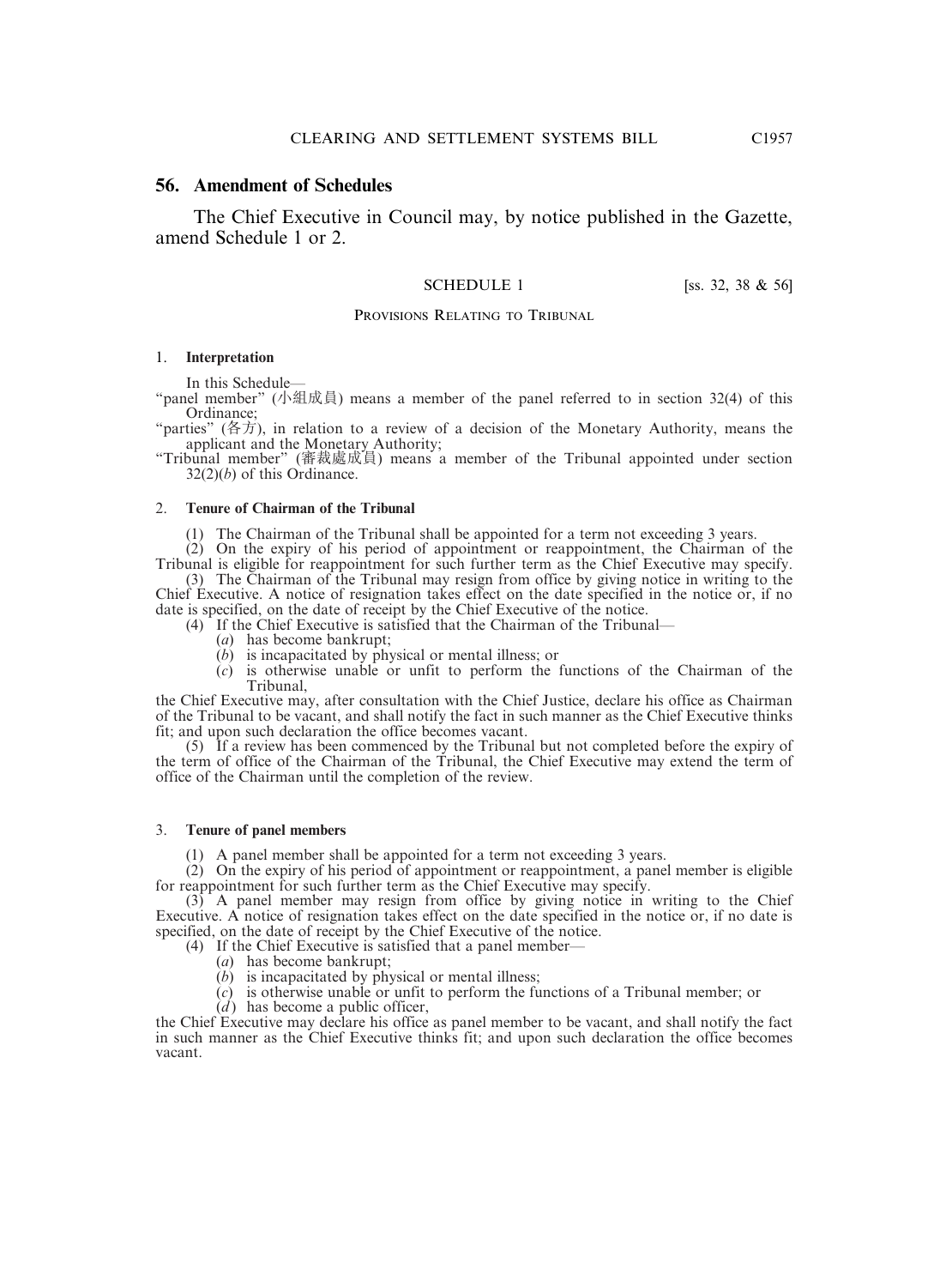#### 4. **Sittings**

(1) The Chairman of the Tribunal shall convene such sittings of the Tribunal as are necessary to determine a review.

(2) Before convening a sitting under subsection (1) in respect of a review, the Chairman of the Tribunal may give directions to the parties to the review concerning—

- (*a*) procedural matters to be complied with by any of the parties; and
- (*b*) the time within which such procedural matters are to be complied with.
- (3) At a sitting of the Tribunal—
	- (*a*) the Chairman of the Tribunal shall preside;
	- (*b*) not fewer than 2 Tribunal members shall also be present; and
	- (*c*) every question before the Tribunal shall be determined by the opinion of the majority of those referred to in paragraphs (*a*) and (*b*) except a question of law which shall be determined by the Chairman of the Tribunal alone.

(4) Every sitting of the Tribunal shall be held in public unless the Tribunal, on its own motion or on the application of any of the parties to the review, determines that in the interests of justice a sitting, or any part of a sitting, shall not be held in public in which case it may hold the sitting, or the relevant part of the sitting, as the case may be, in camera.

 $(5)$  If an application is made pursuant to subsection (4) for a determination that a sitting, or any part of a sitting, shall not be held in public, a hearing of the application shall be held in camera.

(6) The parties to a review shall, at any sitting of the Tribunal relating to the review, be entitled to be heard—

- (*a*) in person or, in the case of the Monetary Authority, through a person appointed under section  $5A(3)$  of the Exchange Fund Ordinance (Cap. 66) to assist the Monetary Authority; or
- (*b*) through counsel or a solicitor or, with the leave of the Tribunal, through any other person.

(7) The Chairman of the Tribunal shall prepare or cause to be prepared a record of the proceedings at any sitting of the Tribunal, which shall contain such particulars relating to the proceedings as he considers appropriate.

#### 5. **Miscellaneous**

Except as otherwise provided in this Ordinance—

- $\overline{(a)}$  the Tribunal, its Chairman and its members; and
- (*b*) the parties to, and any witness, counsel, solicitor, or any other person involved in, a review,

shall have the same privileges and immunities in respect of the review as they would have if the review were civil proceedings before the Court of First Instance.

#### SCHEDULE 2  $[ss. 54 \& 56]$

——————————

#### CLEARING AND SETTLEMENT SYSTEMS DEEMED TO HAVE BEEN DESIGNATED

- 1. Central Moneymarkets Unit.
- 2. Hong Kong Dollar Clearing House Automated Transfer System.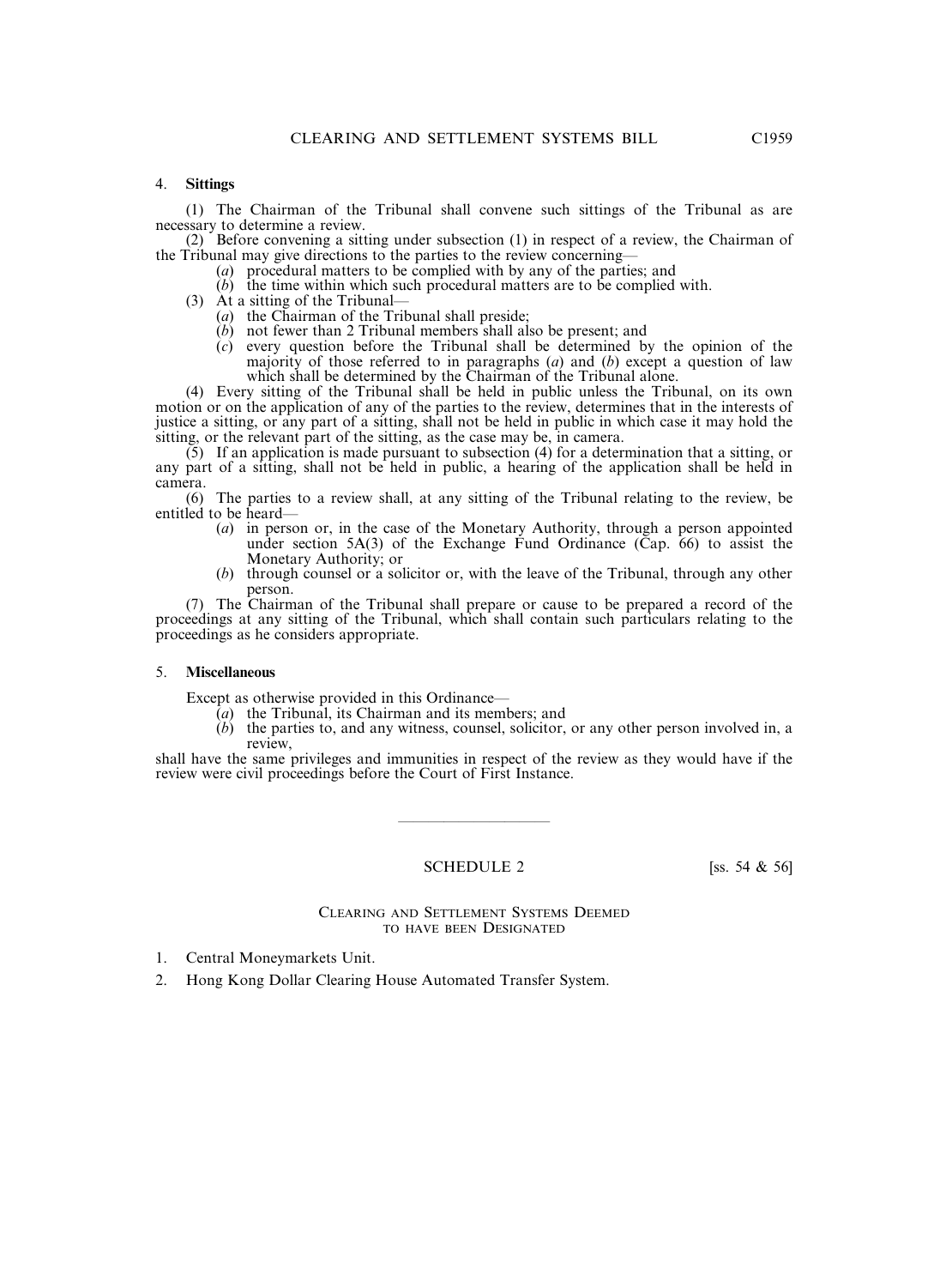#### **Explanatory Memorandum**

The purpose of this Bill is to provide for the oversight of certain clearing and settlement systems for funds or securities ("clearing and settlement systems") by the Monetary Authority, and to provide for finality as regards transactions effected through, and proceedings within, such systems ("finality").

#### **BACKGROUND**

2. For the purposes of the Bill, a clearing and settlement system is a system established for the clearing or settlement of payment obligations, or obligations relating to the transfer of book-entry securities, between participants in the system. Such systems may operate in a number of ways. Transactions between participants may be cleared and settled individually as and when they are entered into the system, or they may be cleared and settled periodically on a net basis. Under the latter arrangement, all obligations pertaining to a given participant for the relevant period are netted into a single obligation for that participant.

3. A clearing and settlement system may also operate on a cross-border, multi-currency basis whereby, for example, a transaction between 2 participants in the system is given effect by means of payments of funds into accounts held in separate clearing and settlement systems located in 2 different jurisdictions outside Hong Kong, being clearing and settlement systems that are utilized by the participants' clearing and settlement system for that purpose.

4. In the context of clearing and settlement systems, finality refers to the abrogation of all rights otherwise existing at law that would allow the setting aside of transactions effected through, or proceedings within, such systems. Such rights would include, for example, rights under the law of bankruptcy by which a transaction involving an insolvent participant could be set aside or otherwise interfered with.

# PROVISIONS OF THE BILL

#### PART 1—PRELIMINARY

5. Clause 2 contains definitions of terms used in the Bill. In addition to the definition of "clearing and settlement system" ("system") in terms as mentioned above, the following related defined terms are of interest—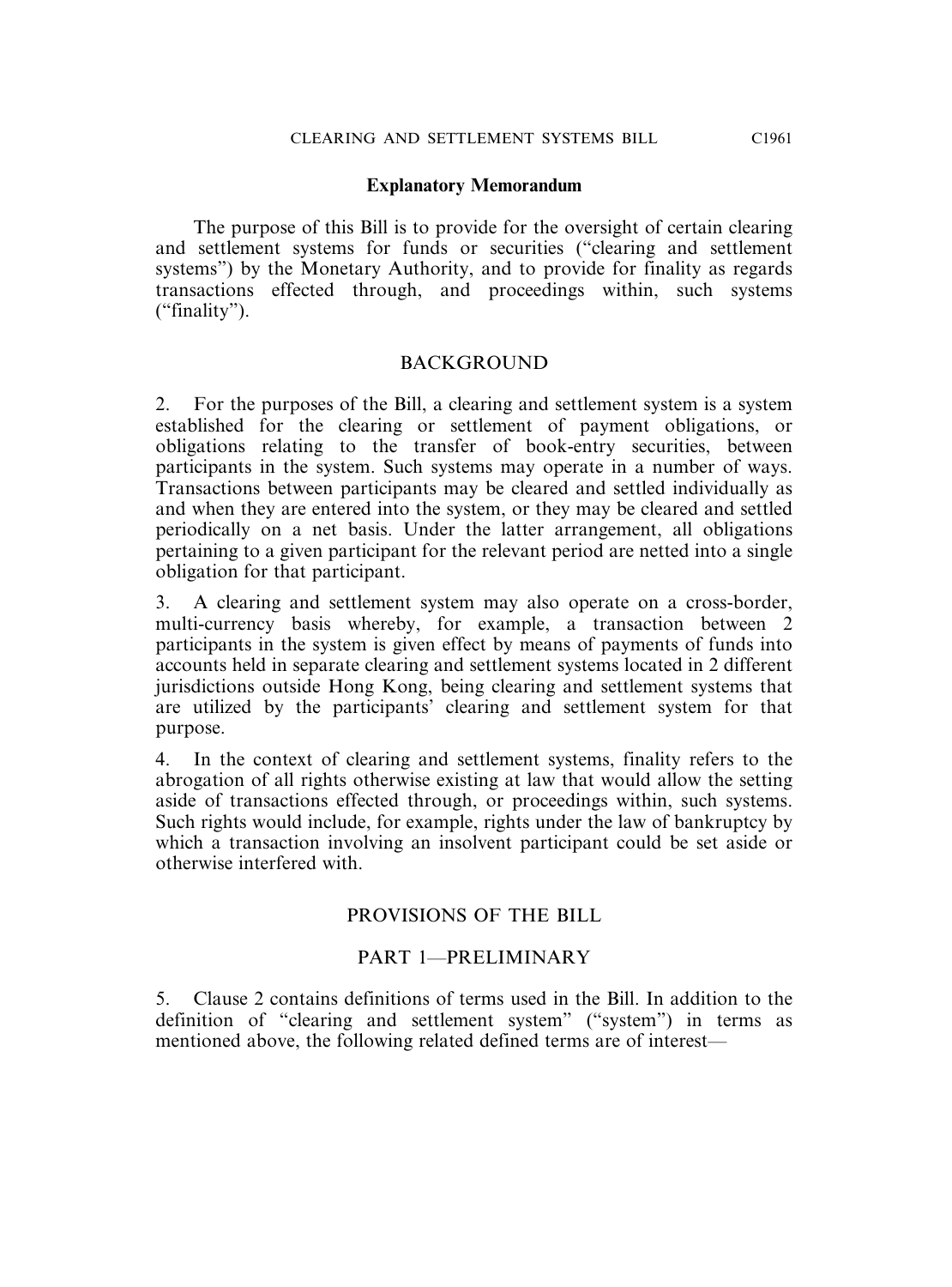- (*a*) a "system operator" is a person who is responsible for the operation of any clearing or settlement functions of a system;
- (*b*) a "transfer order" is an instruction in relation to a transaction involving a payment obligation or a securities transfer within a system;
- (*c*) a "settlement institution" is a person that provides account facilities for participants of a system that are used for the settlement of transfer orders within the system;
- (*d* ) "netting" refers to the conversion of various obligations owed to or by a participant in a system (in relation to all the other participants in the system) into one net obligation owed to or by the participant;
- (*e*) a "relevant insolvency office holder" means the Official Receiver, a liquidator or an equivalent officer in a company liquidation, a trustee in bankruptcy or a person appointed under an order for administering the insolvent estate of a deceased person.

# PART 2—DESIGNATION AND OVERSIGHT

# **Division 1—Designation**

6. (1) Clause 3 provides for the designation of clearing and settlement systems by the Monetary Authority. Only a clearing and settlement system that is in operation in Hong Kong or that accepts for clearing or settlement transfer orders denominated in Hong Kong dollars, and that is not a recognized clearing house for the purposes of section 37 of the Securities and Futures Ordinance (Cap. 571), may be considered for designation under the Bill (clause 3(2)).

(2) A clearing and settlement system may be designated if the Monetary Authority considers that the system is or is likely to become a system whose proper functioning is material to the monetary or financial stability of Hong Kong or to the functioning of Hong Kong as an international financial centre (clause 3(1)).

(3) Clause 3(3) expands on the meaning of the reference to "system whose proper functioning is material to the monetary or financial stability of Hong Kong, or to the functioning of Hong Kong as an international financial centre", and clause 3(4) specifies certain factors that the Monetary Authority may have regard to in determining whether a clearing and settlement system can be so regarded.

(4) Clause 3(5) requires the Monetary Authority to publish in the Gazette notice of his intention to designate a system, and to allow a system operator or settlement institution of the system an opportunity to oppose the intended designation.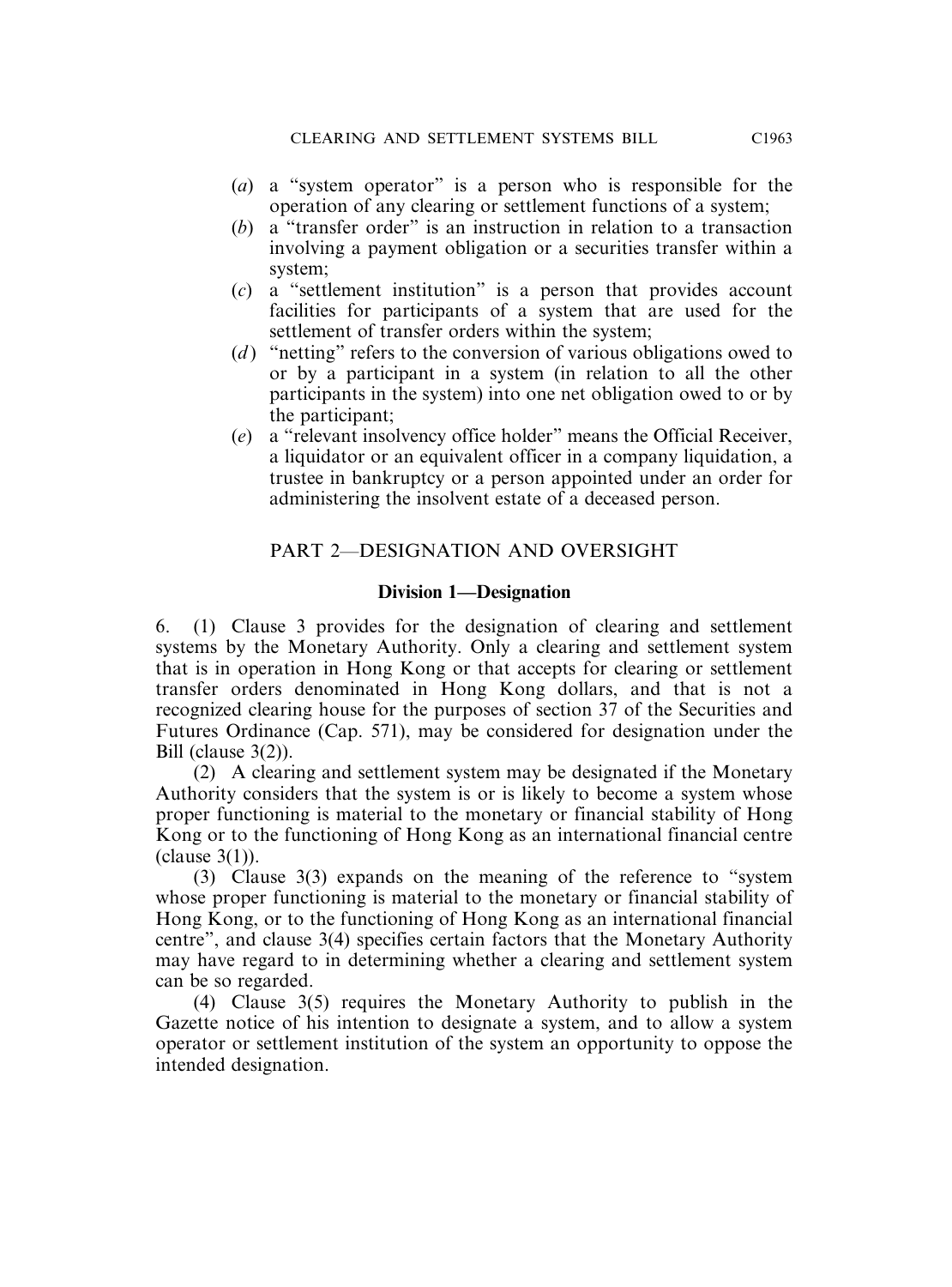7. Clause 4 provides for the revocation of designation of a system. Notice of an intended revocation shall be published in the Gazette so as to allow a system operator or settlement institution of the system an opportunity to oppose the intended revocation.

# **Division 2—Obligations of designated systems**

8. Clause 5 requires every system operator or settlement institution of a newly designated clearing and settlement system to give the Monetary Authority particulars about himself and the aspects of the management or operations of the system for which he is responsible (clause 5(1)). Details of any subsequent change in those particulars shall be given to the Monetary Authority within 3 days of the change taking effect (clause 5(2)).

9. Clause 6(1) sets out the general requirements to be complied with in relation to designated systems, and places responsibility for such compliance on the system operator and settlement institution. Those requirements include the safe and efficient operation of the system, the establishment of appropriate operating rules, the existence of adequate compliance arrangements, and the availability of sufficient financial resources. Clause 6(2) sets out matters that must be included in a system's operating rules. Clause 6(3) prohibits any change to a designated system's operating rules without the prior approval in writing of the Monetary Authority.

10. Clause 7 clarifies the meaning of the terms "safety" and "efficiency" as used in Part 2 of the Bill.

# **Division 3**—**Functions and powers of Monetary Authority in respect of designated systems**

11. Clause 8 specifies the functions of the Monetary Authority under the Ordinance. In general those functions are to monitor compliance with the Ordinance and to promote the general safety and efficiency of designated clearing and settlement systems in Hong Kong.

12. Clause 9 empowers the Monetary Authority to exempt from the oversight provisions of the Ordinance a designated system that is established in a place outside Hong Kong, if the system is under the supervision of a regulatory authority in that place and if the Monetary Authority is satisfied as to the scope and nature of the supervision being exercised by that regulatory authority.

13. (1) Clauses 10, 11 and 12 provide enforcement powers for the Monetary Authority.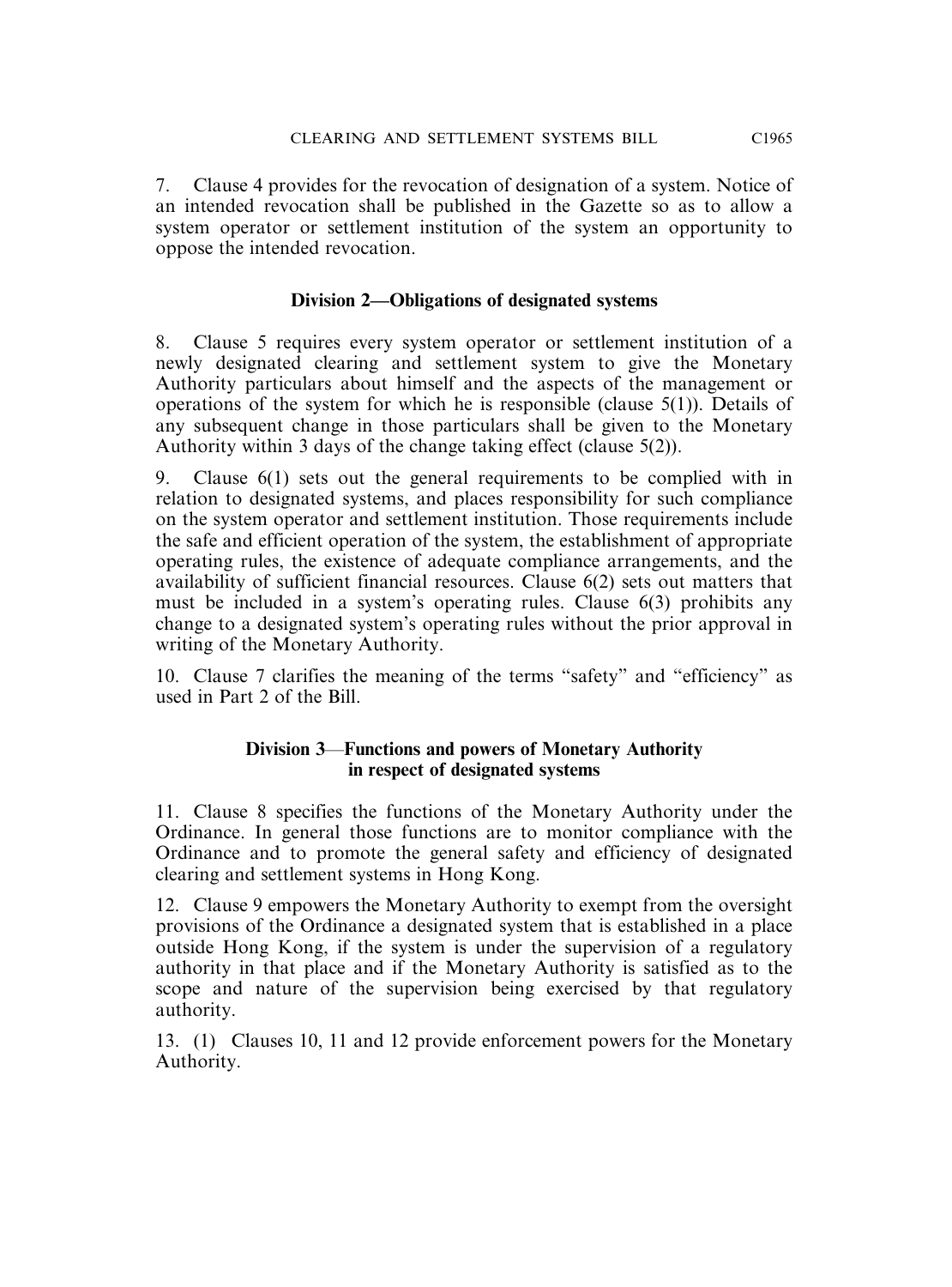(2) Clause 10 empowers the Monetary Authority to request information relating to a designated system from any system operator or settlement institution of the system.

(3) Clause 11 empowers the Monetary Authority to direct a system operator or settlement institution of a designated system to take any action necessary to bring the system into compliance with the requirements under clause 6(1).

(4) Clause 12 empowers the Monetary Authority to require a system operator or settlement institution of a designated system to amend the operating rules of the system to bring them into compliance with clause  $6(1)(b)$ , and further provides that if such a direction is not complied with the operating rules shall have effect as if so amended.

#### PART 3—FINALITY OF TRANSACTIONS AND PROCEEDINGS

14. Part 3 provides for the finality of transactions and proceedings within a designated system.

# **Division 1**—**Interpretation**

15. Clause 13 defines the expression "law of insolvency" as used in Part 3.

# **Division 2**—**Certificate of finality**

16. Clause 14 provides for the issue of a certificate ("certificate of finality") by the Monetary Authority in respect of any designated system that is found to meet the criteria for the application of the finality provisions, and for the consequent application of the finality provisions to such system.

17. Clause 15 provides for the suspension or revocation of a certificate of finality in respect of a designated system, subject to a right on the part of any system operator and settlement institution of the system to oppose the suspension or revocation.

# **Division 3**—**Finality of transactions and proceedings within designated systems**

18. Clause 16 provides that the general law of insolvency shall be subject to Division 3 in its application to certain transactions effected through or proceedings within a designated system, including transfer orders or action taken under the operating rules with respect to such orders, and collateral security (clause 16(1)). Division 3 applies only to bankruptcy and winding up proceedings, and only where those proceedings are in respect of a participant (clause  $16(2)$  and  $(3)$ ).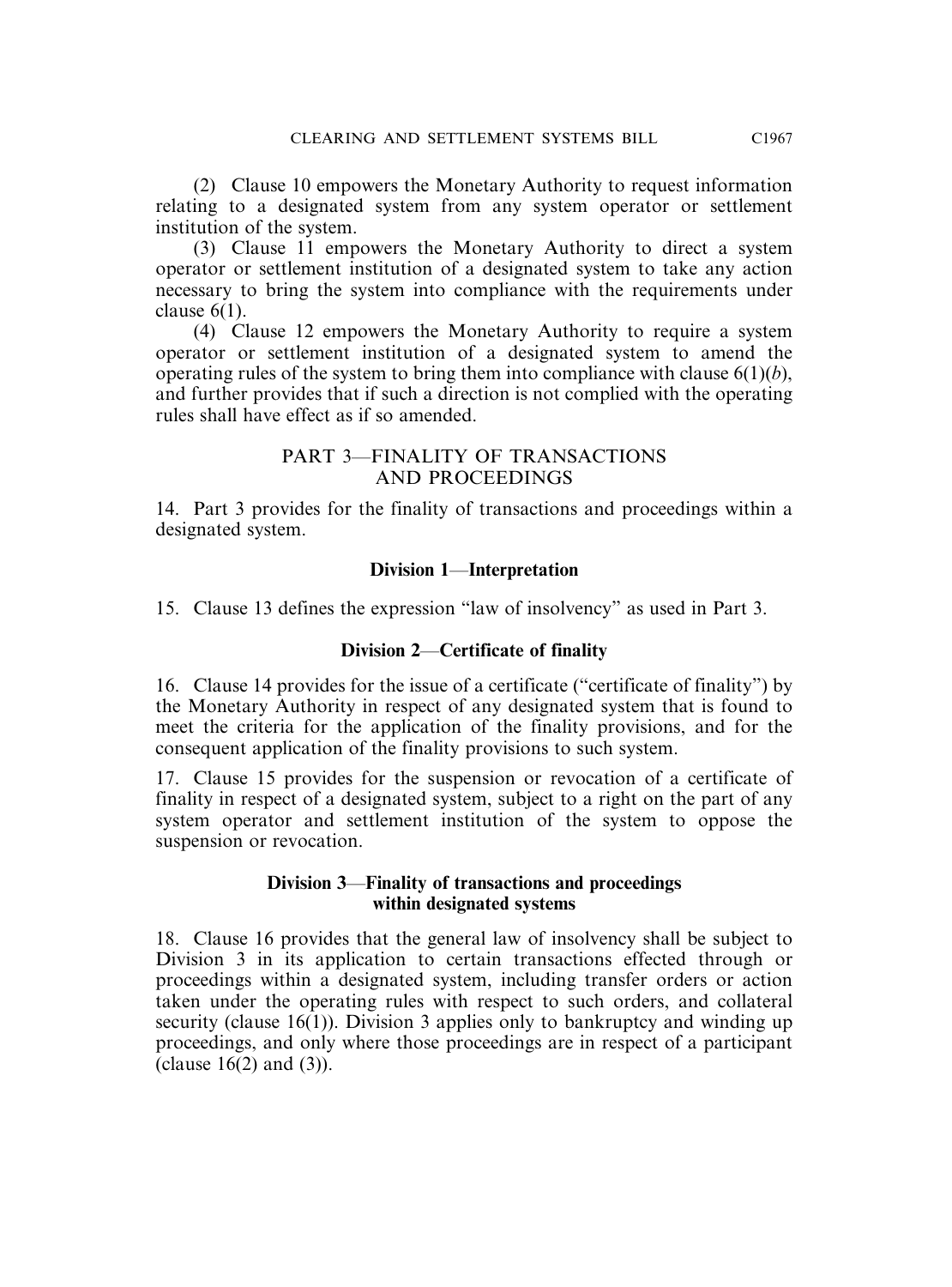19. Clauses 17 and 18 are the main substantive provisions of Part 3. Clause 17 modifies the application of the general law, while clause 18 modifies the application of the law of insolvency in particular, as described in the following 2 paragraphs.

20. Clause 17 declares that transfers and settlements that are effected through a designated system, and that are final and irrevocable under the operating rules of the system, may not be reversed, repaid or set aside, nor may any order be made by a court for their rectification or stay.

21. (1) Clause 18 provides that certain transactions and proceedings within a designated system shall take precedence over the law of insolvency.

(2) Clause 18(1) exempts certain transactions and proceedings within a designated system from the application of the law of insolvency regarding distribution of an insolvent's assets. Such transactions and proceedings include any transfer order or disposition of property in pursuance of such an order, any default arrangements, any operating rules as to the settlement of transfer orders, and any contract for realizing certain collateral security.

(3) Clause 18(2) removes certain transactions and proceedings within a designated system from the scope of the powers of a relevant insolvency office holder or a court acting under the law of insolvency. Such transactions and proceedings include any settlement of transfer orders, action taken under default arrangements, and action taken to realize collateral security.

(4) Clause 18(3) and (4) provides for action taken under the default arrangements of a designated system to prevail over a debt or other liability arising out of a transfer order which is the subject of action taken under the default arrangements.

22. (1) Clauses 19, 20 and 21 are supplementary to clause 18 and deal with the dis-application or modification of certain statutory provisions forming part of the law of insolvency.

(2) Clause 19 disapplies certain statutory provisions that provide for a relevant insolvency office holder to disclaim any part of an insolvent's property which is burdened with onerous covenants (clause 19(*a*)), or that make void any disposition of property by an insolvent after the commencement of the insolvency (clause 19(*b*)).

(3) Clause 20 provides that the powers of a court under certain statutory provisions shall not be exercisable in relation to a transfer order or any disposition of property in pursuance of such order. Those powers include the power to restore the position of an insolvent debtor who has entered into a transaction at an undervalue or has otherwise given an unfair preference (clause 20(*a*) and (*b*)), or to declare void any disposition of property made with intent to defraud creditors (clause 20(*c*)).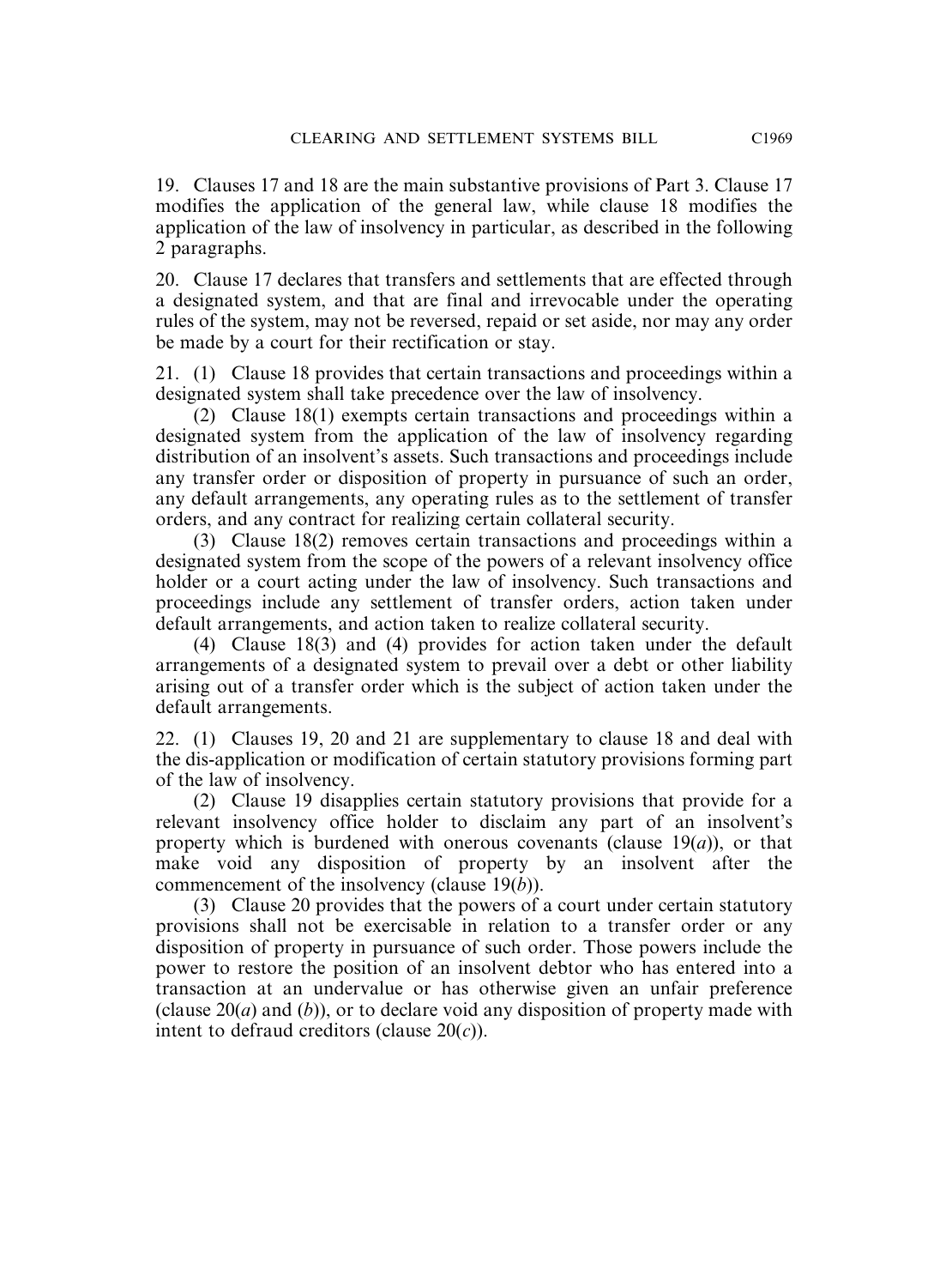(4) Clause 21 provides that where action has been taken under default arrangements within a designated system, only the net sum payable on completion of the action shall be provable or be taken into account in the insolvency of a participant (clause 21(1) and (2)). Certain statutory provisions describing the debts that are provable in bankruptcy, and providing for the manner of taking account of mutual credits and debts between an insolvent person and a person proving a debt, are modified accordingly (clause 21(3)).

23. Clause 22 provides that Part 3 does not apply in relation to transfer orders that are entered into a designated system after a point in time specified in that provision.

#### **Division 4—Netting of obligations of insolvent participants**

24. Clause 23 provides for recognition at law of any netting, effected by a system operator, of the obligations of an insolvent participant.

# **Division 5**—**Miscellaneous**

25. Clause 24 requires a court in Hong Kong not to recognize or give effect to orders of foreign courts, or acts of foreign insolvency office holders, made or done under foreign laws of insolvency, where the order or act would be prohibited under the Bill if made or done by a court or relevant insolvency office holder in Hong Kong.

26. Clause 25 clarifies that the Bill does not affect rights arising under underlying transactions in respect of transfer orders, except where expressly provided otherwise in the Bill.

27. Clause 26 addresses the situation where a participant who subsequently becomes insolvent has entered into a transaction at an undervalue with another participant. Clause 26(2) confers on a relevant insolvency office holder the right to recover from the other participant the amount of any gain made from the transaction. Under clause 26(4), the Monetary Authority may exempt from the application of clause 26(2) any system operator or settlement institution of a designated system as regards such transactions entered into in his capacity as a system operator or settlement institution.

28. Clause 27 addresses the situation where a participant who subsequently becomes insolvent has made a transfer that gives an unfair preference to another participant. Clause 27(2) confers on a relevant insolvency office holder the right to recover from the other participant the value of the transfer. Under clause 27(4), the Monetary Authority may exempt from the application of clause 27(2) any system operator or settlement institution of a designated system as regards such transfer made in his capacity as a system operator or settlement institution.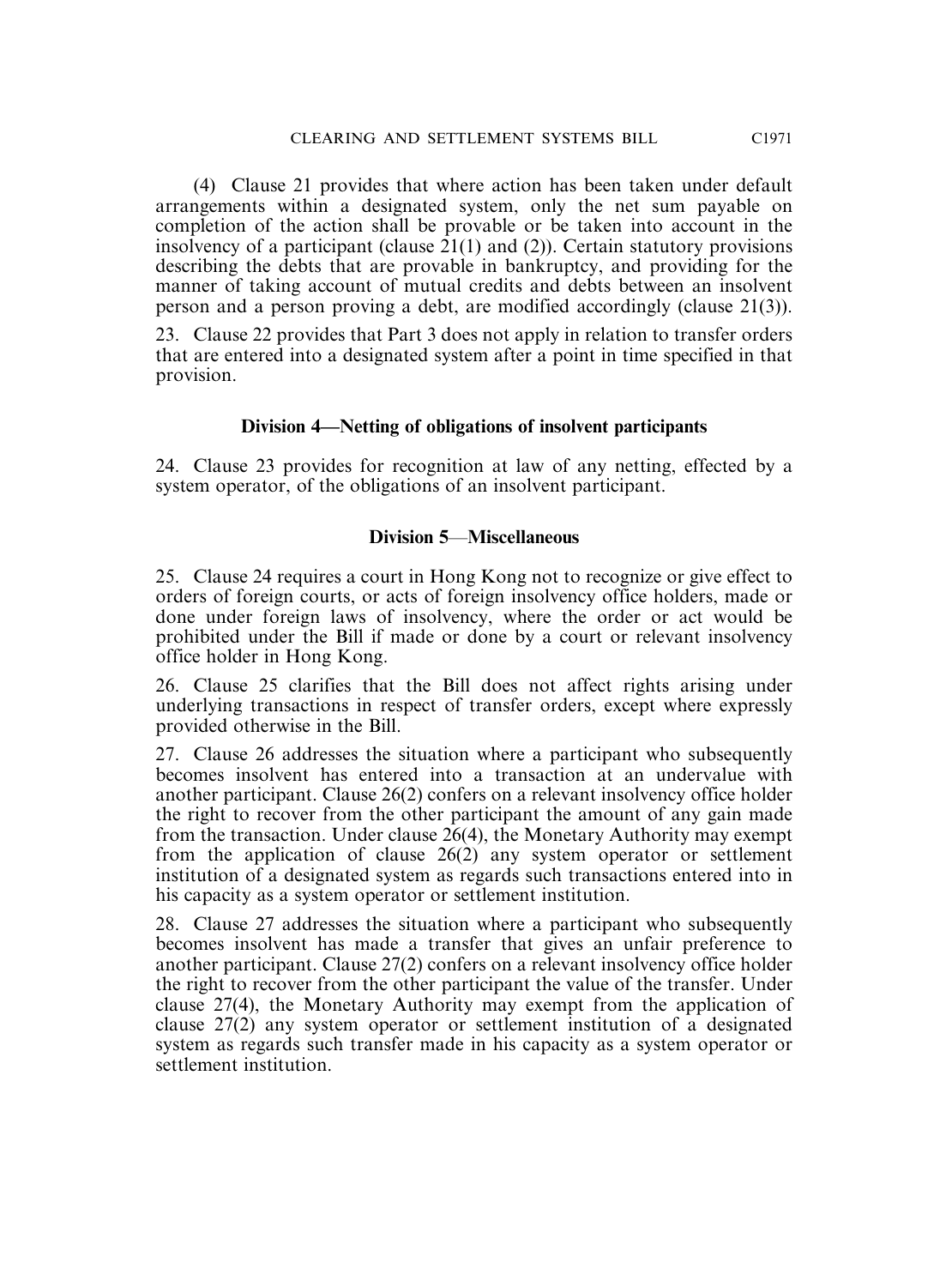29. Clause 28 requires a participant to notify the system operator and the Monetary Authority forthwith of his insolvency or likely insolvency.

30. Clause 29 allows a relevant insolvency office holder to seek a ruling from the court confirming the scope of his functions as modified by the provisions of the Bill.

31. Clause 30 protects from legal process for the enforcement of a judgment any property of a participant in a designated system that has been provided as collateral security in favour of the system operator or settlement institution.

# PART 4—APPEALS TRIBUNAL

32. Part 4 deals with the review of certain decisions of the Monetary Authority by the Clearing and Settlement Systems Appeals Tribunal ("the Tribunal"), as described in the following paragraph.

33. (1) Clause 31 defines certain terms as used in Part 4.

(2) Clause 32 establishes the Tribunal and sets out its composition and membership.

(3) Clause 33 provides for the review of certain decisions of the Monetary Authority and for procedural and other matters relating to such review.

(4) Clause 34 sets out the powers of the Tribunal.

(5) Clause 35 gives protection in respect of incriminating evidence given to the Tribunal under compulsion.

(6) Clause 36 confers powers on the Tribunal to deal with contempt.

(7) Clause 37 provides for appeals to the Court of Appeal against determinations of the Tribunal on a point of law.

(8) Clause 38 confers power on the Chief Justice to make rules providing for matters relating to the Tribunal.

# PART 5—OFFENCES

34. (1) Clause 39 creates offences in respect of any failure to comply with certain obligations imposed under the provisions of Part 2 of the Bill. Those obligations include—

- (*a*) the obligation on the part of a system operator or settlement institution to give the Monetary Authority the information required under clause 5(1), or on the part of any person to inform the Monetary Authority of any change in that information as required under clause 5(2) (clause 39(1));
- (*b*) the obligation on the part of a system operator or settlement institution to ensure that any requirement relating to a designated system set out in clause  $6(1)$  is complied with (clause 39(2));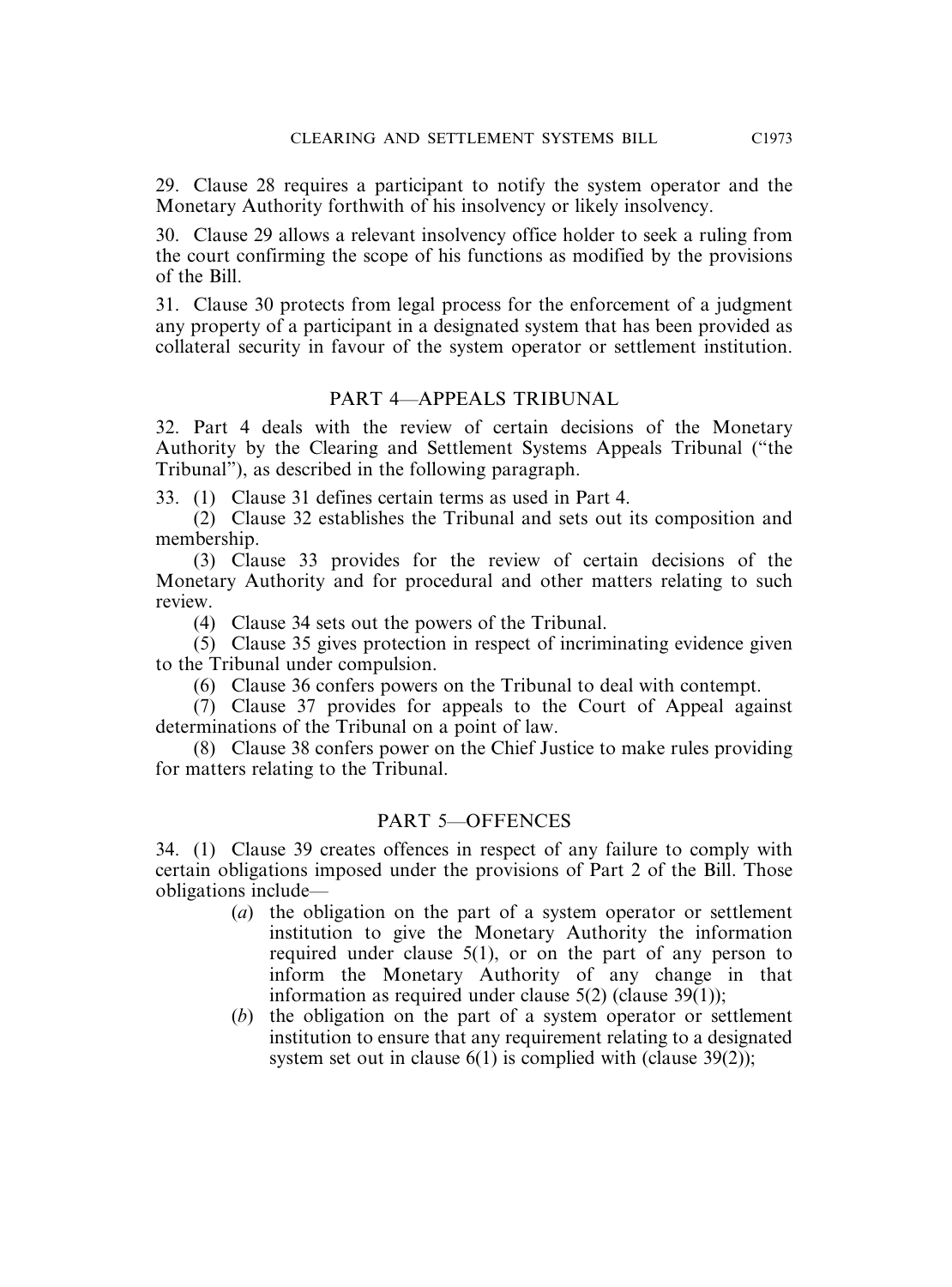- (*c*) the prohibition against making any change to the operating rules without the prior approval of the Monetary Authority under clause 6(3) (clause 39(3));
- (*d*) the obligation on the part of a system operator or settlement institution to comply with a request for information under clause 10(1) (clause 39(4)); and
- (*e*) the obligation on the part of a system operator or settlement institution to comply with a direction of the Monetary Authority given under clause 11(1) to take action to bring a designated system into compliance with the requirements in clause 6(1) (clause 39(5)).

(2) Clause 39(6) provides for defences, including the defence of having taken all reasonable steps, for the offences created by clause 39(2), (4) and (5).

35. Clause 40 creates an offence in the event of any failure by a participant to notify the system operator and the Monetary Authority of certain events in connection with the participant's insolvency, as required under clause 28.

36. Clause 41 creates an offence in relation to failure to comply with any of the acts or omissions in relation to the proceedings of the Tribunal that are prohibited or required under clause 34(3).

37. Clause 42 creates offences in respect of certain obligations imposed under Part 6 of the Bill, including—

- (*a*) the obligations under clause 49(1) and (5) to maintain confidentiality; and
- (*b*) the obligation under clause 51(1) to comply with a request to supply any information requested by the Monetary Authority.

38. Clause 43 makes it an offence for a person giving information to the Monetary Authority under Part 2 or clause 28 to knowingly give information that is false or misleading.

39. Clause 44 makes it an offence for a person to describe as a designated system, or to describe as a system in respect of which a certificate of finality is in effect, a system that is not one.

40. Clause 45 creates offences relating to false entries, omission to make entries, and alteration, abstraction, concealment or destruction of entries in a book of record or in certain documents related to a designated system.

41. Clause 46 attributes personal liability to the officers of a corporation in respect of offences committed under certain provisions of the Bill, where the officer participated in, or is to be taken as having participated in, the act or omission in question.